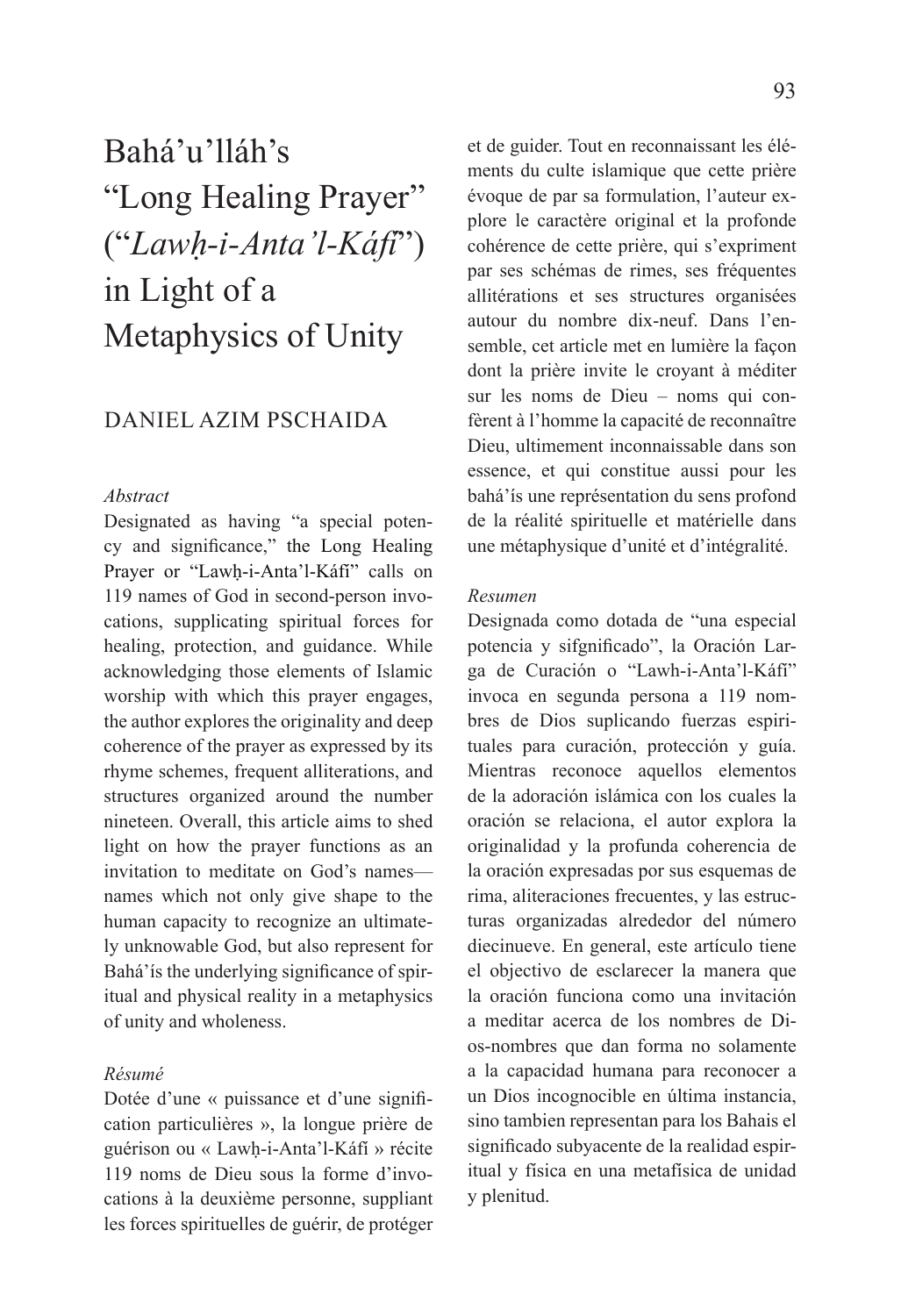For Bahá'ís seeking healing for themselves or others, Bahá'u'lláh's 800-word Tablet (in Arabic) known as Lawḥ-i**-**Anta'l-Káfí or the Long Healing Prayer is often considered a most potent resource. The leitmotif of this prayer is the invocation of 119 of God's beautiful names in second person addresses, beginning with the verse "*Bika yá* (I call on Thee O) *'Al*í (Exalted One), *bika yá Vafí* (O Faithful One), *bika yá Bah*í (O Glorious One)."1 Each new verse presents a set of three new names. After invoking a rich spectrum of names of God in rhyming (in Arabic-only) and rhythmic (in Arabic and in English) cadence, the prayer asks God to "to protect the bearer of this blessed Tablet, and whoso reciteth it, and whoso cometh upon it, and whoso passeth around the house wherein it is" and concludes with a supplication to God: "heal Thou, then, by it every sick, diseased and poor one, from every tribulation and distress, from every loathsome affliction and sorrow, and guide Thou by it whosoever desireth to enter upon the paths of Thy guidance, and the

ways of Thy forgiveness and grace."<sup>2</sup>

I propose that the Long Healing Prayer's invocation of names of God is intended to guide the reciter to the fundamentally meditative act of engaging both mind and heart to recognize (*'irfán*) the Divine ever more deeply and completely; and therein lies its potency. In the Islamic tradition—in whose milieu this prayer was revealed—specific names of God are understood to have particular healing effects, and the Bahá'í Writings, for their part, assure the believer that real effects are created when one recites the sacred verses in the way of "them that have drawn nigh unto [God]" (*Gleanings* 295). An exploration of the content and structure of this prayer, however, suggests that this promise does not imply a mechanical activation of supernatural forces as if through a spell or charm. I suggest in this paper that the names of God found in this prayer, and their particular arrangement in verses, encourage the believer to meditate on the intimate relationship between the One and the many. The many—represented by the divine names themselves and alluding to the infinite diversity of created phenomena—are in their completeness, continually put in conversation, or dialectic, with the One which is their Source, Fashioner, Artist, and Caregiver. In contemplating the signifi cance of these Divine Names and

<sup>1</sup> *Vafí* would be pronounced as *Wafí* by a native Arabic speaker. A Bahá'í system of transliteration strives to follow the example of Shoghi Effendi who transliterated the Arabic *w* phoneme as the *v*  phoneme, following a common Persian dialectal pronunciation of Arabic words. The reader can note that wherever there is *v* transliteration throughout this paper, the native Arabic speaker would pronounce this with a *w* in this prayer revealed almost completely in Arabic by Bahá'u'lláh.

<sup>2</sup> All passages from the Long Healing Prayer quoted in this article are excerpted from *Bahá'í Prayers*, *A Selection of Prayers Revealed by Bahá'u'lláh, The Báb, and 'Abdu'l-Bahá*.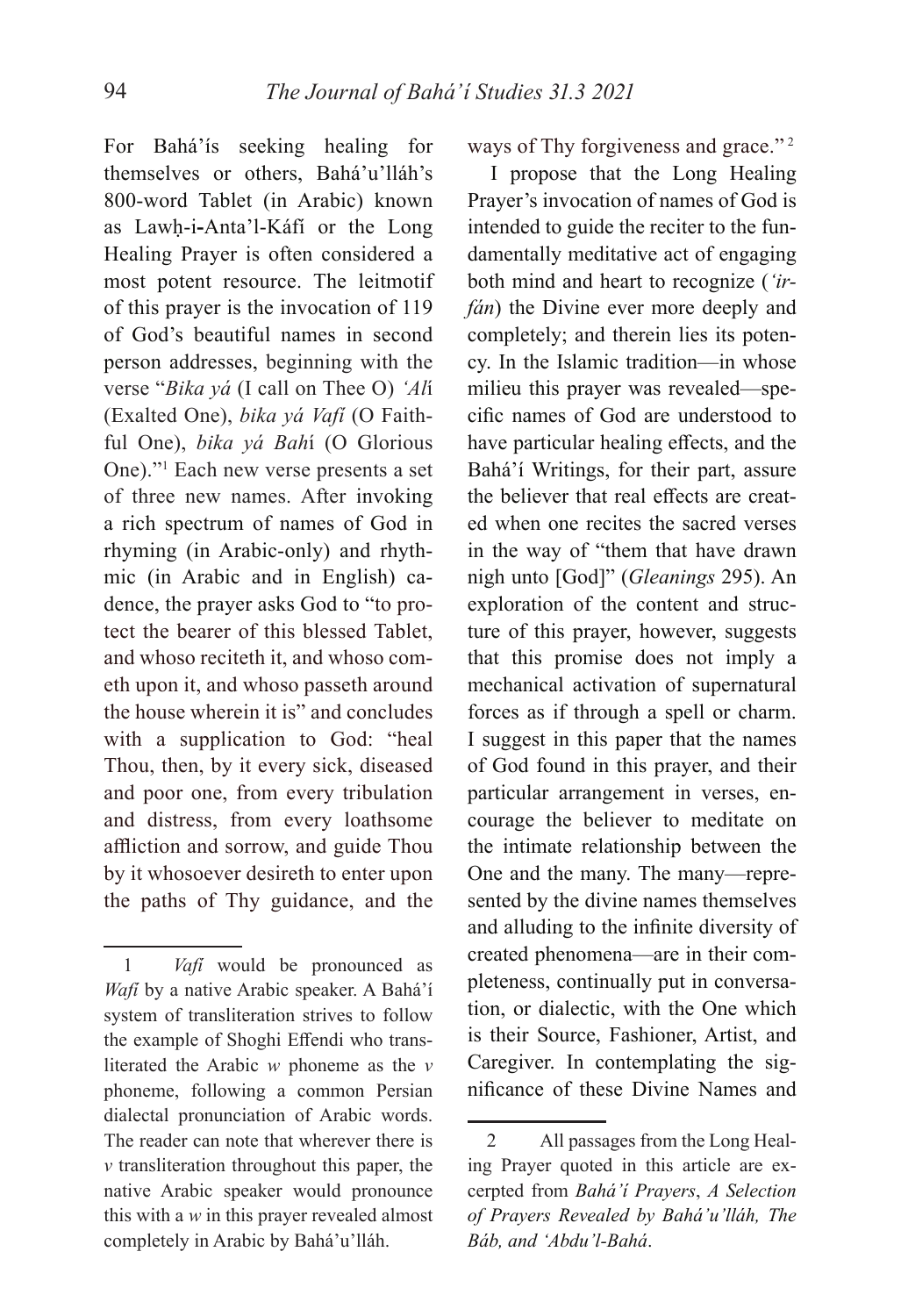their relation to the One, the heart of the worshipper is invited to grow in intimacy with the Names; this intimacy, in turn, transforms the self, others, and the world. Each separate thing, each part, becomes whole through the recognition of its profound relationship to the Whole itself. In this paper, I call this vision of reality a "metaphysics of unity."

Designated by Shoghi Effendithe Guardian of the Bahá'í Faith—as having "a special potency and significance" (qtd. in *Bahá'í Prayers* 208), this prayer may be regarded as a "healing prayer," and not only in the sense of an aid to recovery from physical and psychological illness. Rather, just as "health" and "whole" have a shared etymology, this prayer may be understood as a *meditative willing* to facilitate wholeness in every sense of the word.<sup>3</sup> This prayer incorporates some central Islamic theological concepts and vocabulary, yet it is a unique and original composition, a significant contribution to the corpus of scripture in world religions that invites the worshippers to transform their orientation to health, illness, and wholeness through a vision of reality in which every part of existence is intimately connected to each other and to the One Reality. In this

article, I will first provide some background about the prayer, before exploring its significance and structure, its Islamic precedents and its literary elements, all of which work together to transform the reader's consciousness by orienting it to a metaphysics of unity and wholeness.

# THE TITLE

This prayer has been known as the "Long Healing Prayer" among English-speaking Bahá'ís, and other European languages typically translate its English title for their prayer books (Oración Larga de Curación in Spanish or Das Lange Heilungsgebet in German, for instance). Among Arabic and Persian speakers the closest equivalent name has been Lawḥ-i-Shafá' al-Ṭawíl ("The Long Healing Tablet"), while it is perhaps most commonly referred to as Lawḥ-i-Anta'l-Káfí (literally "Tablet of Thou the Sufficing") and Lawhi-Shifá (Tablet of Healing). Thus, in some Bahá'í circles this work may be referred to as a "prayer" and in others a "tablet"

### THE PRAYER'S SIGNIFICANCE

Various published compilations of Bahá'í prayers contain this statement written on behalf of Shoghi Effendi:

These daily obligatory prayers, together with a few other specific ones, such as the Healing Prayer, the Tablet of Ahmad, have been invested by Bahá'u'lláh with a

<sup>3</sup> See *Merriam Webster Collegiate Dictionary* entries "Health" [ME *helthe*, fr. OE *hǣlth*, fr. *hāl*] (535) and "Whole" [...fr. OE  $h\bar{a}$ *l*...] (1351). The concepts are similarly linked in Arabic: *shifá* means "to heal," but also to "satisfy" or "make complete," "restore," and, by implication, "make whole."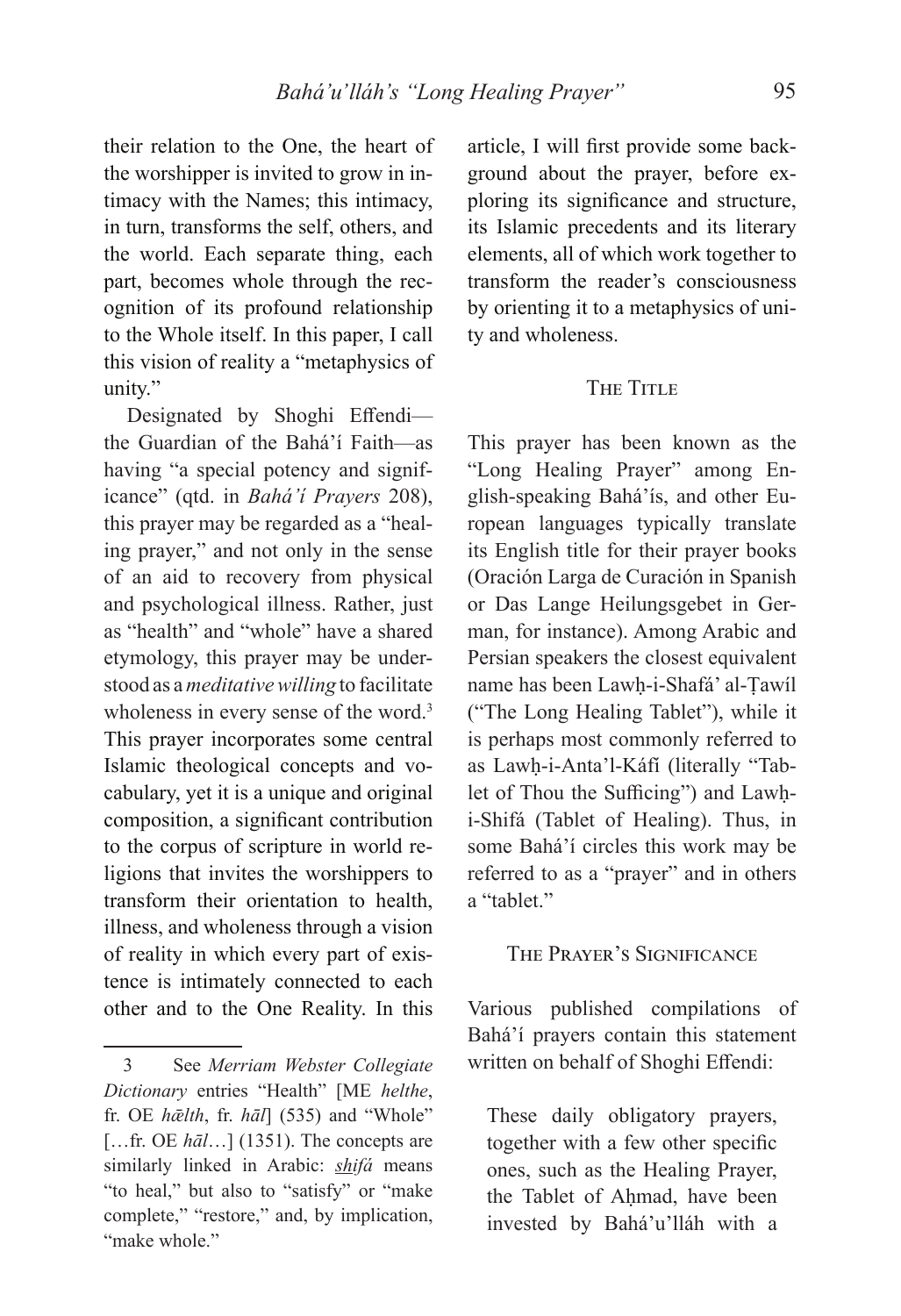special potency and significance, and should therefore be accepted as such and be recited by the believers with unquestioning faith and confidence, that through them they may enter into a much closer communion with God, and identify themselves more fully with His laws and precepts. (*Bahá'í Prayers* 208)

Shoghi Effendi indicates, by name or category, five prayers as having "special potency and significance." Four of these prayers have been unambiguously identified, but which of Bahá'u'lláh's many revealed prayers is "the Healing Prayer" is not quite as certain.

Bahá'u'lláh revealed many prayers that have healing as their theme, including a short one that begins with "*Yá ilahí ismuka shifá'í wa dhikruka diwá'í*" ("Thy name is my healing, O my God, and remembrance of Thee is my remedy"), which is part of Bahá'u'lláh's Lawḥ-i-Ṭibb (commonly known as the Tablet to the Physician) on living healthfully.4 This beautiful,

pithy healing prayer has long been a favorite of Bahá'ís the world over. Shoghi Eff endi included this prayer in *Prayers and Meditations of Bahá'u'lláh* (282). Shoghi Effendi did not translate the Long Healing Prayer during his lifetime, just as he did not translate many other important works of Bahá'u'lláh such as the Kitáb-i-Aqdas.

Guidance from the Bahá'í World Centre suggests that it is likely the Long Healing Prayer that Shoghi Effendi referred to as being "invested by Bahá'u'lláh with a special potency and significance." In response to a query in this regard, the Department of the Secretariat of the Universal House of Justice is reported to have replied: "it is probably the one known as the Long Healing Prayer, but nothing specific about this has been located at this time" ("Healing Prayer"). In this letter, the Secretariat also quotes the assurance within the text of the Long Healing Prayer of its potency to heal and protect. Thus, while we cannot definitively say which healing prayer holds "a special potency and significance," the Long Healing Prayer does have a very strong claim to such a designation.

Bahá'ís may be inspired further in

written down and worn as an amulet at all times: *Yá mani as'muha diwá'un wa dhikruha shifá'un* ("O He whose name is a remedy, whose remembrance is a healing").This line occurs in Hussein A. Rahim's translation (ibn Tálib 29), and can be found recited online at duas.org/mobile/ dua-kumayl.html. This same line is recommended in "Miscellaneous Du-a'as for every illness, ache, fever" (Dua'a 282).

<sup>4</sup> Just as the opening line of the prayer "Create in me a pure heart, O my God, and renew a tranquil conscience within me . . ." bears a resemblance to Psalm 51:10 ("Create in me a clean heart, O God; and renew a right spirit within me" in the King James version of the Bible), the beginning of this short healing prayer bears a similarity to a line in a traditional prayer (*du'a'*), attributed to Imam 'Alí ibn Ṭálib and recommended by thirteenth-century Shia scholar Sayyid ibn Ṭáwús to be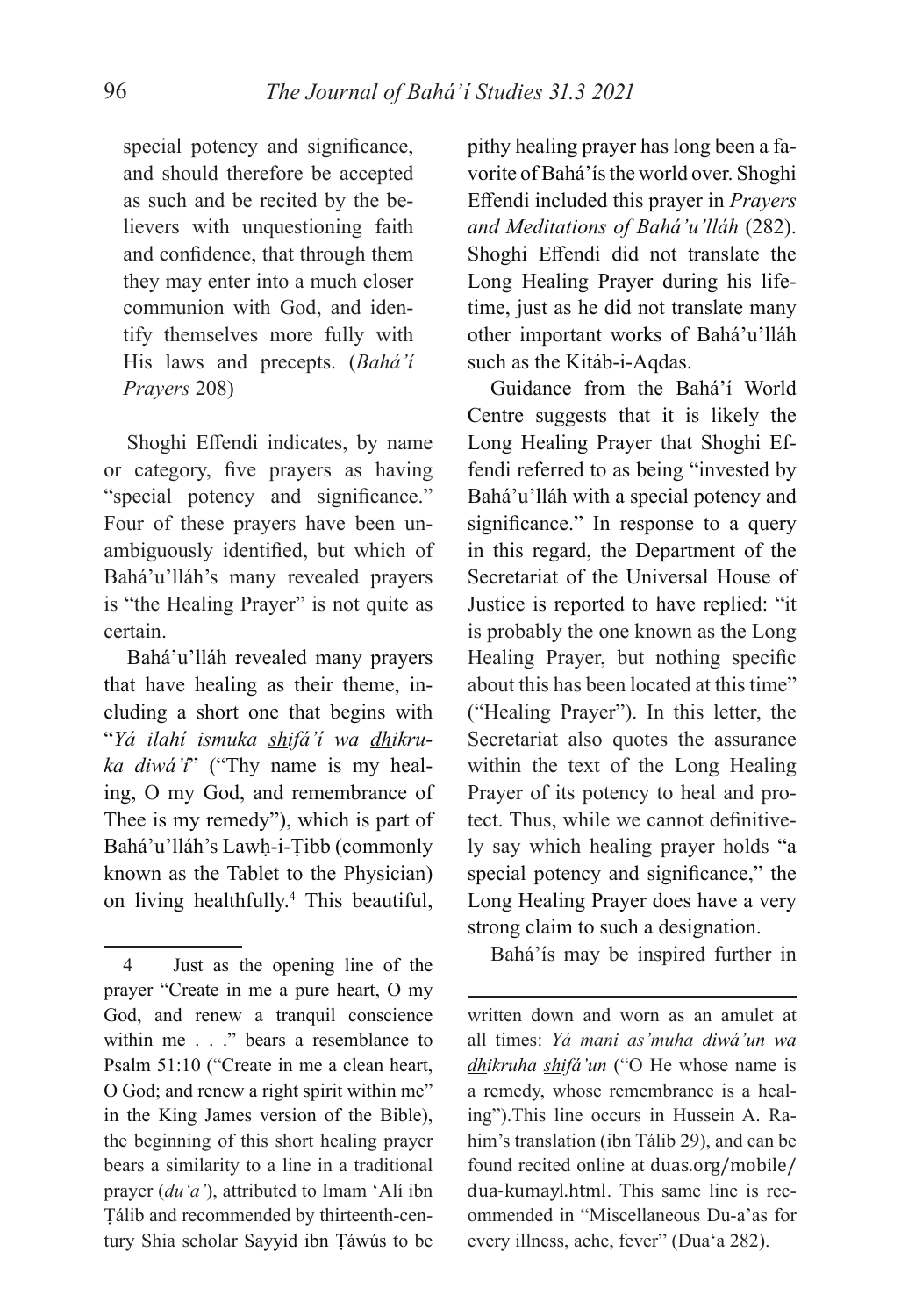their usage of this prayer by anecdotes from the early annals of the Bahá'í Faith. Mírzá Ja'far-i-Yazdí, a former Shia religious scholar, upon embracing the Bahá'í Faith strove to serve Bahá'u'lláh and his fellow believers for the rest of his life. 'Abdu'l-Bahá tells this story of Mírzá Ja'far about their time together in the prison of 'Akká:

[W]hen we were in the barracks he fell dangerously ill and was confined to his bed. He suffered many complications, until finally the doctor gave him up and would visit him no more. Then the sick man breathed his last. Mírzá Áqá Ján ran to Bahá'u'lláh, with word of the death. Not only had the patient ceased to breathe, but his body was already going limp. His family were gathered about him, mourning him, shedding bitter tears. The Blessed Beauty said, "Go; chant the prayer of Yá Sháfí—O Thou, the Healer—and Mírzá Ja'far will come alive. Very rapidly, he will be as well as ever." I reached his bedside. His body was cold and all the signs of death were present. Slowly, he began to stir; soon he could move his limbs, and before an hour had passed he lifted his head, sat up, and proceeded to laugh and tell jokes. He lived for a long time after that, occupied as ever with serving the friends. (*Memorials* 157–58)<sup>5</sup>

# RECENSIONS AND TRANSLATIONS, PROVISIONAL AND OFFICIAL

Bahá'í historians have not yet identified the year this prayer was revealed by Bahá'u'lláh. In its April 2020 response to an inquiry from an individual believer, the Research Department of the Universal House of Justice writes: "The identity of the recipient and the date of its revelation remain unknown, and we have no information about its use during the time of Bahá'u'lláh" (qtd. in Pschaida note 2). Some speculate that the prayer was revealed during the "'Akka period" (1868-1892).6 Based on the account quoted above it seems to have been in use by the Bahá'ís in 'Akka within the first ten years of that period, the timeframe during which most of the exiles were still living in the barracks of the prison-city.

Two versions of the Arabic Long Healing Prayer have been published by Bahá'í publishers. The differences between them are quite negligible for such a long Tablet (96 percent is the

Ṣádiq-i-Yazdí, who fell gravely ill from ileus while in Baghdad. Bahá'u'lláh told 'Abdu'l-Bahá to repeat "Thou the Healer!" [*Yá Sháfí*] while touching the distended area. 'Abdu'l-Bahá reports doing so and observing that the apple-sized swelling and coiling of the affected part instantly vanished (*Memorials* 43–44). However, 'Abdu'l-Bahá seems to state that only the words "*Yá Sháfí*" were intoned, rather than the entire Long Healing Prayer.

6 "Lawhu Anta'l-Kafi ." *Internet Archive*.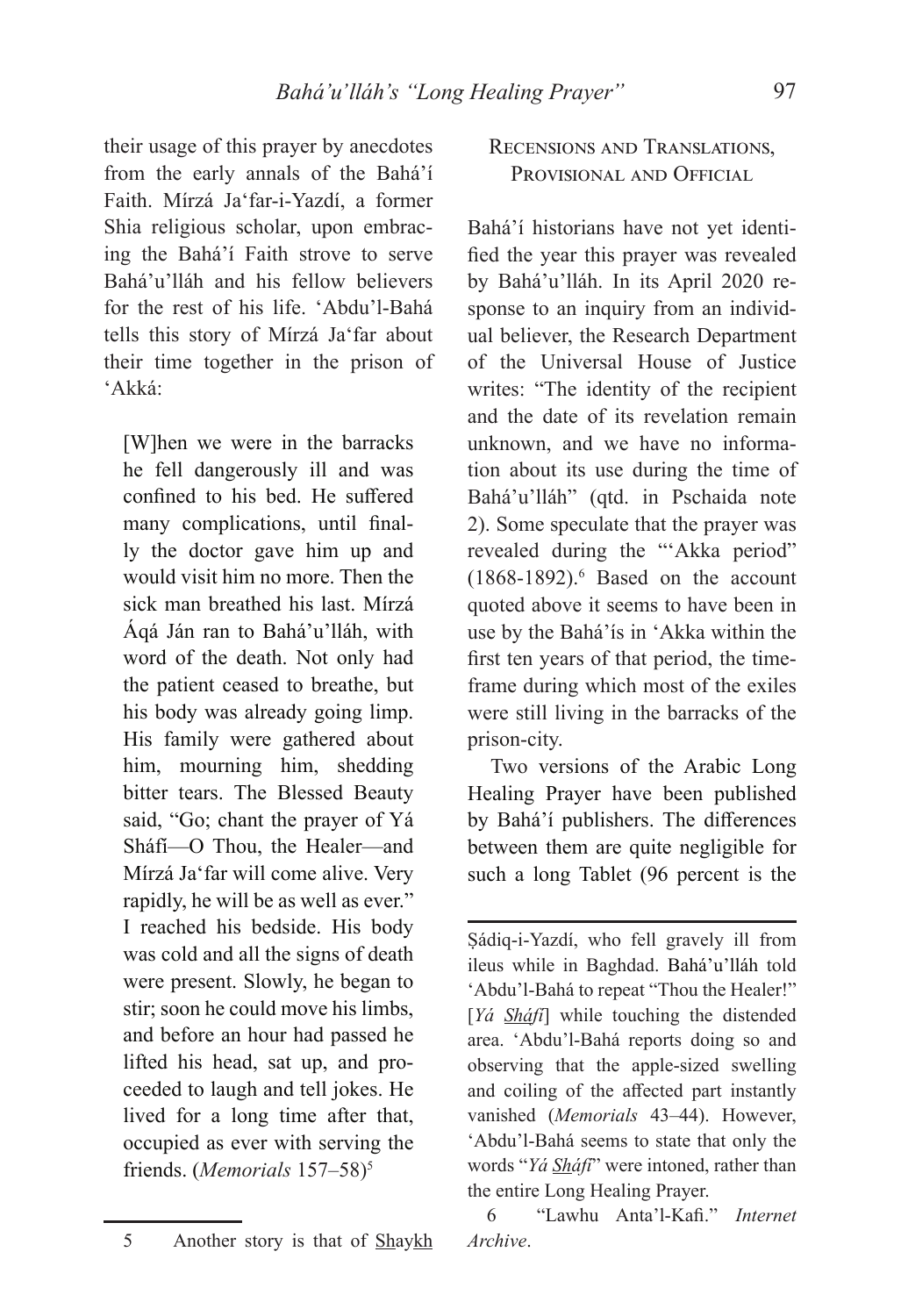same in both versions) but the few dissimilarities can still be jarring for someone who is intimately familiar with only one version.<sup>7</sup> In response to this author's enquiry, the Research Department at the Bahá'í World Centre writes that "[t]he most authentic version of the Long Healing Prayer in Arabic that has been identified is in the handwriting of Zaynu'l-Muqarrabín, and it is this version that served as the basis of the current authorized English translation" (qtd. in Pschaida note 2). Balyuzi (274–76) and Taherzadeh (*Revelation* vol. 1 25–26) note that Zaynu'l-Muqarrabín was a former doctor of Islamic law at the high rank of *mujtahid* who was known for his excellent calligraphy and for reliably transcribing Bahá'u'lláh's writings. This is the recension that I call the "Huva version" as it begins *Huva* (He is), while what I call the "Bismi version" distinctively begins *Bism-i-llah*  (In the name of God). The latter is the Arabic version most commonly found online and in Bahá'í prayer phone apps, as well as in published prayer books such as *Tasbíḥ va Tahlíl* and *Ad'iyyih Ḥaḍrat-i-Maḥb*ú*b*. The Huva version was most recently published in 1988 by the Persian Institute for Bahá'í Studies in Canada, in a book titled *Nafaḥát-i-Faḍl* ("Fragrances of Divine Favors").<sup>8</sup>

8 I wish to acknowledge Dr. Steven

Apparently, the oldest translation of this Tablet into English was produced in September 1945 in New York City. In one available copy, the introduction on the typed page states that the translation was carried out by "Ali Kuli Khan and his daughter, Marzieh Gail"—both accomplished translators of the Bahá'í Writings. The introduction goes on to state:

BAHÁ'U'LLÁH "invokes God through" 119 different Names and 41 refrains Healing, Guidance, Protection and Happiness to those who recite it; who cometh upon it, who walketh around the house in which it is.

This very important prayer carries great power—is very cleansing and effective. ("Long Healing Prayer")

Although the claim of "119 Names" in the introduction actually corresponds to the Huva version, this rendering lines up more closely with the Bismi version. However, lines 15-17 are inexplicably not part of this translation (or perhaps have been accidentally omitted by the typist). I have not been able to determine if these translators were aware of the Huva version when they translated the Bismi recension. At the time, Shoghi Effendi explained through his secretary that because this prayer is "one which, when rendered into English, loses much of its rich

<sup>7</sup> For further details on the small differences between these two versions, as well as an attempted complete transliteration of the prayer's spoken Arabic, see Pschaida.

Phelps' assistance in identifying publications for each version.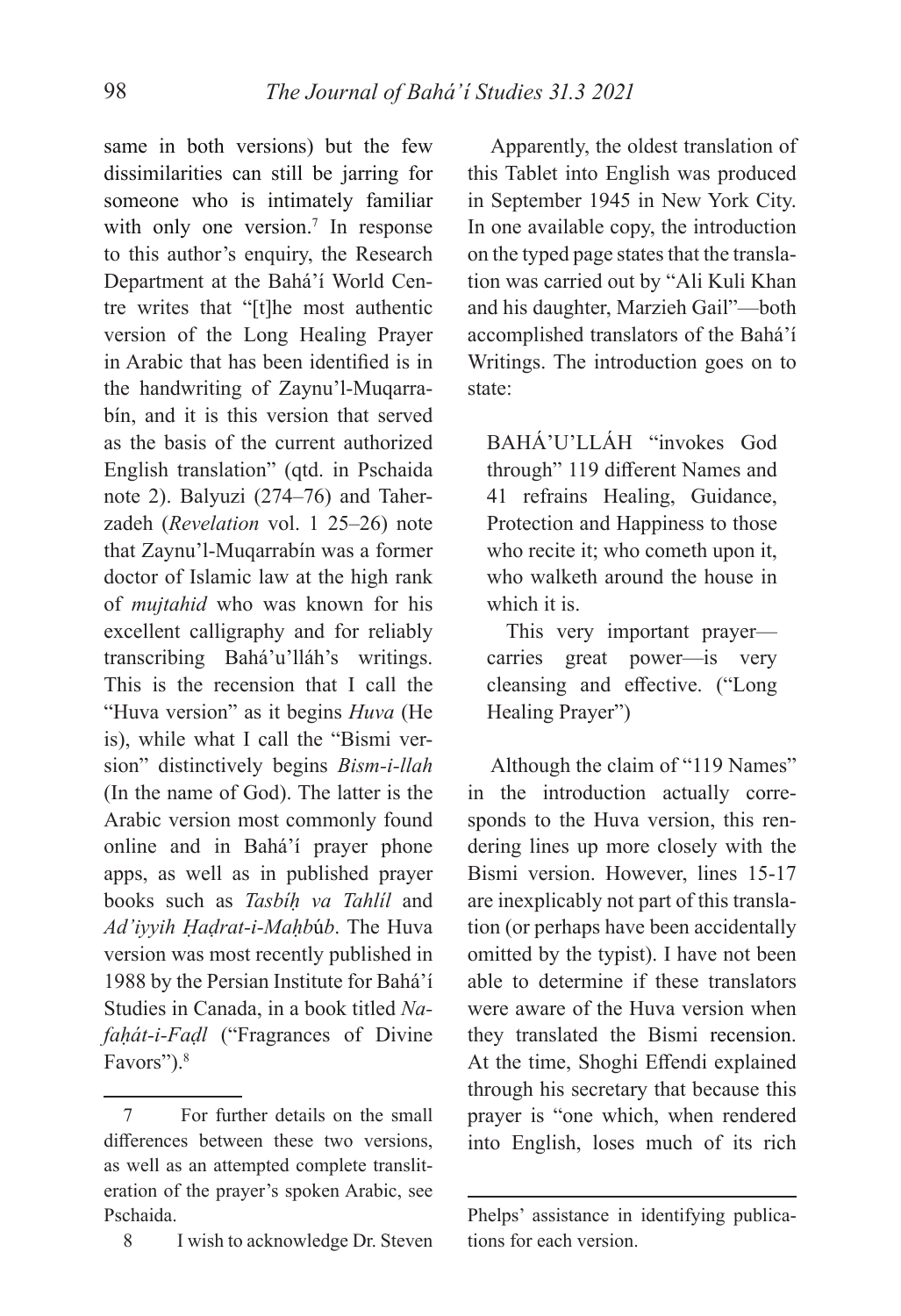imagery, he does not feel it is suitable at present for inclusion in a prayer book," (qtd. in Braun 10–11). Accordingly, as I mentioned earlier, he never translated this prayer, nor did Bahá'í publishing trusts include the translation by Khan and Gail. However, copies of this provisional translation were informally circulated among Bahá'ís before 1980.

In a letter dated 13 August 1980 to "all National Spiritual Assemblies," the Universal House of Justice—Head of the global Bahá'í community, overseeing quality and accuracy of all official translations of Bahá'í scripture—announced that it had "recently commissioned the translation into English of two of the important works of Bahá'u'lláh, namely the Long Healing Prayer and His Tablet . . . known to many in the West as the 'Fire Tablet.'" A copy of this translation was included in this letter, announcing its completion and approval (*Messages* 455). Soon the prayer books of the Publishing Trust of the National Spiritual Assembly of the Bahá'ís of the United States began including this translation, which is now also found on database websites of the Bahá'í Writings and in prayer book apps; it has also become the basis of further translations into other European languages. This translation corresponds to the Arabic of the Huva version. The analysis in this article is based on this version.

### **STRUCTURE**

As is typical of prayers and epistles revealed by Bahá'u'lláh, the Long

Healing Prayer begins with a praise or affirmation of God's reality or attributes: "He is the Healer, the Sufficer, the Helper, the All-Forgiving, the All-Merciful." Tablets, prayers and epistles authored by Bahá'u'lláh and 'Abdu'l-Bahá typically begin with the Qur'anic "*Bismilláh*" (as can be observed in the Kitáb-i-Íqán and Kitáb-i-Aqdas) or with *Huva* (as in The Hidden Words) or *Huvalláh* ("He is God," pronounced *Hovalláh* in Persian). However, while other Tablets and prayers normally invoke only two or three names of God, the Healing Prayer begins with five. This could be seen as foreshadowing the theme of this work, which would seem to be the names of God themselves.

After the opening, the next forty verses invoke God in the second person *bika yá* ("I call on Thee O . . .") by His "most beauteous names," each verse introducing three new names.<sup>9</sup> Each verse finishes with the repeated refrain "Thou the Sufficing (*Anta'l-Káfí*), Thou the Healing (*va Anta'sh-Sháfí*), Thou the Abiding (*va Anta'l-Báqí*), O Thou Abiding One (*yá Báqí*)!"

This prayer appears to be organized in structures of nineteen. Thirty-eight of these forty verses have nineteen words each. Each name of God is typically composed of two syllables or—if one pronounces the

<sup>9</sup> Sometimes a new name has a shared three-letter root with another (previous) name. However, only the name *Ṣáni'* occurs twice in identical form (verses 14 and 17, translated first as "Fashioner," then as "Creator").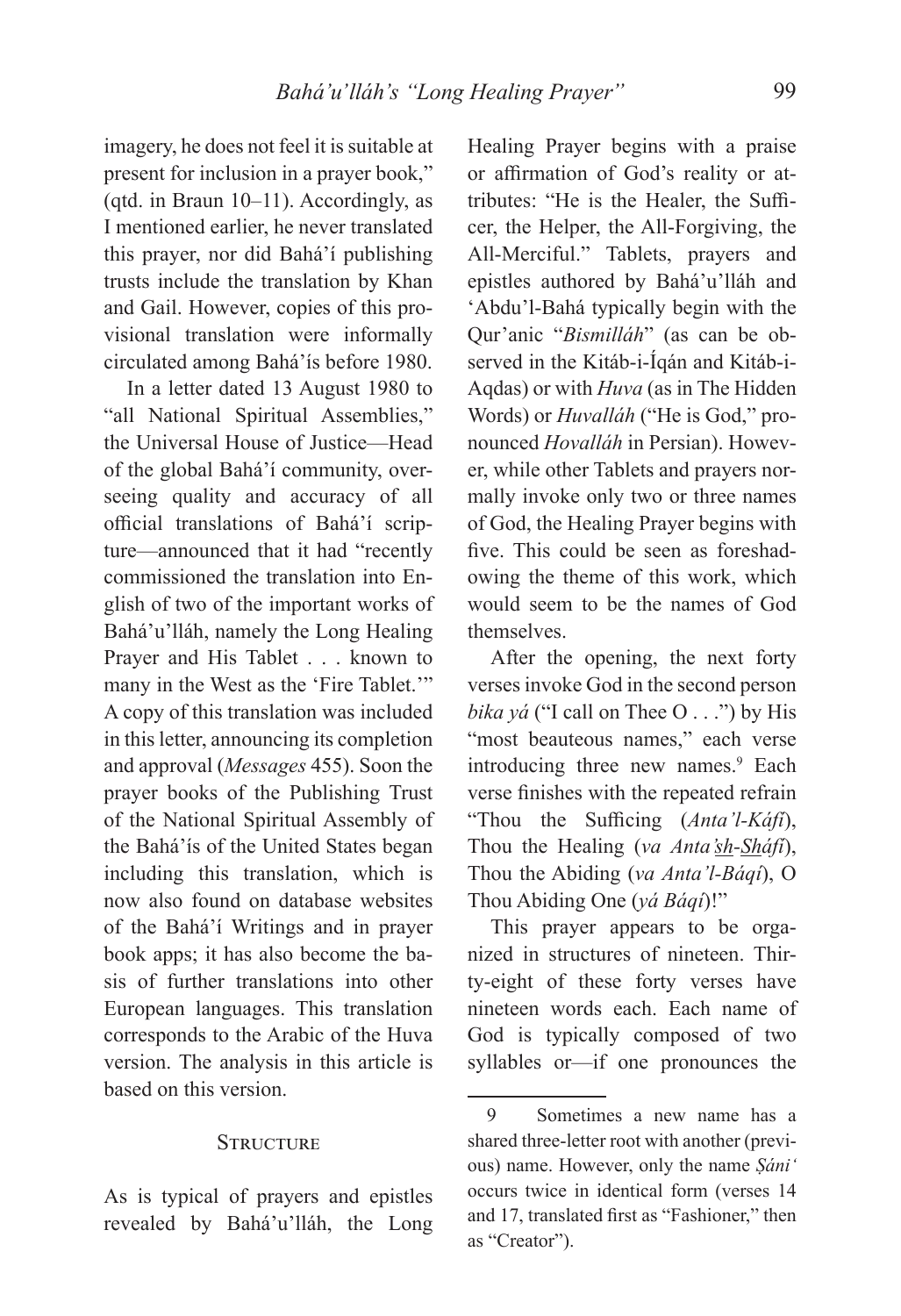grammatical-markers—three.10 Each verse, but for a few exceptions, also consists grammatically of thirty-eight syllables—twice nineteen.<sup>11</sup> Likewise, the Long Healing Prayer calls on the names of God 119 times in its forty verses of supplicatory invocations.<sup>12</sup> Ninety-one—nineteen reversed words with Arabic roots are used in this Tablet.13 While these characteristics of the Tablet are not apparent in translation, those who notice or are taught these numerological patterns cannot help but increase their admiration for this Tablet and its elegant structure. The

11 It should be noted that in various recitations of this prayer available online, whether featuring a native Arabic or Persian-dialectical pronunciation, only one reciter pronounces the grammatical marker at the end of each of the three names of God. Without these markers, most verses contain only thirty-five syllables when recited aloud. See Pschaida for links to many online recordings of this prayer.

12 This is counting the names that immediately follow "I call on Thee," not the repeated refrains "Thou the Sufficing . . ."

13 For this count, we assume that the word(s) *Ján* ("Soul") and *Jánán* (Beloved), found in verse 27 have shared roots. *Jánán*  may be considered the Persian plural of the Persian and Arabic word *Ján* (with the Persian suffix -*án*), since both words share a range of meanings such as "dearest, sweetheart, life, spirit" (Steingass 352)

number nineteen itself is significant in the Islamic tradition since the word for "one" (*wáḥid*) is equal to the number nineteen in the letter-to-number symbolic system called *abjad* (*w-* has a value of 6, '*-á-'* of 1, *-ḥ-* of 8, and *-d* of 4) (Schimmel, *Mystery* 224; Saiedi 106–7, 282). The use of nineteen does seem deliberate by the Author who along with His predecessor the Báb invests the numbers nine and nineteen with mystical significance as numbers that symbolize oneness, harmony, and unity in diversity.14 Nine, as the highest single digit number, includes each lower number and so symbolizes completeness, harmony, and unity among the many, a concept frequently applied to religion and to humanity in Bahá'í teachings. Meanwhile, one is a number that symbolizes God as He is the one and only God.15 The number nineteen takes on the symbolism of both nine and one, including unity in diversity.

15 For Bahá'ís, it may also be said to be a symbol of the oneness and wholeness of human relationships, the single precious, interconnected ecology of our planet, the single animating inspiration of the world's sundry religions, and the unification of the human family through the common recognition of Bahá'u'lláh.

<sup>10</sup> The two exceptions are verse 3 in which the third name *Fard* (Single One) technically has only one syllable—or two when the grammatical marker at the end is pronounced—and verse 27 with its first divine name *Ján* ("Thou my Soul").

<sup>14</sup> While the Bahá'í Writings also frequently find symmetry and symbolism in many numbers (1, 5, 9, and 19 being the most celebrated), the Bahá'í Faith does not endorse any system of magic, numerological or otherwise, and the number nine seems to have an essentially symbolic significance relating to completeness, harmony, and unity, according to Shoghi Effendi (qtd. in Hornby 415).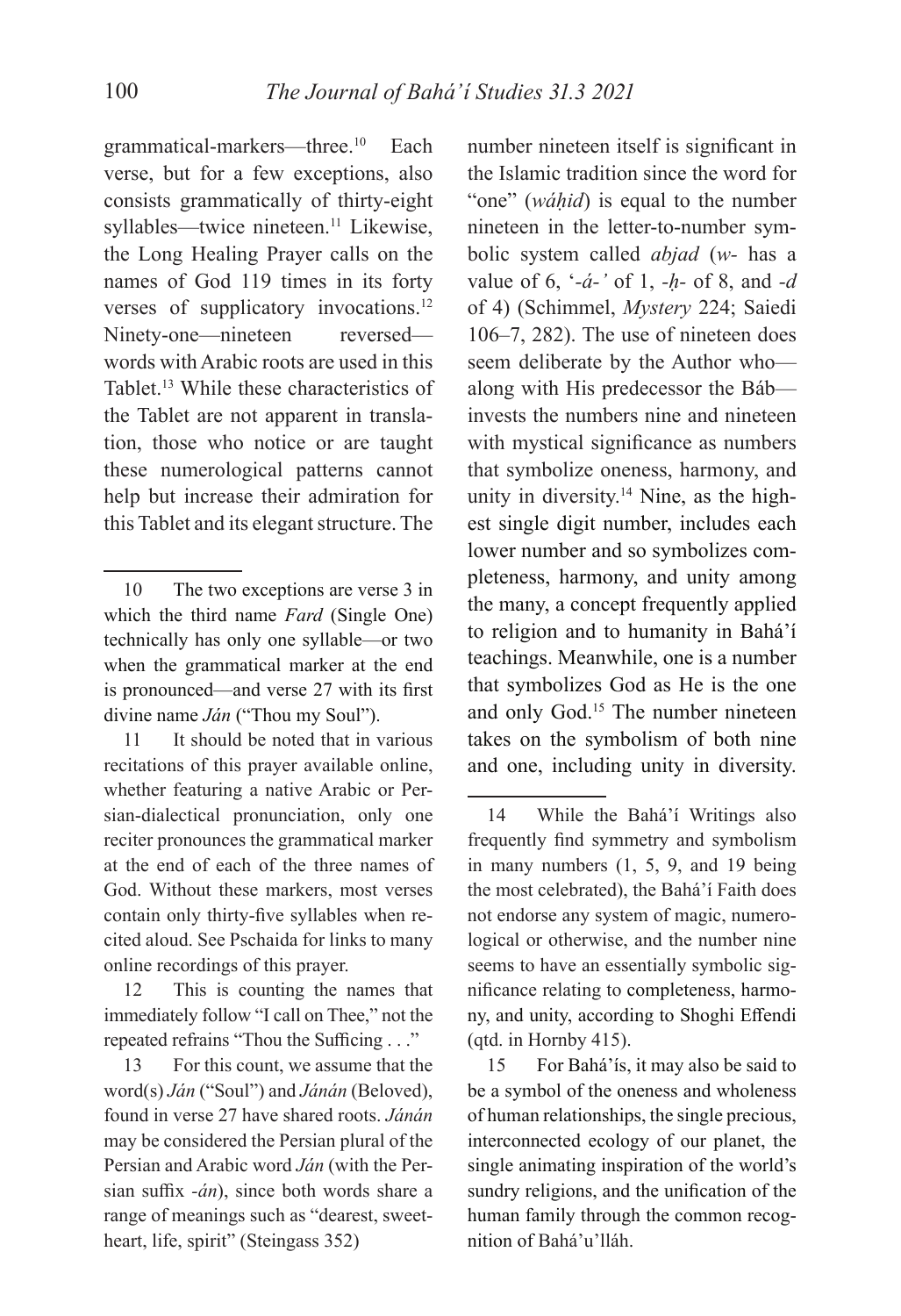This unity in diversity may be applied to God and His perfections, to the beautiful diversity of the single human species, and also to the myriad phenomena of God's creation in which each phenomenon manifests attributes of its one Fashioner. In this way, the number nineteen itself symbolizes what I refer to as a "metaphysics of unity."

The three divine names introduced at the start of each verse typically rhyme with each other. For example, verse thirty-two reads "*Bika yá Ḥabíb, bika yá Ṭabíb, bika yá Jadhíb*"; all three words end in *-ib*, while the first two names rhyme even more completely with each other through the shared ending *-bíb*. Furthermore, the divine names in each line almost always have the same two-syllable (or three with grammatical markers) cadence. The consistent number of syllables, and the repetition and rhyming, of the divine names enhance the overall poetic, sonic, and meditative qualities of the Healing Prayer, giving it a musical effect. The Bahá'í World Centre notes:

In the original Arabic of the Long Healing Prayer, the Prayer for the Dead, and the Prayer for the Fast beginning, "I beseech Thee, O My God," the refrains are composed of rhyming words which give them a lyrical, musical quality which promotes their evocative power. (qtd. in Hatcher 146)

Much of this same lyrical, musical quality has been maintained in translation through the repeated supplication "I call on Thee, O . . ." at the beginning of each verse, and the refrain "Thou the Sufficing, Thou the Healing, Thou the Abiding, O Thou Abiding One" to close each verse.

Altogether, seventeen of the forty verses have a rhyming pattern that appears in at least one other verse elsewhere in the Tablet. For example, verses two, four, six, and twenty-seven all have the rhyming ending *-án*. Likewise, verses twenty and twenty-one each, back-to-back, feature the ending *-úm*:

20: *Bika y*á *Qay*ú*m*, *bika y*á *Daym*ú*m, bika y*á *'Al*ú*m* 21. *Bika y*á *'Aẓ*ú*m*, *bika y*á *Qad*ú*m, bika y*á *Kar*ú*m*

However, I was not able to identify a pattern governing when a given rhyming syllable reappears in a later verse in the Tablet.

Besides the internal rhyme in each set of three of divine names, and the occasional reoccurrence of rhyming patterns in different verses, the unity between the verses is reinforced by the repeating refrain "Thou the Sufficing, Thou the Healing, Thou the Abiding, O Thou Abiding One!" that ends each verse: "*Anta'l-K*á*f*í *va Anta'sh-Sh*á*f*í *va Anta'l-B*á*q*í *ya B*á*q*í." The consistent cadence or meter maintained throughout the invocation of divine names also strengthens the coherence and unity of the entire Tablet.

The Long Healing Prayer concludes with a paragraph of 160 words that begins by praising God with *subḥánaka*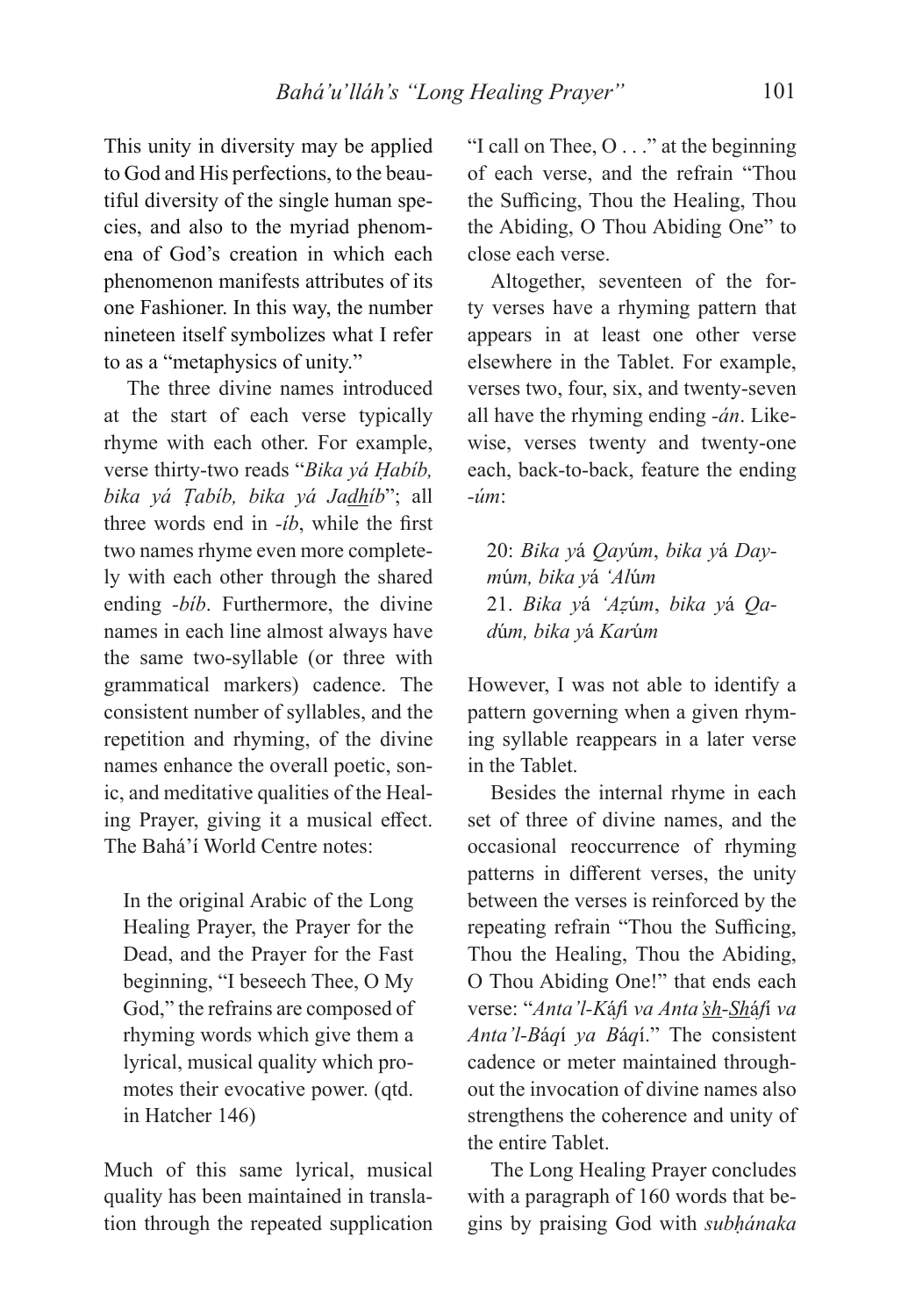*yá Alláhuma* (Sanctified art Thou), and then presents a series of beautiful images describing God's generosity and grace, before finally supplicating Him by His "most beauteous names . . . most noble and sublime attributes" to protect, heal, and guide whoever comes under the prayer's influence. The prayer ends with a meditative affirmation of eight more names, closing as it opens—in acknowledgement of God's names: "Thou art verily the Powerful, the All-Sufficing, the Healing, the Protector, the Giving, the Compassionate, the All-Generous, the All-Merciful."

> THE NAMES OF GOD: AN ISLAMIC TROPE

The Jewish, Christian, Hindu, Zoroastrian, Sikh, and Bahá'í scriptures each conceive of, relate to, and worship God via His various names, perfections, and attributes. In the Islamic tradition this practice of connecting with God through His names gains official scriptural validation: "Say: Call upon *Alláh*, or call upon *Raḥmán*: by whatever name ye call upon Him, (it is well): for to Him belong the Most Beautiful Names. Neither speak thy Prayer aloud, nor speak it in a low tone, but seek a middle course between" (Qur'án 17:110). The phrase translated as "Most Beautiful Names" (*al-Asmá' al-Ḥusná*) also appears in Qur'án 7:180, 20:8, and 59:24. Due to the rich nuance of the word *ḥusná*, this phrase is variously rendered as Beautiful, Best, Fairest, Most Excellent, or Most Perfect Names, depending on the translator.<sup>16</sup> This passage presents the Ultimate Being as approachable by His generic name Alláh (the God) or by the particular name and attribute *Rahmán* (Gracious, Beneficent, Merciful) or by another one of His beautiful names of perfection. The passage quoted above does not specify what these other names of perfection might be, but Surah 59:22–24 does list over twenty of them, such as *'Álim* (Knower), *Malik* (Sovereign), *Quddús* (Holy One), *Salám* (Source of Peace), and *Kháliq* (Creator). Ernst notes that the Qur'án itself contains over ninety-nine names of God (81).

Over the centuries, scholars of Islam have compiled lists of these names, based on these and other verses in the Qur'án, statements in the *ḥadíth*, and logical inferences about qualities attributable to a Being of perfection. Although God is believed to have innumerable names, and hundreds of such names have been compiled, focusing on God through lists of ninety-nine names became a prominent practice among Muslims due to influential *ḥadíth*:

Alláh has ninety-nine names, i.e. one-hundred minus one, and whoever knows them will go to Paradise. (al-Bukhari 50:894)

<sup>16</sup> For example, compare this verse's translations by Yusuf Ali, Muhsin Khan, Ghali, Muhammad Asad, Wahiduddin Khan, Laleh Bakhtiar, John Rodwell, and many others available at www.islamawakened.com/quran/17/110/default.htm.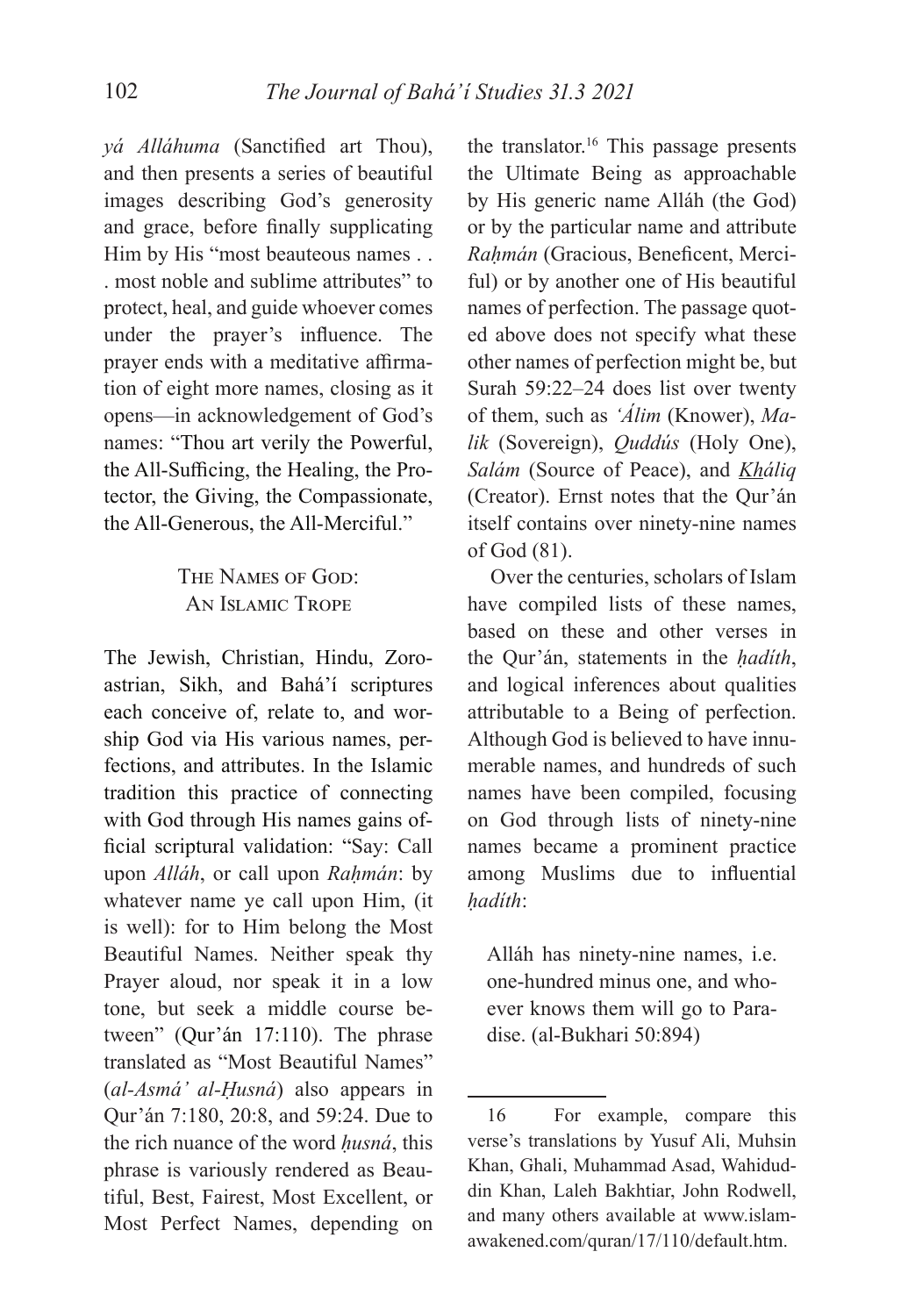There are ninety-nine names of Alláh; he who commits them to memory would get into Paradise. Verily, Alláh is Odd (He is one, and it is an odd number) and He loves an odd number. (Muslim 48:5)

These same two hadíth found in the above Sunni compilations have also been transmitted into the Shia tradition through the very influential Islamic scholar and Imam Ja'far al-Ṣádiq, as the tenth century Shia scholar, Shaykh al-Ṣaduq tells us (209).

One of the most common lists of God's ninety-nine names came through a hadíth, from the collection of al-Tirmidhí in a chapter on supplication, said to have been narrated by Abu Hurairah (Book 48, hadith 138). A somewhat distinct listing was collected by ibn Májah—one of six major Sunni ḥadíth collectors—also in a chapter on supplication (Chapter 37, hadith 3861). While believing that the statement in the hadíth that God has ninety-nine names was authentic, Abu Ḥámid al-Ghazálí acknowledged skepticism about the reliability of the part of this hadíth that actually specifies or lists these names, both because of great differences in the *matn* (content) of different versions of the same hadíth and because it rests on the authority of just one companion and has only a single *isnád* or chain (175). While up to fifteen names differ between the various available lists, Islamic theologians have consistently clarified that this is not problematic, as God actually has more than ninety-nine names or

perfections. According to al-Ghazálí, the wisdom of asserting ninety-nine names can be understood by imagining a king who has ninety-nine servants or soldiers whom no enemy can overcome. Even if that king actually has a thousand soldiers, the group of only ninety-nine is sufficiently powerful, just as a group of ninety-nine names of God is sufficiently abundant, awesome, and rich. It is a representation and selection of divine names that "bring together varieties of meanings which tell of [the divine] majesty which another set of meanings would not be able to bring together" (171–72). Similar to the symbolic significance of the number nine in the Bahá'í Faith, ninety-nine is a number of completeness or sufficiency in Islam.

That the Long Healing Prayer of Bahá'u'lláh is in dialogue with the Islamic tradition of calling upon God's names is made explicit by the use of the Qur'anic phrase *al-Asmá' al-Ḥusná* (most beauteous names) itself in the final paragraphs of this Tablet. While names of God are called upon 296 times in the entirety of the prayer, altogether 126 distinct names of God are called upon.<sup>17</sup> In Table 1, we can see the thirty-one names of God from the Long Healing Prayer that correspond to, or at least have the same three-letter roots and shared meaning, some of those ninety-nine names found in traditional Islamic lists.

<sup>17</sup> This is when adding the opening verse and the closing paragraph to the 119 names in the body of the prayer.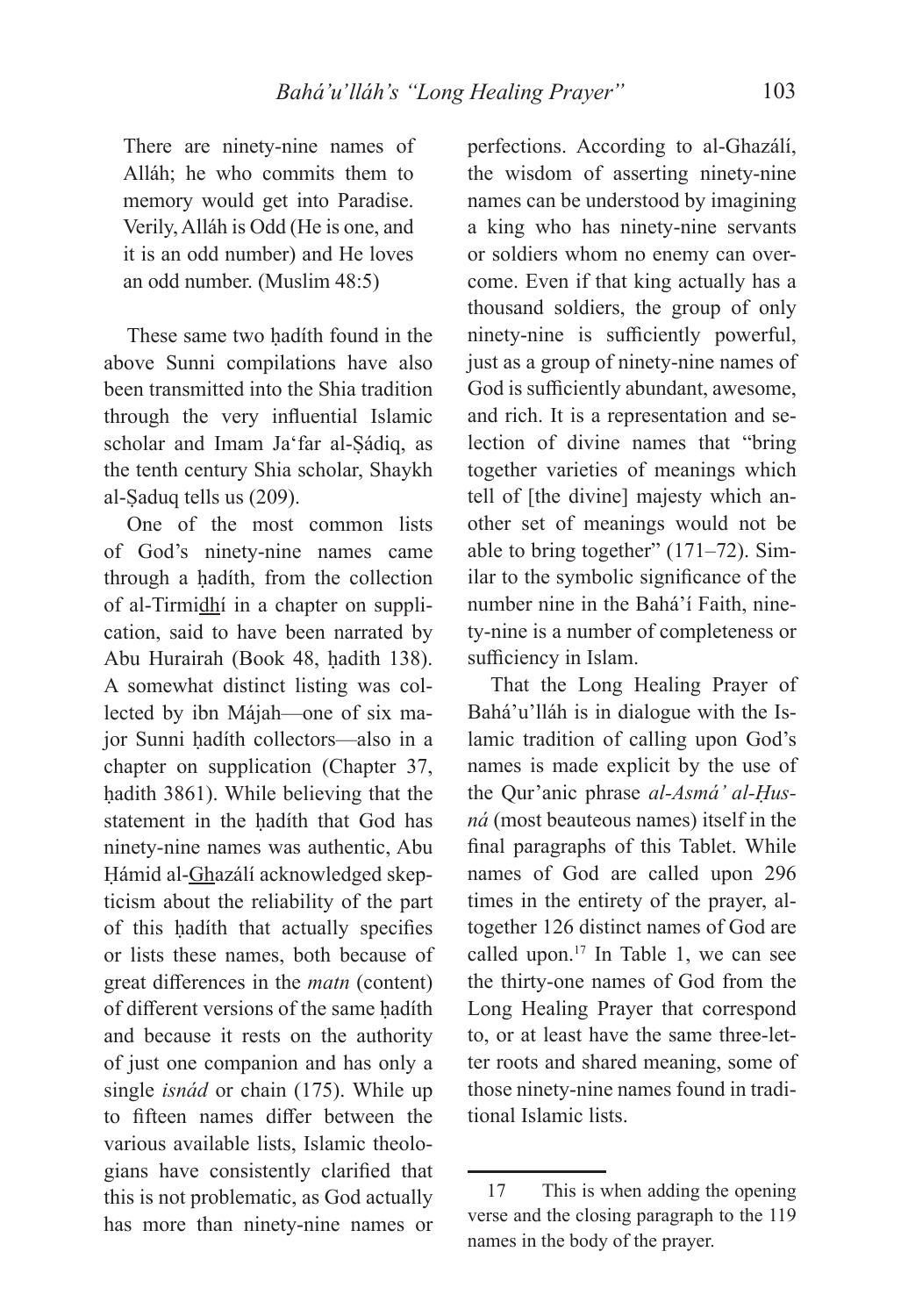| Al-Ghazali /      | Long                | Al-Ghazali /      | Long              |
|-------------------|---------------------|-------------------|-------------------|
| Tirmidhi /        | <b>Healing</b>      | Tirmidhi /        | <b>Healing</b>    |
| ibn Majah         | Prayer              | ibn Majah         | Prayer            |
| lists             |                     | lists             |                   |
| $'$ Adl           | 'Adl                | Latíf             | Lațúf (Most       |
| (The Just)        | (Just One)          | (Benevolent)      | Benevolent One)   |
| Ahad              | Ahad                | Máni'             | Máni'             |
| (The One)         | (Peerless One)      | (The Withholder)  | (Withholding One) |
| 'Alím             | 'Alím               | Mu'min            | 'Imán             |
| (The Omniscient)  | (Omniscient)        | (The Faithful)    | (my Faith)        |
| 'Alí              | 'Alí                | Náfi'             | Náfi'             |
| (The Most High)   | (Exalted One)       | (He who benefits) | (Beneficent One)  |
| 'Azím             | 'Azim               | Núr               | Núr               |
| (Tremendous)      | (Most Great One)    | (Light)           | (Light)           |
| 'Azíz             | 'Azíz               | Qádir             | Qádir             |
| (The Eminent)     | (Mightiest One,     | (All-Powerful)    | (Almighty)        |
|                   | Powerful)           |                   |                   |
| Alláh             | 'lláhumma, yá Iláhí | Qayyúm            | Qayyúm            |
| (The God)         | (O my God)          | (Self-Existing)   | (All-Compelling)  |
| Báqí              | Báqí                | Quddús            | Quddús            |
| (The Everlasting) | (Abiding One)       | (The Holy)        | (Most Holy)       |
| Da'im             | Daymún              | Ra'úf             | Raú'úf            |
| (Eternal)         | (Ever-Abiding)      | (All-Pitying)     | (Compassionate)   |
| Fattáh            | Fattáh              | Ráfi'             | Ráfi <sup>c</sup> |
| (The Opener)      | (Unfastener)        | (Exalter)         | (Exalting One)    |
| Ghafúr            | Ghafúr              | Rahím             | Rahím             |
| (All-Forgiving)   | (All-Forgiving)     | (Merciful)        | (All-Merciful)    |
| Háfiz             | Háfiz               | Rahmán            | Rahman            |
| (All-Preserver)   | (Protector)         | (Gracious)        | (Clement One)     |
| Hakím             | Hakím               | Samad             | Samad             |
| (Wise)            | (Most Wise)         | (The Eternal)     | (Eternal One)     |
| Jalíl             | Jalíl               | Vahháb            | Vahháb            |
| (The Majestic)    | (Most Sublime One)  | (The Bestower)    | (Bestowing One)   |
| Jámi'             | Jámi'               | Záhir             | Záhir             |
| (The Uniter)      | (Gathering One)     | (The Manifest)    | (Manifest One)    |
| Karím             | Karím               |                   |                   |
| (Generous)        | (the All-Generous)  |                   |                   |

# TABLE 1: 99 NAMES OF GOD IN THE ISLAMIC TRADITION AND THE LONG HEALING PRAYER THAT ARE THE SAME OR SIMILAR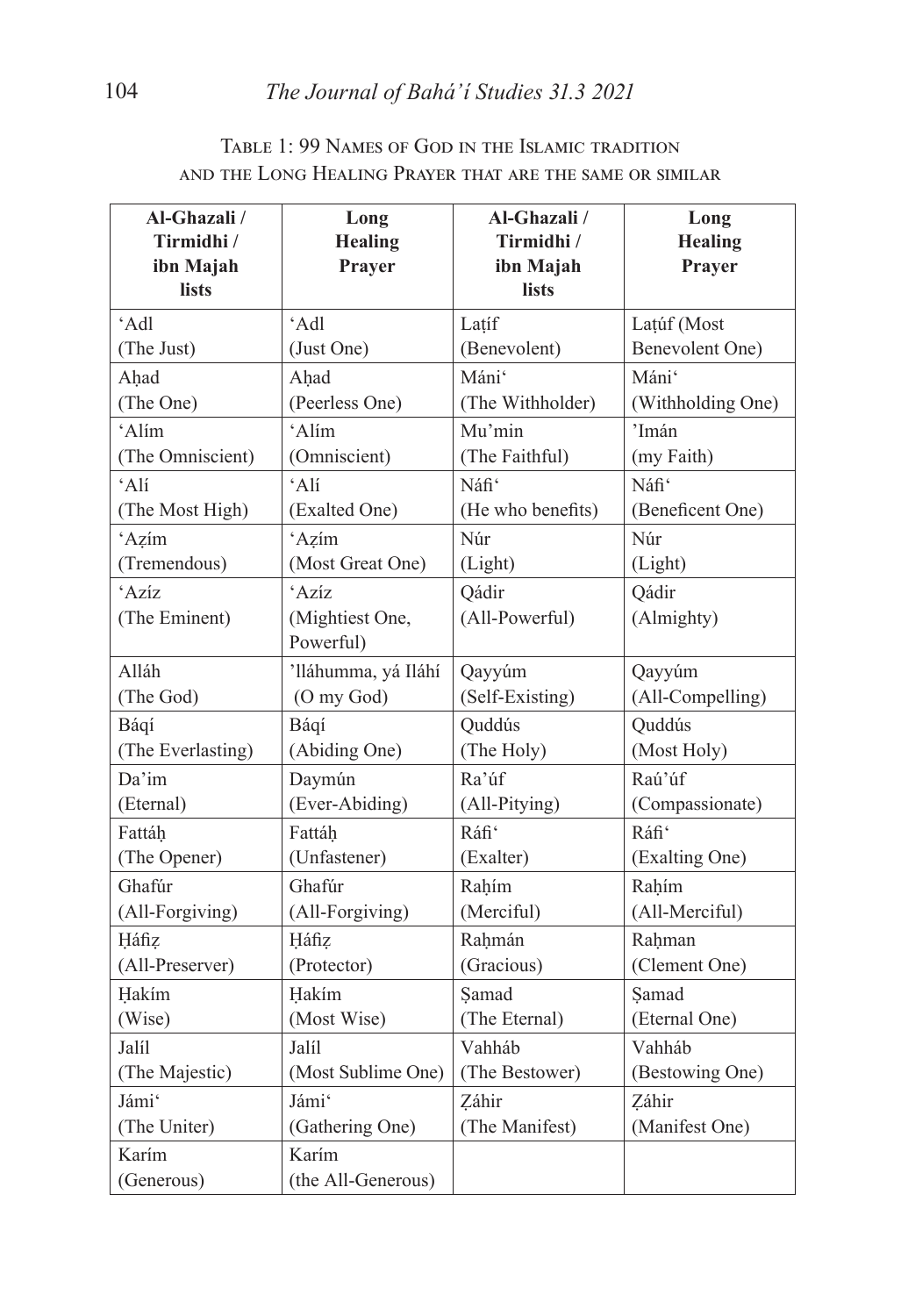In Table 2 are fifty-one of eighty-nine names of God found in the Long Healing Prayer that are *not* typically found in the lists from Islamic *ḥadíth*. 18

TABLE 2: SOME DIVINE PERFECTIONS IN THE LONG HEALING PRAYER THAT ARE NOT TYPICALLY FOUND IN TRADITIONAL ISLAMIC LISTS OF THE 99 NAMES OF GOD

| 'Áshiq (The Best Lover)         | Ján (my Soul)                 | Nașsáh (Counselor)         |
|---------------------------------|-------------------------------|----------------------------|
| 'Aṭúf (Kind to All)             | Káfí (Sufficing)              | Nuzúh (Sanctified One)     |
| Bádhil (Generous One)           | Káshif (Unfolder)             | Qáli' (Uprooter)           |
| Bahí (Glorious One)             | Láfiz (Lord of Utterance)     | Qáni' (Satisfier)          |
| Bahháj (Bringer of Delight)     | Láhiz (All-Seeing)            | Rúḥ (Spirit)               |
| Báligh (Perfecting One)         | Ma'ádh (Shelter to all)       | Sábigh (Bountiful One)     |
| Balláj (Brightener)             | Mahzúz (Lord of Joy)          | Sáni' (Fashioner)          |
| Dayyán (Judge)                  | Majdhúb (Enraptured One)      | Sáqí (Quencher of Thirsts) |
| Dháwit<br>(Source of all Being) | Maládh (Haven for all)        | Sháfí (Healing)            |
| Faddál (Bountiful One)          | Malhúz (Desired One)          | Subúh (Most Lauded)        |
| Fáliq (Lord of the Dawn)        | Ma'múr<br>(Frequented by All) | Sultán (Sovereign)         |
| Fard (Single One)               | Musta'án (Helping One)        | Tabíb (Physician)          |
| Fárigh (Unfettered One)         | Nábit (Life-Giving One)       | Țáli' (Rising One)         |
| Ghá'ib (Concealed One)          | Naffáth (Quickening One)      | Thábit (Constant One)      |
| Ghálí (Most Precious One)       | Najjáh (Deliverer)            | Vafí (Faithful One)        |
| Ghálib (Triumphant One)         | Náshif (Ravager)              | Vahháj (Enkindler)         |
| Ghayáth (Succorer of all)       | Nasír (Sustaining One)        | Váthiq (the Most Trusted)  |

<sup>18</sup> For the sake of brevity, in cases where there are multiple Names with the same Arabic three-letter roots, sometimes only one of these Divine Names is listed in this chart. For example, while the Long Healing Prayer contains both *Subḥán* (Most Praised One) and *Subúḥ* (Most-Lauded), the table only lists *Subúḥ*.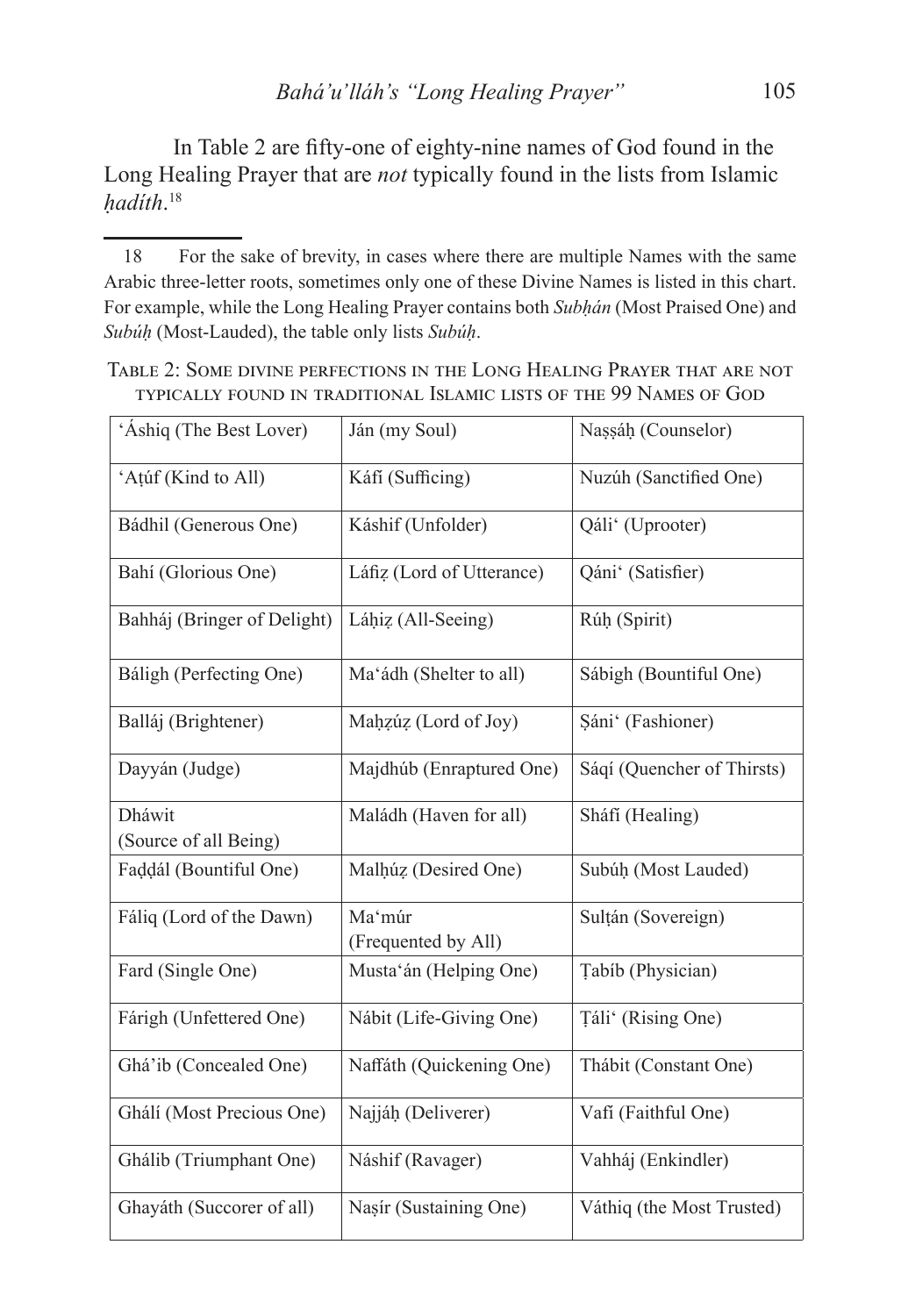From this table and the discussion thus far, we can infer that Bahá'u'lláh was neither seeking to affirm a particular list in the Islamic traditions of God's ninety-nine names nor to present an altogether new one in His composition of the *Lawḥ-i-Anta'l-Káfí*. Rather, as seems to be typical of Revelation, the Author makes use of vocabulary, literary forms, and concepts that are familiar to His recipients, repurposing and combining these building blocks of the cultural-religious-linguistic milieu in new ways to convey those truths He wishes—or is called upon—to communicate.19

### DHIKR AND PRAYER BEADS

*Dhikr*—recollecting, remembering, bringing to mind, mentioning, or praising God—is a central Islamic concept and ritual practice through which the Muslim strives to focus on the Ultimate and become more and more aware of His omnipresent, absolute Reality at every moment. *Dhikr* is frequently practiced by repeating the Names of God, and related phrases of praise, as a kind of mantra; this is done both individually and in the communal rituals of Sufi groups. Depending on the Sufi order and the school of practice, one

may recite the names or praises of God silently or out loud, including in song, but it is considered most essential to recollect God in the heart (whether the tongue is used or silent) until one's innermost consciousness is engaged (Schimmel, *Mystical Dimensions* 167, 171).

The most prominent practice of repetition of divine names in *dhikr*  among Muslims is usually facilitated by a string of thirty-three or ninety-nine prayer beads—called *tasbíḥ* or *subḥa*. This practice is not only found among those formally associated with Sufi orders; many other Muslims carry and regularly use prayer beads.20 Depending on the individual believer—and based on their upbringing, their Islamic mentors, or their personal preference—this practice may consist of mentioning one divine name per bead until all ninety-nine names have been invoked, or of repeating a set of divine names multiple times. Within a Sufi order, the *shaykh*

<sup>19</sup> We should note that in a Bahá'í point of view, the building blocks are not simply old pieces rearranged; Bahá'u'lláh states that they are themselves "made new," and that "[i]nto every word that God doth speak a new spirit is breathed, and the breezes of life are wafted therefrom upon all things" (Additional Tablets).

<sup>20</sup> For some Sufis prayer beads are more of a distraction than a helpful tool for *dhikr*, and to some degree so are the divine names themselves, since remembrance of God's names should be constant, not as an end in itself, but as a doorway to Divine experience, knowledge, and communion. On the other hand, for some Muslims a set of prayer beads—having been constantly handled in the context of praising God's names (and perhaps passed down over multiple generations and/or from an individual regarded as saintly)—imbibes sacred power or *baraka* and becomes in itself a kind of talisman.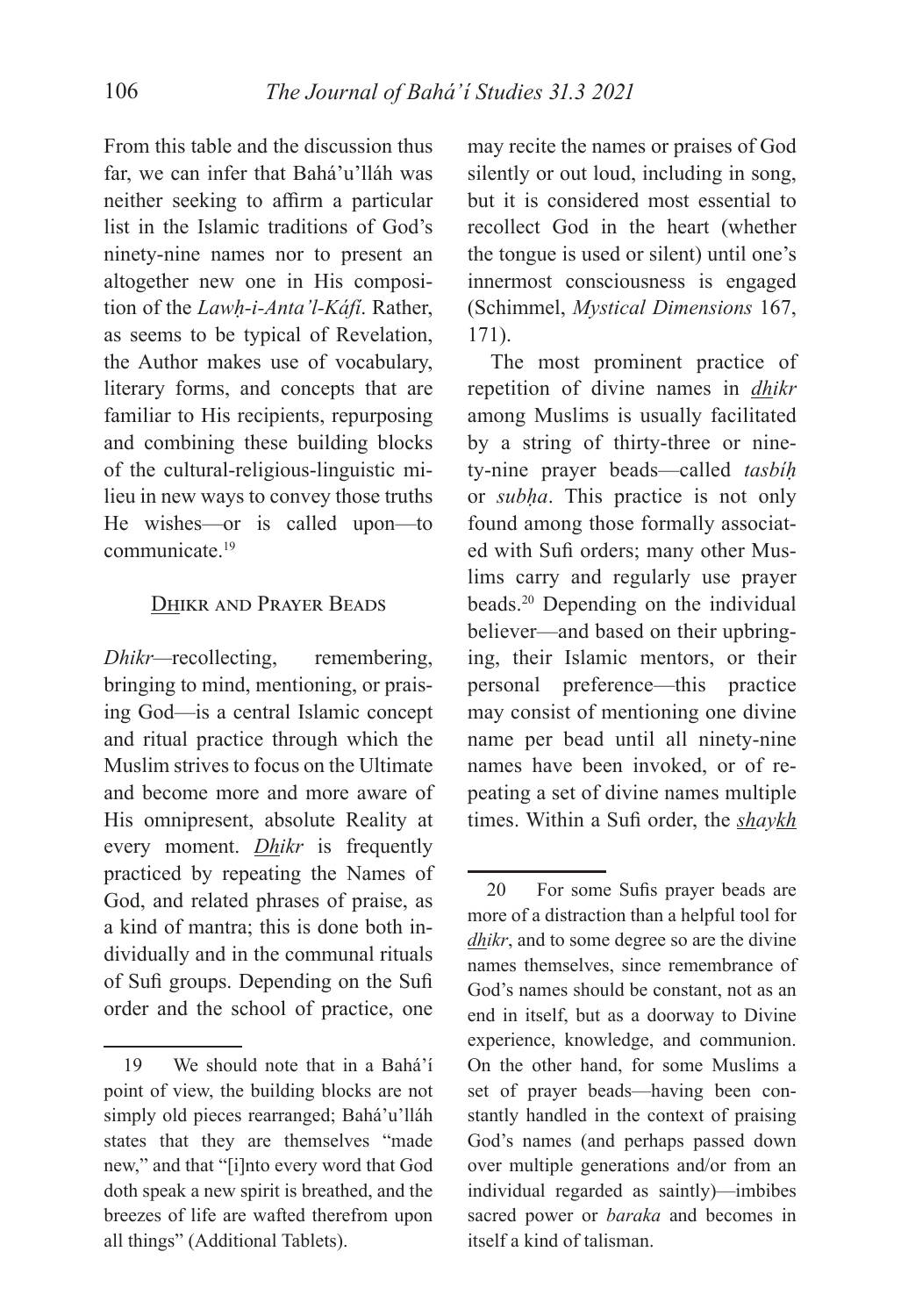(spiritual teacher) carefully chooses for the novice or veteran student the exact formula needed to spiritually advance, according to that student's psychological condition, as a physician would mix medicinal ingredients (Schimmel, *Mystical Dimensions*  103–4). For example, the student trying to master hope may receive a different *dhikr*-formula than one working on renunciation or on complete trust in God (169–70). Another student might simply be prescribed the repetition of the name "Alláh" day and night so that God would always be in their heart and mind, whether awake or sleeping.<sup>21</sup>

Today, Muslims seeking to advance their sense of mystical connection will frequently look to the world-wide web for *dhikr* formulas, consisting of various phrases of praise, such as *Subḥana Alláh* (Glory is to Alláh), *Al-Hamdu Lilláh* (Praise is due to Alláh), and *Alláhu Akbar* (Alláh is the Great). Many different names of God are featured in these formulas. One website of the Shia Islamic tradition lists 128 names of God, discussing for each one the benefits that can derive from repeating that divine name—from being in the company of angels through reciting *al-Aḥad* (The One), to raising one's status by reciting *al-'Alí* (The Highest), to improving eye ailments by reciting *Al-Baṣír* (The All-Seeing) (Zaidi). In fact, about a dozen of the names discussed on this site are claimed to have curative effects—from healing broken relationships (*Wadúd*  [Loving] or *Waḥíd* [Singular]), to scorpion bites (*al-Wási'* [Ample-giving]) or snake bites (*al-Aḥad*), to cure-alls (*Salám* [Peace] and *Sháfí* [Healing]). Sunni Islam shares this traditional belief in the curative and protetcitve effects of invoking the names of God in ritual ways (Trimingham  $28$ ).<sup>22</sup> Ibn 'Ata' Alláh, an influential Sufi teacher of the thirteenth century, taught that the names of God, when called upon, are potent cures for illness, but they are only effective as a remedy when they have a logical connection with the desired effect; the cure occurs through a kind of transformation of the consciousness of the person performing *dhikr* (*Sufism* 93–94). This background helps us understand the cultural milieu in which Bahá'u'lláh's Long Healing Prayer was initially received, and we may imagine that someone with such an Islamic background reading this prayer may see in a specific name the power to cure a specific kind of ailment or solve a particular difficulty.

<sup>21</sup> My former Arabic teacher from Egypt, who would constantly carry his prayer beads, told me that he focuses on thanking God through two divine names: "I usually say *Yá Allah* (O God) *Yá Karím* (O Generous One) because I feel that God is so generous with me even if I don't do what I must do towards Him."

<sup>22</sup> Beyond calling upon God's names in *dhikr* for healing or protection, another common practice for Muslims has been to imbibe potions made from the ink, saffron, or another substance which has been used to write God's names (Ernst 90–91).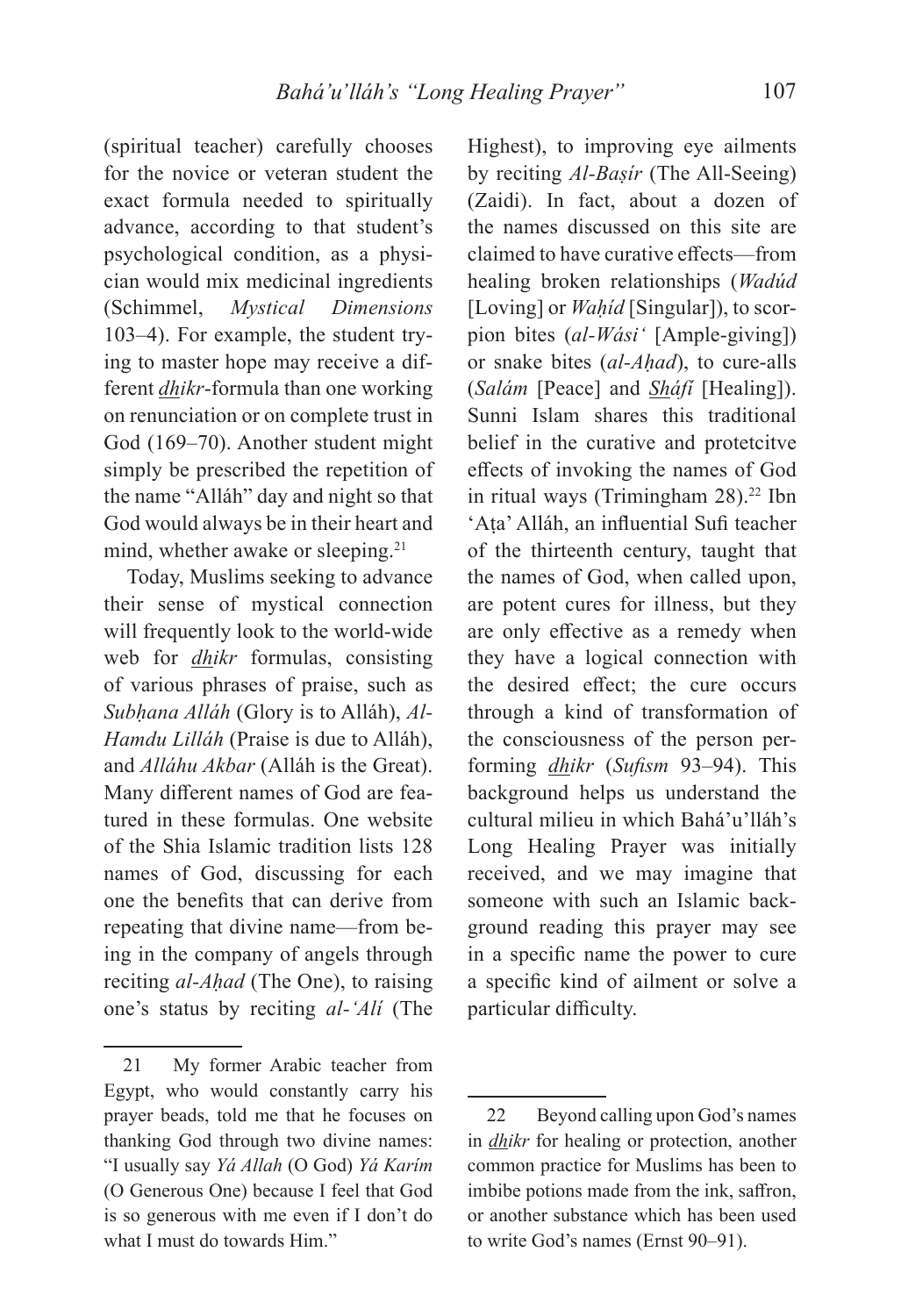# DHIKR AND PRAYER BEADS IN THE BAHA'I FAITH

The Bahá'í Faith does not have a prescribed ritual of repeating either ninety-nine names of God or a handful of names of God ninety-nine times. However, Bahá'u'lláh decreed in the Kitáb-i-Aqdas that each day "every believer in God, the Lord of Judgement" should perform ablutions, "seat himself and, turning unto God, repeat" the Most Great Name "Alláhu-Abhá" ninety-five times. "Such was the decree of the Maker of the Heavens when, with majesty and power, He established Himself upon the thrones of His Names" (¶18). Believers "repeat" (literally, *yudhakir*—from the same triliteral Arabic root as *dhikr*) *Alláhu-Abhá*, meaning "God the All-Glorious," individually and alone. There are relatively few prescriptions for how exactly to perform this daily ritual. The method for counting to ninety-five is left to the choice of the individual Bahá'í; some choose to employ prayer beads, while others count to nineteen using the phalanges and tips of the fingers of one hand, repeating this process for five cycles to reach ninety-five.<sup>23</sup> Each individual may find various ways of focusing their mental energy, images, and thoughts; there is no extensive

survey of strategies in this regard in existing Bahá'í literature. Shoghi Effendi explains in a letter written on his behalf in 1925:

mere mechanical repetition of the syllables is not referred to. The utterance of the word must be accompanied by the turning of the heart to God. When we turn to God with our whole heart and invoke His Name, a spiritual connection is established through which we become a channel of divine influence. (qtd. in Research Department of the Universal House of Justice, Memorandum dated 15 September 2003)

In this letter, the Research Department also quotes a statement written on behalf of the Universal House of Justice on 4 January 1991 to an individual Bahá'í, elucidating the purpose and effects of this devotional practice: "As a devoted believer in Bahá'u'lláh, you have the privilege of using the Greatest Name and the revealed prayers to draw on the power of the Holy Spirit, which is your shield and your protection through any difficulties and which will bring reassurance and serenity to your heart."

Although many divine names of God can be found throughout revealed Bahá'í prayers, it is the recital of the Long Healing Prayer that, after the daily repetition of *Alláh-u-Abhá*, is the most prominent devotional act in which a Bahá'í meditates upon and praises God's names. According to their

<sup>23</sup> Both Bahá'u'lláh and 'Abdu'l-Bahá owned prayer beads. See, for example Taherzadeh (*Revelation* vol. 4; *Covenant* 200) and Gail (200). Shoghi Effendi clarified that the use of prayer beads is neither required nor prohibited for Bahá'ís (qtd. in Hornby 462).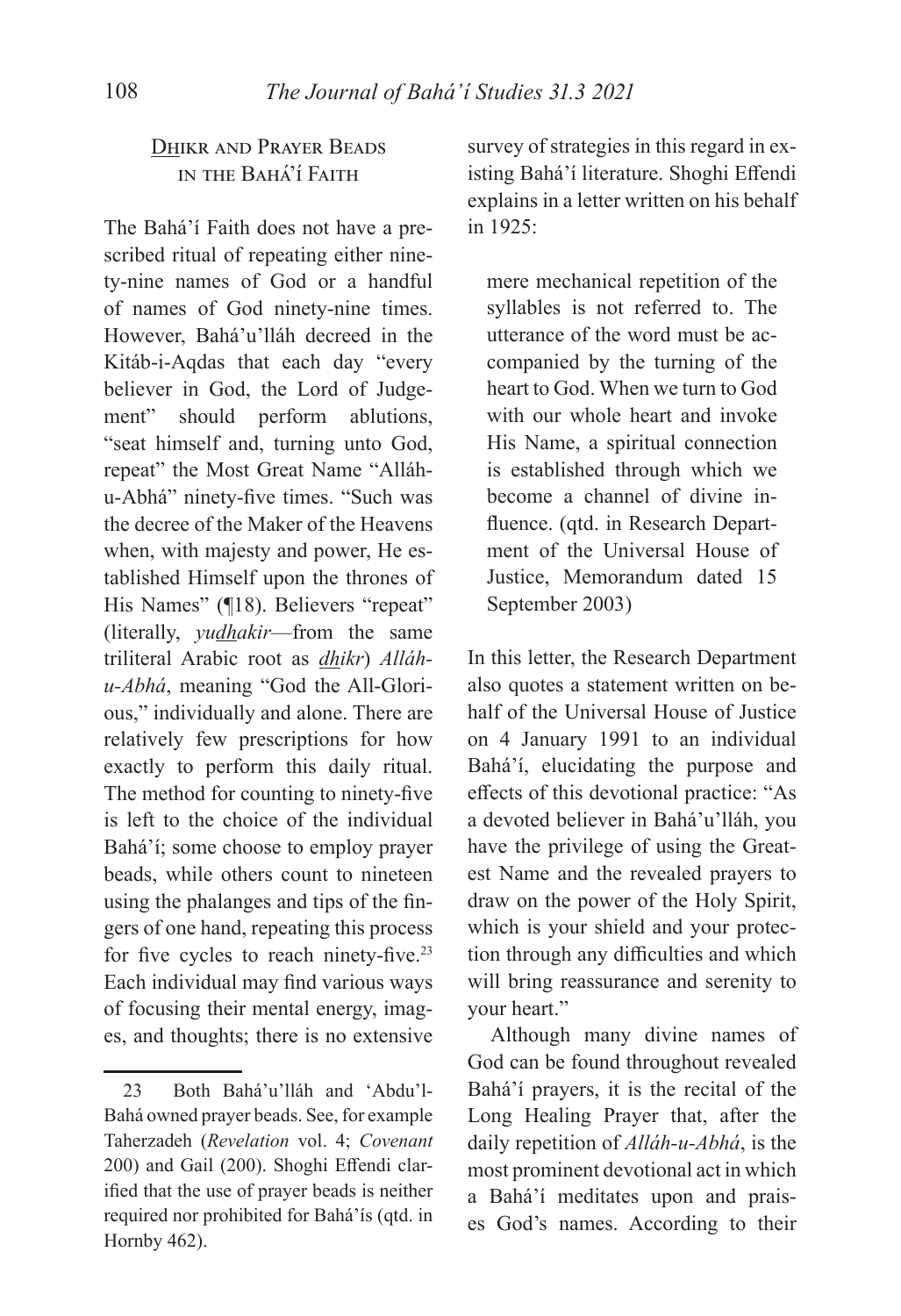personal preference, some Bahá'ís say the prayer rarely or only on very special occasions, while others might say the prayer daily—for instance, a physician reciting the prayer each morning before work.

# **ISLAMIC PREDECESSORS TO** THE LONG HEALING PRAYER

Although not specified as a healing prayer per se, a beautiful predecessor in the Islamic tradition to Bahá'u'lláh's Long Healing Prayer is likely the prayer of *Bahá'*, credited to the fifth *Shia Imam Muhammad al-Báqir. This* prayer, variously referred to as Du'á' al-Bahá' (Prayer of Glory) or Du'á' al-Sahar (Dawn Prayer), is about twenty-three verses long, and is repeated by Shia Muslims at night or in pre-dawn during the Ramadan month of fasting. Each verse focuses upon a divine name, or two, by which to beseech God: from *Bahá'* (Splendor/Glory) in verse one, to *Jamál* (Beauty) in verse two, *Jalál* (Glory/Splendor) in verse three, and *Jabarút* (Omnipotence) in the last verse. The first verse, in a stirring translation by Stephen Lambden, supplicates: "O my God! I beseech Thee by Thy Splendor (*Bahá'*) at its most Splendid (*Abhá'*) for all Thy Splendor (*Bahá'*) is truly resplendent (*Bahíy*). I, verily, O my God! beseech Thee by the fullness of Thy Splendor (*Bahá'*)" (al-Báqir). In its mode of short, pithy, supplications of the Divine Names, it may be regarded as a preeminent forebear of Bahá'u'lláh's Long Healing Prayer.

Indeed, a vital importance of the

Du'á' al-Bahá' to the Bahá'í Faith may be found in the Báb's choice of the first nineteen divine names found in this prayer for the names of the nineteen months of the Badí calendar.<sup>24</sup> Bahá'u'lláh clarified some details of the Báb's revealed calendar and made it the official Bahá'í calendar.

Although, as mentioned above, the Du'á' al-Bahá' is not explicitly a healing prayer, healing prayers have a prominent place within the Islamic tradition, for both Sunnis and Shias. A popular Sunni healing prayer from the *ḥadith* reads: "O Alláh, the Lord of the people! Remove (*Athhib*) the trouble (*al-bá'sa*) and heal (*ashfi*), for You are the Healer (*al-Sháfí*). No healing (*shifá'*) is of any avail but Your healing (*shifá'úka*); healing (*shifá'an*) that will leave behind no ailment (*saqaman*)."25 (al-Bukhari, 76:57) While it does not invoke many names of God, this prayer is similar to Du'á' al-Bahá' in that it intensely focuses on various forms of a single triliteral root (*sh-f-ú*). Bahá'u'lláh's Long Healing

<sup>24</sup> This calendar consists of nineteen months of nineteen days plus four to five "intercalary" days. Nineteen also is a number of some significance in the Qur'án. For example, there is a group of nineteen angels mentioned in 74:30. The Qur'án is organized into 114 chapters—a multiple of nineteen—and the *bismillah* may be counted as having nineteen letters (if one does not count the dagger-alif between the 'm' and 'n' in *al-rahmán*).

<sup>25</sup> Note: There are some variations of the morphologies of individual words of this prayer.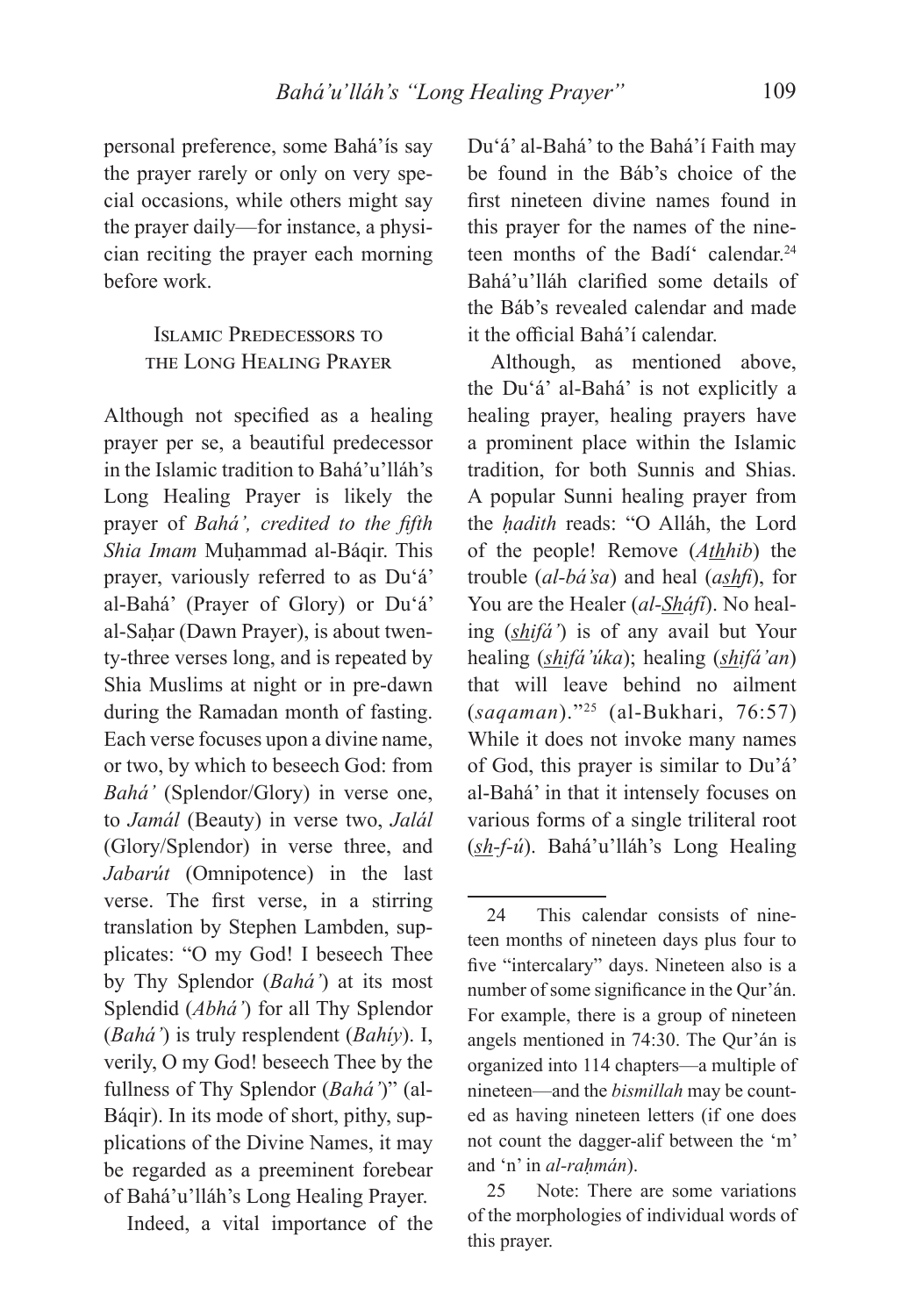Prayer utilizes a similar literary device through the repeating line at the end of each verse: "Thou the Sufficing, Thou the Healing (*Sháfí*), Thou the Abiding (*Báqí*), O Thou Abiding One (*yá Báqí*)." Both prayers use repetition to continually reaffirm in the reader a vision of God as Healer.

The central theme in many of the Islamic healing prayers is God's perfections. The following fascinating Shia prayer—traditionally attributed to the Imam 'Alí—focuses the worshipper on the name of God *Azal* (Eternal) and variations on its three-letter root (*z-ú-l*). It closes with derivations on a three-letter root *r-ḥ-m* in speaking of God's mercy. It also includes affirmations of two other names of God, and—if recited three times a day—is promised to cure any sickness. It reads:

Alláh is eternal (*Qadímun*), everliving (*Azalíyun*); He removes (*yuzillu*) suffering (*al-'alala*); He is self-subsisting (*Qá'imun*), ever-existing (*Azalíyun*) by His eternity (*Azalíyati*), neither perishes nor ceases to exist (*lam yazal wa la yazálu*). By Your mercy (*bi-Raḥmatika*), O the most benefi cent (*yá Arḥama-l-ráḥimín*). ("Miscellaneous Du-a'as" 286)

The flow of this prayer can be likened to a creative choreography, in which the repetition of *-zal-* and *-zil-* (of the *z-ú-l*  root letters) in a play on words juxtaposes their interacting meanings—ever-continuing and ceasing, infinity and finitude. God is presented as the Life

that gives life and health, the Maker of both abundance and the limits that are required for balance, the Remover of disease, suffering, and illness. The interplay of two divine names starting with Q—*Qadímun* and *Qá'imun*—reinforces a conceptualization of God as the eternal Foundation of life and the universe. At the same time, through focused concentration on forms of words for Mercy (from the root *r-ḥ-m*), delicately introduced with the single-letter preposition *b-* ("by," "through," or "with"), the prayer reminds us that the beneficial workings of all these other divine names are by the fundamental attribute of Mercy or Grace.

As is discussed below, the dancing interplay between divine names is found throughout Bahá'u'lláh's Long Healing Prayer. In each verse, the prayer presents a new set of three divine names, inviting the worshipper to meditate not only on the meaning of each name in the set but also on the relationship of each name with the others. Additionally, the repeated "Thou the Abiding, O Thou Abiding One" (*Anta'l-B*á*q*í *y*á *B*á*q*í) at the end of each verse calls the seeker of healing to meditate upon the realities of this attribute in particular, just as the various words for "Mercy" do in the above-mentioned Islamic prayer.

### THE GREATEST NAME AND CHARISMS

Various Muslims have claimed to know the greatest of the names of God—either one of the ninety-nine or the hundredth—and that knowing this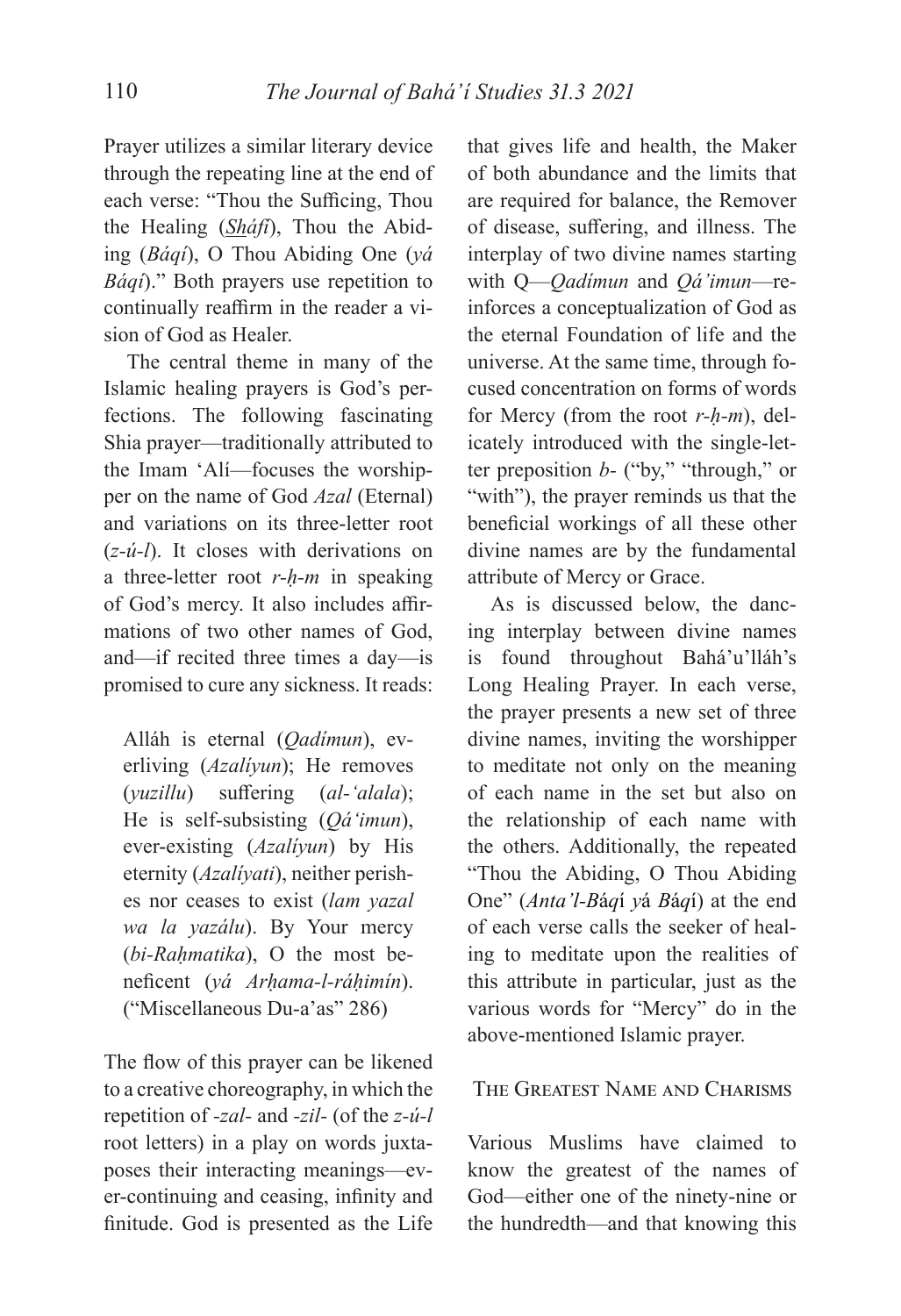name gave them charisms, or spiritual, supernatural powers (Schimmel, *Mystical Dimensions* 177; *Deciphering* 119). In Abrahamic traditions, knowing God's truest, hidden names has been associated with the ability to work miracles, as evidenced by Jewish and Islamic tales of prophets who were able to achieve the impossible because of the secret names of God, such as those written on Moses' staff or on Joseph's cloak (Fodor 107–8, 110). Within Islamic history, various names have been proposed as the greatest, perhaps most popularly Allah itself. Al-Ghazálí said "Alláh" itself is "the greatest of the names (*Á'ẓim'l-Asmá'*) . . . because it refers to the essence which unites all the attributes of divinity, so that none of them is left out, whereas each of the remaining names only refers to a single attribute" (Al-Ghazálí 51). *Raḥmán* or *Raḥím*, which are God's most emphasized names in the Qur'án, and *Váḥid*  (One, Singular) and *Huva* (He/He is) have also been commonly nominated. Al-Ghazálí cited a *ḥadíth* in which the supreme name of God is promised to be contained in Qur'án verse 2:163, "Your God is One (*Váḥid*); there is no God save He (*Huva*), the Gracious (*Raḥmán*), the Merciful (*Raḥím*)," and in Qur'an 3:1–2, "'Alif Lám Mím. Alláh! There is no God save He (*Huva*), the Living (*Ḥayu*), the Eternal Sustainer (*Qayyúm*)" (al-Ghazálí 173).<sup>26</sup>

The Báb discussed an Islamic *ḥadíth* in which *Alláh*, *Tabáraka* (Blessed), and *Ta'álá* or *'Alí* (Exalted)—and their numerical, symbolic corollaries *Huva*  and *Káfi* (Sufficing)—are disclosed as the Most Great Names of God (Saiedi 105–7).27 A fourth name has been kept hidden, yet the Báb (the Gate) hints that it is His own name or that of *Bahá'* (Glory). Interestingly, many of the above-mentioned names posited as the greatest name are found in the Healing Prayer in positions of particular prominence. Thus, Bahá'u'lláh begins the Healing Prayer with *Huva*  in the introductory invocation, the very first verse contains both *'Ali* and *Bahi*, *Raḥman* is in the sixth verse and *Raḥím* is in the opening and closing, and *Káfí*  is in the opening, closing, and the repeating refrain.

From 1848, at the Conference of Badasht, Bahá'u'lláh, whose given name was Mírzá Husayn 'Alí Núrí, then a leading Bábí, began to be known as Bahá or Bahá'u'lláh. At this Conference, each day a new Tablet was revealed and chanted for the attendees, and a new name was bestowed upon each of the eighty-one assembled believers.28 In the ensuing decades, Mírzá

28 The historical sources (*Dawn-Breakers* 293; *God Passes By* 31)

<sup>26</sup> Note: The translated text inaccurately cites chapter and verse, which I have corrected above. For a discussion of "Alláh" as either just one of the names of God, or the all-encompassing name, see

Louis Gardet, "al-Asmáʾ al-Ḥusná," *Encyclopedia of Islam, 2nd edition*.

<sup>27</sup> Saiedi explains in more depth that *Huva* and *Káfí* are symbolic corollaries of *'Alí* through their numerological value in the abjad system of translation in which the letter-values in *'Alí* [110] have an intimate relation with *Huva* [11] and *Káfí* [111].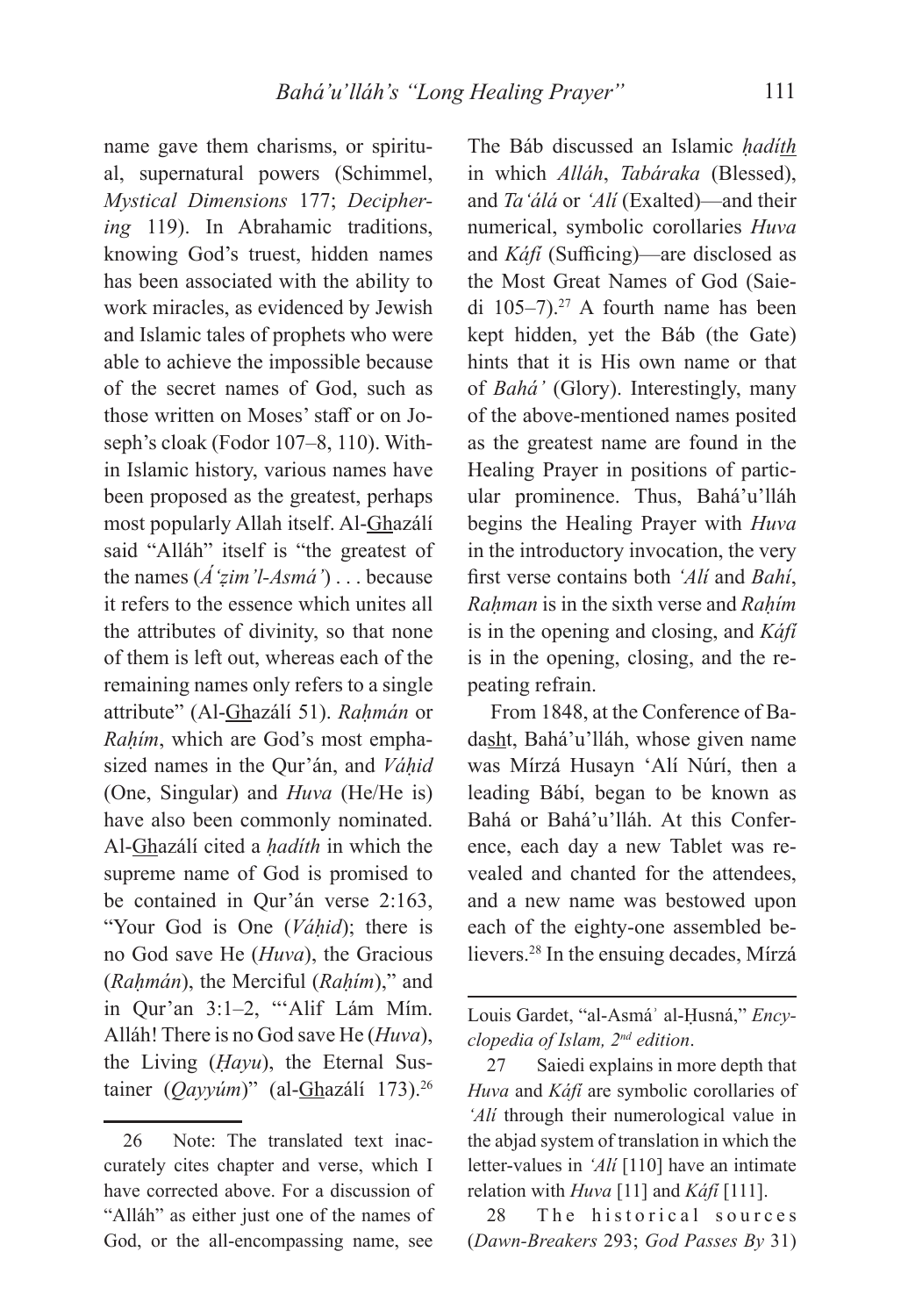Husayn 'Alí Núrí more and more often used a combination of Bahá with Alláh for His own name, a name He would later affirm as "The Most Great Name" in His writings. As Alláh is the Being believed to have all names and perfections, we might venture that Bahá' meaning glory, splendor, radiance, and light—can be likened to light that contains the full spectrum of colors and energy waves. Bahá'u'lláh may thus be viewed as the name that includes all divine names.29

The Greatest Name is believed by many within the Islamic tradition to have miraculous power, including that of restoring health, and two of Bahá'u'lláh's well-known prayers include the statement that God's "name is my healing" (*Prayers and Meditations*  174, 262). Whether the integration of the name Bahá' itself into the Long Healing Prayer is intended for meditative, talismanic, or transformative

leave the question of whether it was the Báb or Bahá'u'lláh who was conferring the new names somewhat open. Whoever was the immediate source, the Báb in later letters would confirm these new names (*Dawn-Breakers* 293).

29 This statement and analogy is my personal understanding; I know of no authoritative explanation on what makes *Bahá* God's greatest name, apart from Bahá'u'lláh decreeing it to be so. However, there have been various investigations by Bahá'í authors into the Greatest Name. See, for example, Abu'l Qasim Faizi's ""Explanation of the Symbol of the Greatest Name" and Stephen Lambden's ""The Word Bahá: Quintessence of the Greatest Name."

purposes is a question that will be discussed further below. For now, we might propose that the many names of God in the Long Healing Prayer be considered as parts of the spectrum of the light of the name Bahá', which includes them all. Thus, for a Bahá'í, through the contemplation of these names, the Long Healing Prayer acts as a portal to the heaven of the Divine Reality.

# POETIC COMBINATIONS OF DIVINE NAMES

Bahá'u'lláh's Long Healing Prayer integrates elements of supplication, praise, and affirmation, and also invites meditation. First, the one who recites the Tablet expresses their ardent desire for healing and protection. Second, the Tablet has the reader express praise, adoration, or magnification of the glorious Divine Reality in familiar second-person language (*-ka* [Thee], *Anta*  [Thou]), facilitating a mystical I-Thou encounter between one's self and one's Lord.30 Third, through the *bika* (I call on Thee) preceding each divine name, the Tablet encourages the reader to deepen their sense of the Divine Reality by contemplating the significance of each individual divine name in itself. Lastly, the poetic interplay between the names in each verse prompts the reader to meditate upon the interrelationships

<sup>30</sup> This concept is borrowed from Jewish philosopher Martin Buber who, in his celebrated work *I and Thou*, meditates upon the sacrality of a personal and genuine relationship, whether between two humans or between a human and God.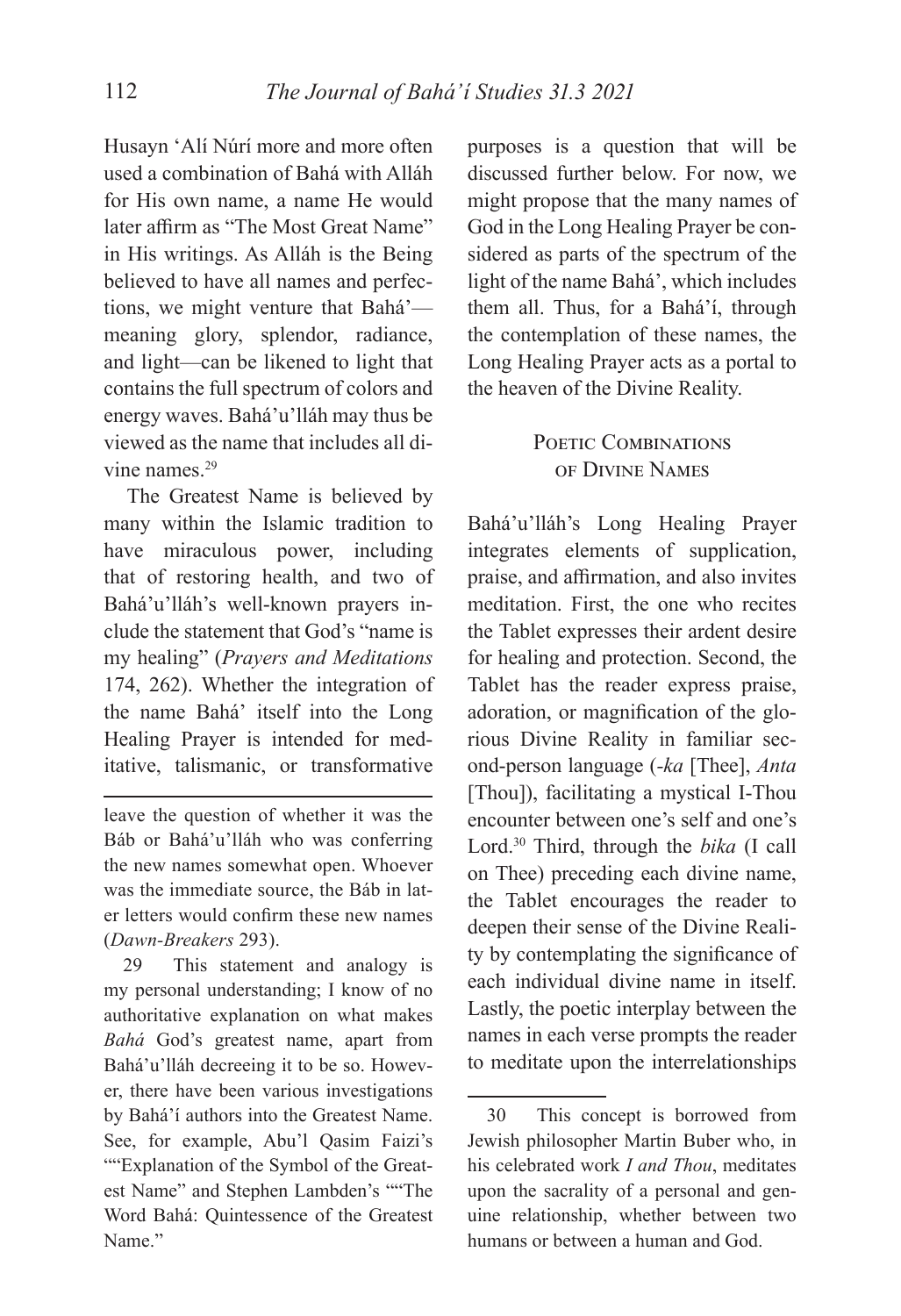between each set of divine names. In a metaphysics of unity, each divine name is in itself inexhaustible in significance as an expression of the One; at the same time, each divine name is allowed to speak to each of the others in an intimate relationship and all three names are meditated upon as to their interweaving application to the human-ethical-social contexts and the natural world.

A few examples of what meditation within a metaphysics of unity could look like may be helpful to the reader. In the Long Healing Prayer, each divine name is not simply treated as one of many that are all called upon together in a list; instead, each name is presented to be called upon individually. In the Arabic original, *bika yá* (I call on Thee O . . .) precedes each of the initial three names in the verse. In the English translation, while the "I call on Thee" only begins the verse itself, the invocation honoring the dignity of each divine name is preserved with the "O" preceding each name. Thus, instead of reading lightly over each name as merely part of a string of words, the person praying may be moved to pause and contemplate the profundity of this single attribute as a personal name of God, a kind of individual precious pearl or gem on the string. For example, in the third verse, "*Bika yá Aḥad bika yá Ṣamad bika yá Fard*," having paused to reflect on the pearl of *Aḥad* (Peerless One), one is also moved to pause at *Ṣamad* (Eternal One) as a gem-like, infinitely rich in meaning, name of God in itself. One might reflect on the temporal (always

present before, now, after) or spatial (pervading here, there, everywhere) implications of the One called *Ṣamad*; one might further consider that *Ṣamad*  created—and therefore transcends both time and space. Again, next, one may be moved to pause and meditate upon the inexhaustibly valuable jewel of God's name *Fard* (Single One).

While one can pause to consider the precious meanings of each divine perfection, the resonant rhyming of the three divine names within each verse may prompt the reader to also meditate upon the metaphysical relationship between the names—as in poetry, where concepts, aesthetics, and imagery are conveyed in ways that transcend the capacity of each single word. In the fi rst verse we read: *Bika y*á *'Al*í, *bika y*á *Vafí, bika y*á *Bah*í*, Anta'l-K*á*f*í *va Anta'sh-Sh*á*f*í *va Anta'l-B*á*q*í *ya B*á*q*í*.* In this verse the Arabic words used for Exalted One, Faithful One, and Glorious One rhyme with each other through the shared ending of *-*í, and also rhyme with the names of God in the repeating refrain, "Thou the Sufficing, Thou the Healing, Thou the Abiding, O Thou Abiding One."31 In this case, the literary, rhyming elements encourage the

<sup>31</sup> The only other verse in which all six of the invoked names rhyme with each other is verse 28, which calls upon the three divine names *Sáq*í, *'Álí*, and *Ghálí*: Quencher of Thirsts, Transcendent Lord, Most Precious One. Otherwise, there are two distinct sets of rhymes in each verse; the first three names rhyme with each other and then the repeated refrain rhymes within itself.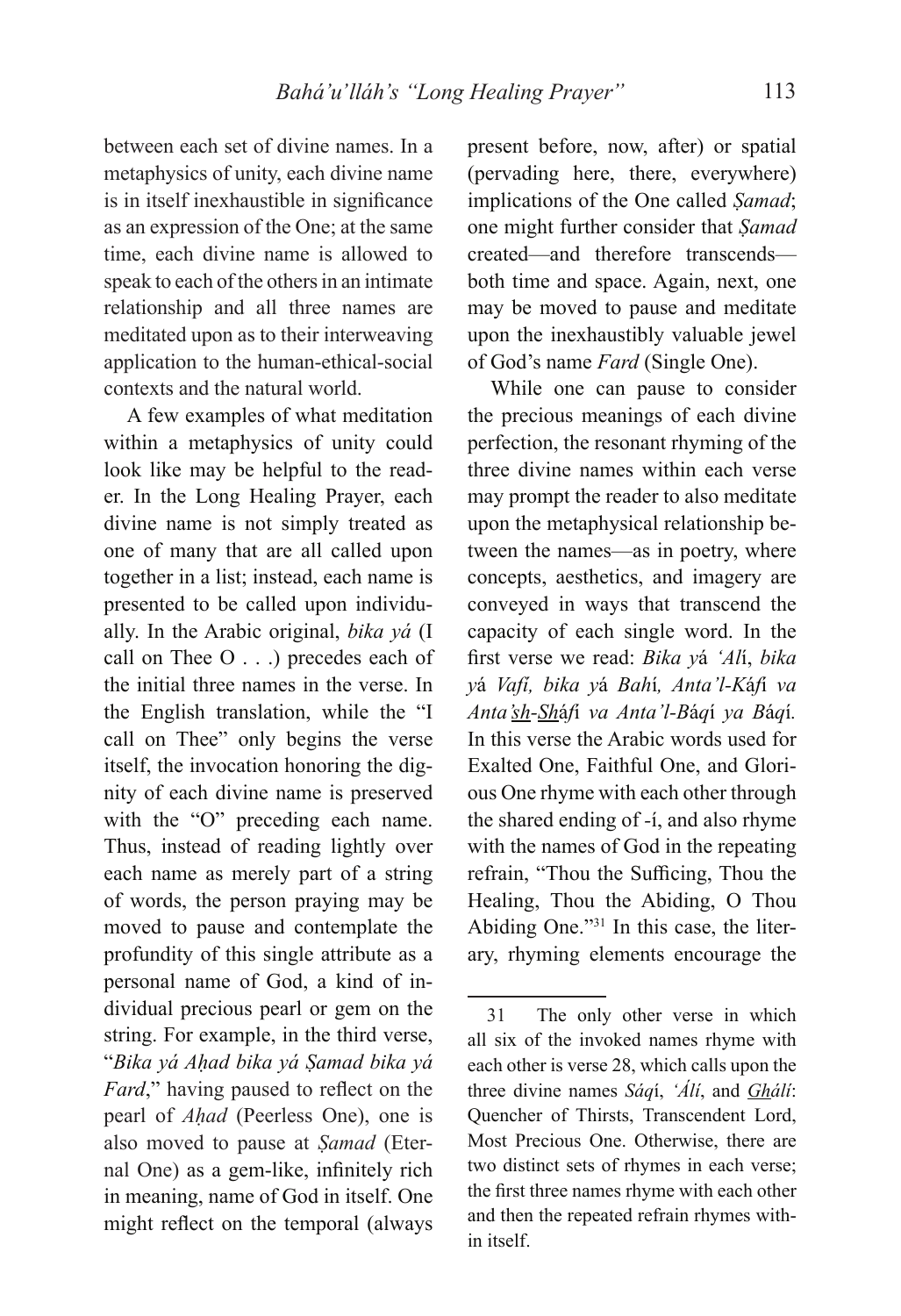worshipper to ask the metaphysical question: What is the intimate connection between God being Exalted and being Faithful, between being Glorious and being Sufficing? One might contemplate the nature of exaltation on the human plane, and consider that being a majestic king or an eagle soaring high in the clouds need not mean a cold detachment from the people and ecology of this planet, but can rather imply being a faithful friend and partner in mutual wellbeing. Likewise, with *'Alí* (Exalted)—also a Bahá'í title for 'Ali Muhammad, the Báb—we are reminded of how He demonstrated genuine hospitality, such as when he received Mullá Husayn-i-Bushrú'í on their first meeting. With *Bahí* (Glorious)—also alluding to Bahá'u'lláh—we are reminded of how He was known as "the Father of the Poor" in the 1840s, and of how 'Abdu'l-Bahá later exemplified a generous way of life among His neighbors in 'Akká and Haifa. In this way, the rhyme that unites these six divine names invites the reciter to consider the truths constituted through the interrelationships between all six, and thereby paints a rich, organic spectrum of the Divine Personality—one with equally organic implications for the socio-ethical, human realm.

In most succeeding verses, the three new attributes introduced in that verse rhyme with each other, encouraging further reflection on the metaphysical interrelationship between each new set of three divine names. For example, in the second verse that begins "I call on Thee O Sovereign, O Upraiser, O

Judge," we find in Arabic the rhyming "*-án*": *Bika y*á *Sulṭ*á*n, bika y*á *Raf'*á*n, bika y*á *Dayy*á*n*. The rhyme elicits the question: how are Sovereign, Upraiser, and Judge interrelated? Personal meditation could yield any number of answers to the question, and any number of implications for our own lives. For example, one may consider that perhaps God is sovereign not only because of infinite power and possession but because that power is deployed to develop and elevate His creatures in ways that He has judged will be truly helpful. How might we use our own powers, possessions, and discernment to do similarly, on a human level? That the repeated refrain (*Káfí*, *Sh*áfí, and *Báqí*) also rhymes within itself may also prompt us to consider the relationship between these three attributes and the three new ones introduced: How can we use our powers to suffice, to heal, and to abide (which we might interpret as mindfully being with and accompanying each other)? Thus, in this interpretive metaphysics of unity and wholeness, we continue to apply reflection on the Divine Personality to the human ethical and social level.

Because each the three new names in each verse typically rhyme with each other, it stands out for the reciter when one of the names does not. Verse seven, "I call on Thee O Beloved One, O Cherished One, O Enraptured One," reads in Arabic *Bika y*á *Ma'sh*ú*q, bika y*á *Maḥb*ú*b, bika ya Majdh*ú*b*. 32 The

<sup>32</sup> Each of these names can be translated as a variation on romantic ideals of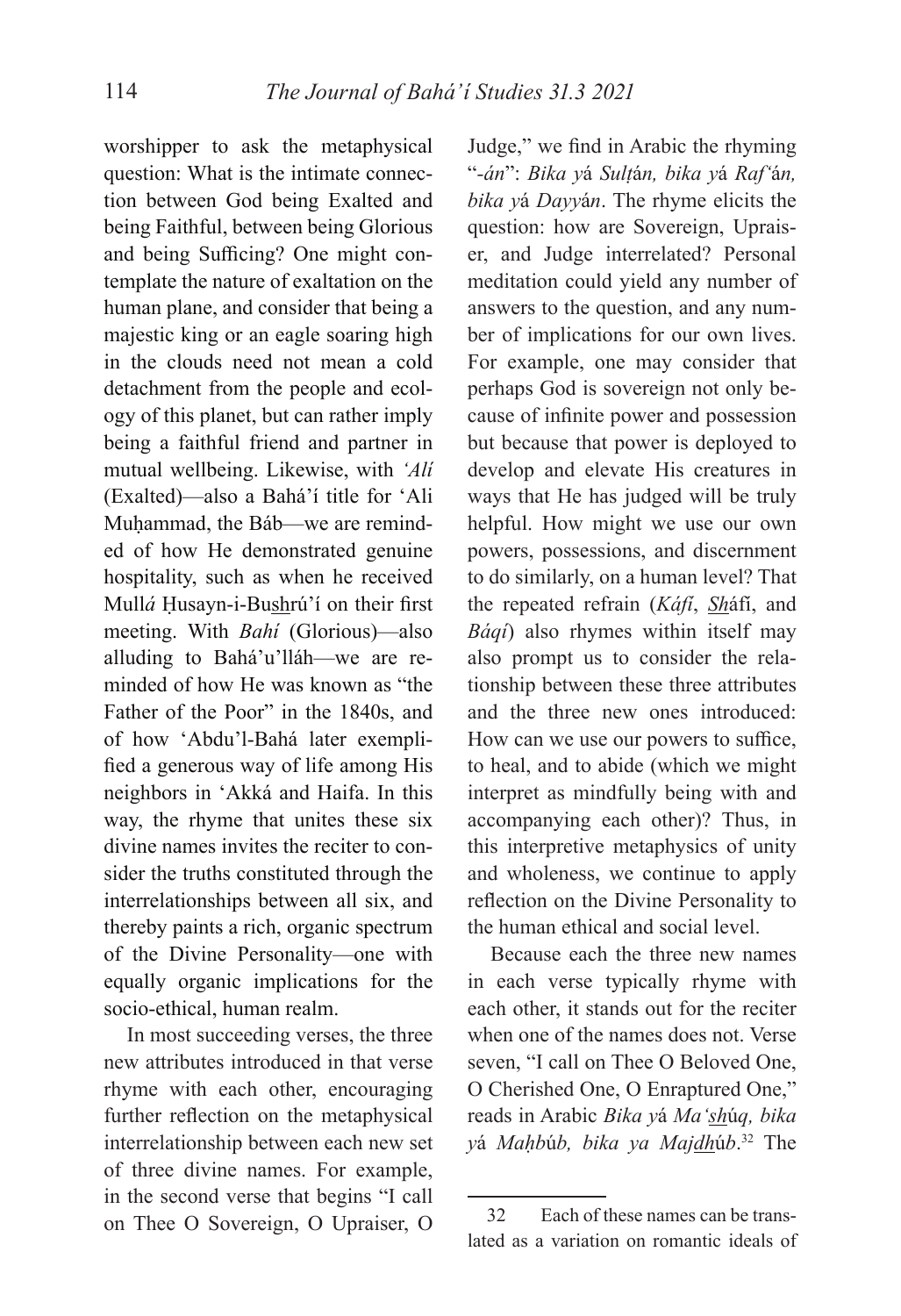consistent vowels (*a*, *ú*) and the alliterative, shared first syllable of each name (*ma-*) partially veil the lack of a perfect rhyme. Nonetheless, the first divine name still stands out to some degree, which may prompt the reciter of the prayer to prioritize meditating upon the name *Ma'sh*ú*q* in itself and its relationship to the other two divine names in which loving includes cherishing and being enraptured.<sup>33</sup>

Another interesting case of a near rhyme is verse 10, which invokes a kind of interplay between God's names Spirit, Light, and Manifest One: *Bika y*á *R*ú*ḥ, bika y*á *N*ú*r, bika y*á *Ẓuh*ú*r*. *N*ú*r* and *Ẓuh*ú*r* rhyme with each other, but not with *R*ú*ḥ*. As in the above example, this lack of rhyme is mitigated by the shared long-vowel *-ú-*. Distinct from the above, however, here the rhyming aspect is also reinforced by the fact that one may quickly discern that *R*ú*ḥ* backwards is *Ḥ*ú*r*, which does rhyme with the other two. If in the meditative recitation of the prayer, the reciter does take the path of thinking of both *R*ú*ḥ* and *Ḥ*ú*r* then they may be reminded that in the Qur'án, the *Ḥ*ú*r* are the entities (usually translated as "black eyed damsels" or "virgins" or "fair ones") to whom the blessed believers are "married" in Qur'anic descriptions of the garden of heaven. In the writings of Bahá'u'lláh, these same *Ḥúr* or heavenly "maidens" are spiritualized as progressively revealed theophanies or personifications of God's attributes, truths, or the Holy Spirit itself.34 Conceiving of the divine names as sentient theophanies in and of themselves reinforces our intent to meditate upon each of the divine names, both individually and in relationship to each other, in the Healing Prayer, and also reinforces conceiving the divine names as intimately present within or near our own soul.<sup>35</sup> A metaphysics of unity may also open us to consider the intimate relationship of the Bahá'í revelation with other holy books. For example, this set of divine names may also remind us of the act of Divine decree at the beginning of the Book of Genesis: "the wind" (*ruaḥ* in Hebrew, related to *rúḥ* in Arabic) of the Lord moves across

lover and beloved—*ma'sh*úq having to do with ardent, impassioned lover/beloved, *maḥbúb* having to do with a cherished sweetheart or darling and *majdh*úb with someone who is completely possessed or enraptured with love or attraction.

<sup>33</sup> In verses 8 and 36 the first divine name, likewise, stands out by not truly rhyming with the second and third names.

<sup>34</sup> See, for example, "How many the húrís of inner meaning that are as yet concealed within the chambers of divine wisdom!" (Kitáb-i-Íqán 70) and "I have summoned the Maids (*ḥúríyát*) of Heaven to emerge from behind the veil . . . and have clothed them with these words of mine" (*Gleanings* 327). See also Hatcher, Hemmat, and Hemmat, "Bahá'u'lláh's Symbolic Use of the Veiled Ḥúríyyih."

<sup>35</sup> By "within and near" is meant the Bahá'í understanding of both the ever-abiding divine Omnipresence with each soul as well as the human capacity to develop spiritual virtues. In this two-fold way, divine attributes may be thought of as "married" to the human soul.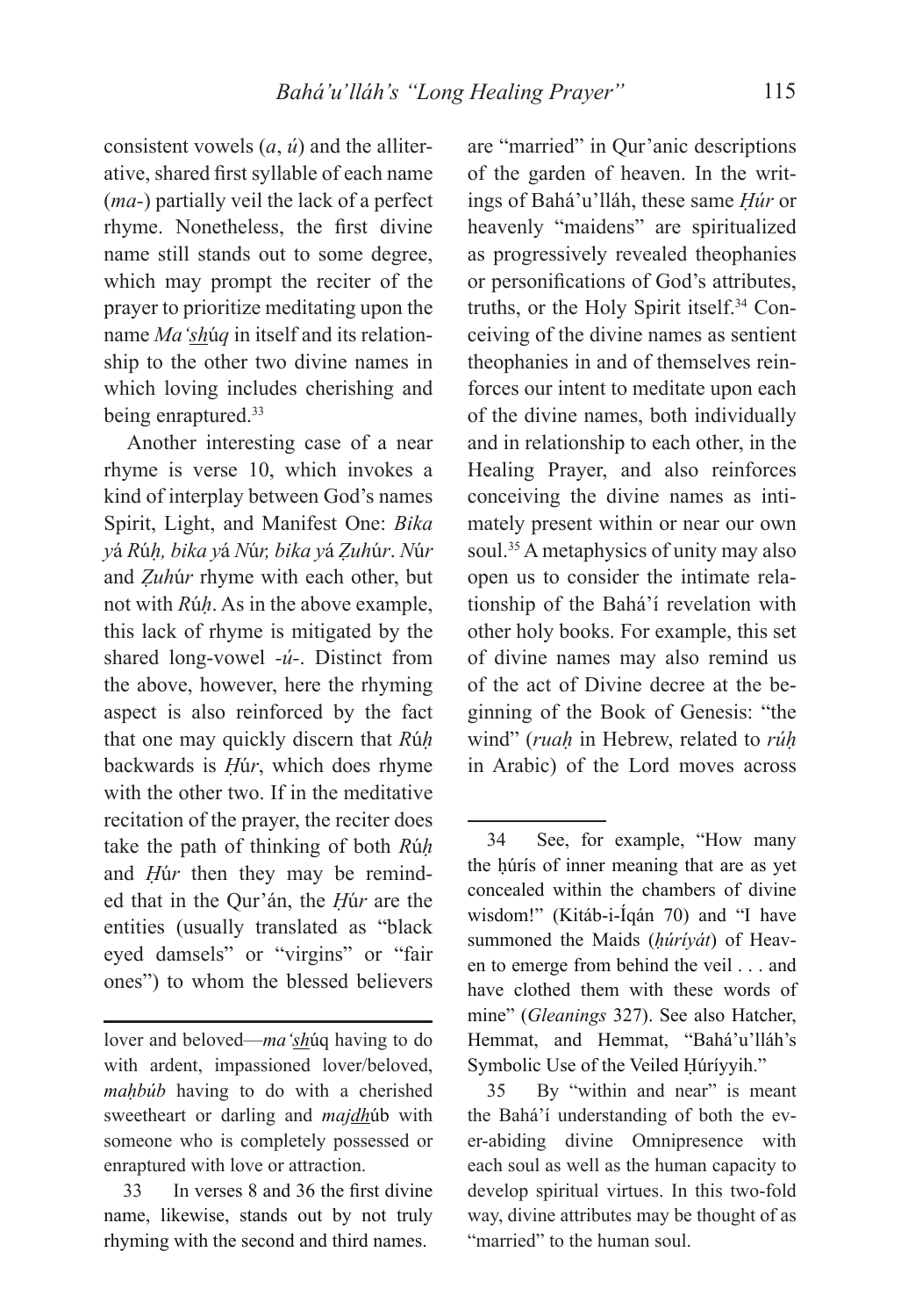the formless stuff of creation, while the command "Let there be light" (*'ówr* in Hebrew, related to *núr* in Arabic) revealed the distinctive shape God was giving creation.36 The contemplation of this striking word, *Rúḥ*, that does not literally rhyme with the others is further facilitated by the fact that the following verse continues the -*úr* pattern of rhyme with *Ma'm*ú*r*, *Mashh*ú*r*, and *Mast*ú*r* (Thou Frequented by all, Thou Known to all, Thou Hidden from all). *R*ú*ḥ* thus becomes the odd name out, directing the attention of the close reader to its relation to these other five names.

Some verses feature names that are differentiated by only a single phoneme, inviting meditation on the interrelationships between these divine names in particular. In verse 12, for example, only the middle phoneme *-l*differentiates the second divine name from the fi rst: "*Bika y*á *Gh*á*'ib, bika y*á *Gh*á*lib, bika yá Wáhib* (I call on Thee O Concealed One, O Triumphant One, O Bestowing One)."37 Thus, the reader of this invocation may think of a triumphant one as not necessarily being conspicuous, flamboyant, and imposing but, rather, "concealed" or quiet and humble, working effectively

and generously in the background—a servant leader. Likewise, as the word *Gh*á*'ib* shares a root with the important Qur'anic concept of the *Ghayb* (Unseen) that in Islamic metaphysics encompasses such realities as the angels, the afterlife, and God Himself, and additionally—in Bahá'í scripture—the "Celestial Concourse," one gains confidence that such divine agents will subtly and graciously reinforce and inspire one's efforts to humbly strive to serve and sincerely obey God's teachings ('Abdu'l-Bahá, *Selections* 12).38

A similar case is verse 35: "*Bika yá Wahháj, bika yá Balláj, bika yá Bah* $háj$ ," in which the third name differs by only one phoneme from each of the other two (*Wahhaj*/*Bahhaj* and *Ballaj*/ *Bahhaj*), reinforcing a conception of an intimate relationship between God as Enkindler, God as Brightener, and God as Bringer of Delight. Likewise, in verse 14's "*Bika y*á *Ṣ*á*ni', bika y*á *Qáni'*, *bika yá Qáli*<sup>"</sup> the first two divine names only differ by the first letter of each (*Ṣ-* vs. *Q-*), while the second

<sup>36</sup> Genesis 1 also reminds us of the popular Islamic *ḥadíth qudsi*, "I was a Hidden Treasure and loved to be made known, so I created creation to be known"—a creation that discloses the attributes of the Creator.

<sup>37</sup> The root verb *ghalaba* contains the overlapping meanings of "subduer" and "conqueror" (Wehr 796).

<sup>38</sup> To my knowledge, there is no complete, official list in authoritative Bahá'í sources of who or what is included in the "Celestial Concourse." However, Bahá'ís will often refer to the Concourse as including heavenly angels, Prophets and Messengers of God, pure souls and saintlike beings who have passed on (including holy individuals and martyrs in the Bahá'í Faith and other religions), and mystical perhaps symbolic—maidens (*ḥúr*). Bahá'í Scripture repeatedly promises their aid, as can be seen in *Gleanings from the Writings of Bahá'u'lláh* 280, 334.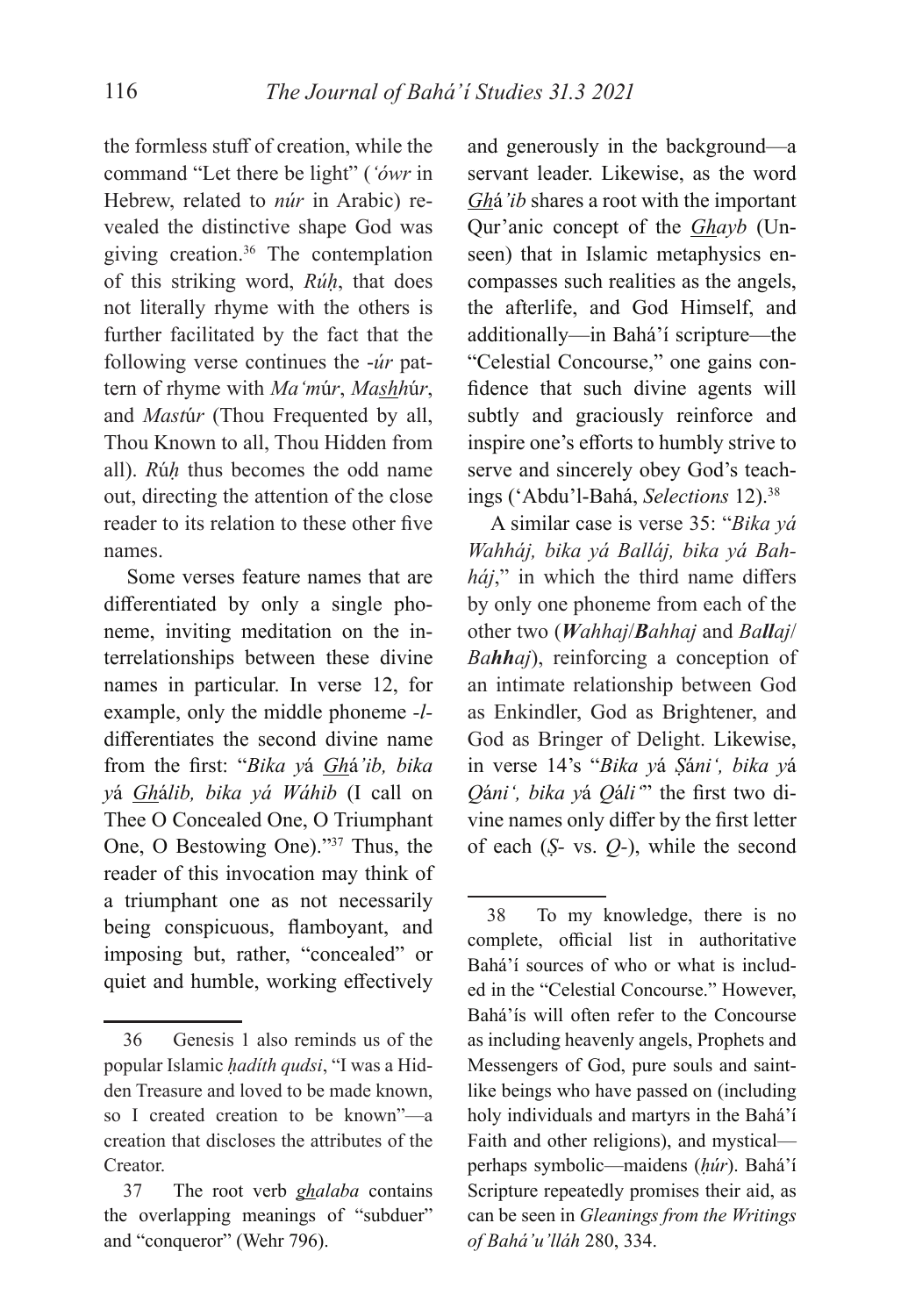and third names only differ by the middle phoneme (i.e. *-n-* vs. *-l-*). The translation given for these three is Fashioner, Satisfier, and Uprooter. The reciter may be led to reflect on God as fashioning the creation in a way that satisfies both Himself and His created beings, including by satisfying the physical, intellectual, and spiritual needs of the human being. While it is probably not satisfying for a plant to be uprooted and destroyed by a storm, scavenger, or farmer, it *can* then become food for new plants or other creatures. Conversely, a plant may also be uprooted to be replanted in a new environment more suitable to continued growth and vitality, and sometimes we human beings find new opportunities for personal growth when placed in new settings. Also, religious teachings confirm some human desires and ask us to limit others; Buddhism, for example, reminds us in its Four Noble Truths that there is a close link between ignoble desires and suffering.<sup>39</sup> The reciter may draw strength from considering that their very Fashioner can also be the Uprooter of unworthy desires and cravings.

On three occasions, two of the three

divine names share the same three-letter root, highlighting shades of significance in an underlying basic ideal. Thus, the divine names in verse 24, *Ma'ádh* (Shelter to all) and *Musta'ádh*  (All-Preserving One), both from the Arabic root *'*-*ú*-*dh*, drive home and emphasize the sheltering and preserving nature of a refuge—maintaining and protecting the individual and family from material, psychological, and spiritual harm. Verse 25, meanwhile, begins with two words from the root *gh-ú-th*, *Ghayáth* (Thou Succorer of all) and *Mustagháth* (Thou invoked by all). Both are etymologically linked to the noun *Ghiyáth* (help, aid, succor) from the same root, but the nuances of meaning drawn out from their juxtaposition enrich the concept of help: together, they suggest a reality in which God succors all His creatures even before being asked, yet it is still beneficial for the creature to invoke Him, confident that the answer will be whatever succor is best. Verse 27 begins with "*Bika yá Ján*, *bika yá Jánán, bika yá 'Ímán*," which is translated into English as "O Thou my Soul, O Thou my Beloved, O Thou my Faith!" The Healing Prayer's play on the shared etymology of *Ján* and *Jánán* implies God being at the same time the very center of one's being and the best love of one's being—deepest subject and dearest object in an intimate dance within an I-Thou relationship. The reciter may also be prompted to such reflections on the relationships between *Ján* and *Jánán* by the fact that Bahá'u'lláh borrows *Jánán* from Persian, while

<sup>39</sup> Similarly, in *Paris Talks* 'Abdu'l-Bahá was recorded to have said that suffering has various sources. It is often the natural consequence of our own unwise actions (50–51) or stems from our excessive attachment to the material world so as to encourage us to develop detachment (178); it can, additionally, result from the often random calamities of worldly conditions that teach us to rather dwell and rely upon the "spiritual Kingdom" of "perpetual joy" (110).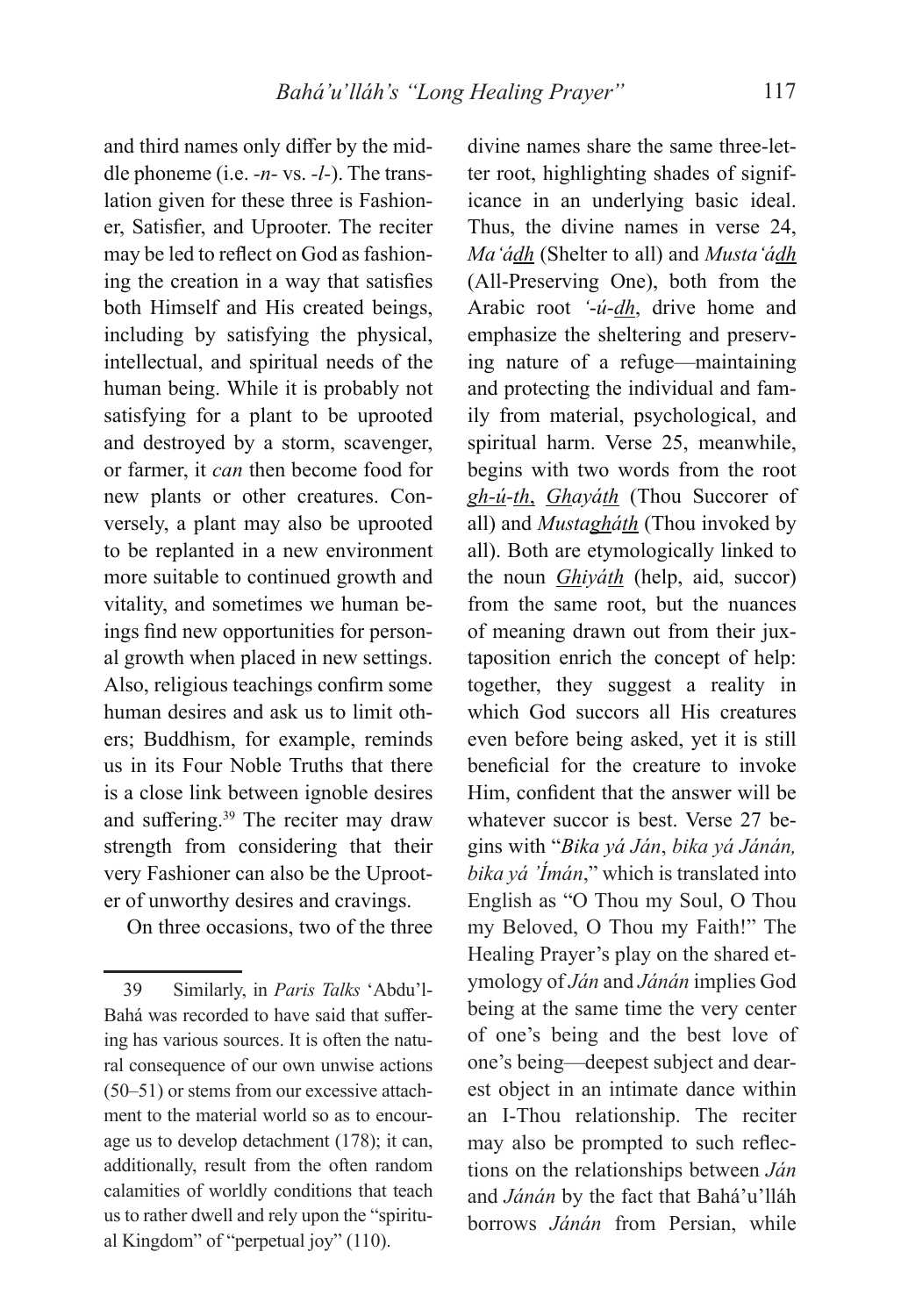-*ján* (or *-jún*) is also commonly used in Persian as a popular suffix added affectionally to given names to say "dear one."40 Each of these verses reinforces a metaphysics of unity in which God the Sufficing, the Healing, the Abiding One—is intimately *with* His creation.

Verse 4 calls on "*Subḥán* . . . *Qudsán* . . . *Must'án*," encouraging meditation upon the connections between being Most Praised, Holy, and Helping. In reflecting upon the interrelationship between these qualities, one may come to consider that neither praiseworthiness nor holiness is at all about being vaingloriously superior to others but is instead about being involved and engaged in helping others. Put differently, helping the wellbeing of oneself and others is a holy and praiseworthy act.

These are only a few examples to illustrate how the rhyming elements encourage the reciter to make metaphysical links between the various names of God and meditate on what they communicate about each other. The prayer, with its various sets of

names in intimate dialogue, each name in itself inexhaustible in significance, in this way functions like a chandelier made of priceless, prism-like gems, each refracting its effulgent light to its fellow jewels, each illuminating new, multi-colored sparks in the others in a potentially infinite inter-illumination.

# **MYSTICAL ENCOUNTER** IN THE CONCLUDING PARAGRAPHS

After beseeching, invoking, and meditating upon God by His many individual perfections in over forty verses, in the final paragraphs the worshipper entreats God in language that is deeply personal and majestic. Here, the prayer paints a picture of drawing near to, meeting, and communing with one's Lord, the visual counterpart of the feelings of mystical encounter which the preceding forty paragraphs may have already engendered.

Sanctified art Thou, O my God! I beseech Thee by Thy generosity, whereby the portals of Thy bounty and grace were opened wide [The worshipper has been invited to walk through an internal doorway to her Lord and His gracious favors.]

whereby the Temple of Thy Holiness was established upon the throne of eternity

[The supplicant has entered the doorway to find herself in a magnificent, holy Temple near God's own throne.]

<sup>40</sup> *Jánán*, also colloquially meaning "sweetheart," is frequently found in Bahá'u'lláh's Persian writings, such as the Persian Hidden Words nos. 1, 4, 12, 17, and 26. In this Tablet, this is the only direct borrowing from Persian I have identified. The first divine name in this verse *Ján* (life, spirit, soul) does sometimes show up in this connotation in Arabic. We should note that it is not uncommon for Bahá'u'lláh to use some Persian words in His Arabic writings— *jánán* itself or *siráj* (lamp), for instance. Likewise, the Qur'án has various old-Persian borrowings.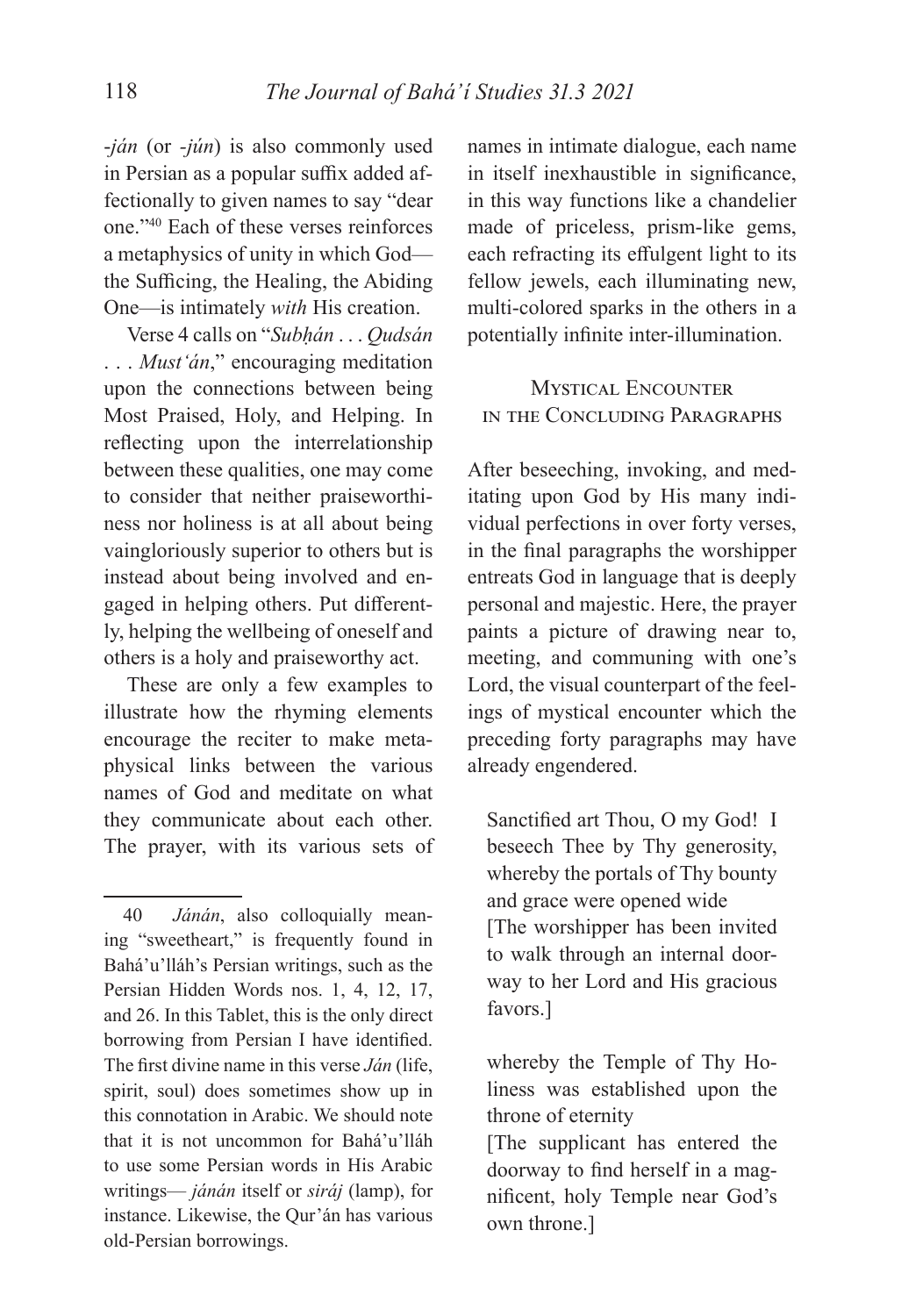and by Thy mercy whereby Thou didst invite all created things unto the table of Thy bounties and bestowals

[The worshipper has been graciously invited to, and sits down at, the festal table inside the Temple and before God's throne.]

and by Thy grace whereby Thou didst respond, in thine own Self with Thy word "Yea!" on behalf of all in heaven and earth [The supplicant and her Lord are engaged in intimate fellowship, and before she can even articulate her heart's deepest aspiration, without delay she receives an answer from her divine King of "Yes!"]

"at the hour when Thy sovereignty and Thy grandeur stood revealed" [From this table before the Lord's throne, His majesty, kingship, and awe-inspiring splendor is clearly made evident.]

"at the dawn-time when the might of Thy dominion was made manifest."

[The light of perception has dawned in the worshipper's inner eye, which perceives all parts of the world, the sky, the universe, the Unseen, the divine theophanies, and all human hearts as the Lord King's own personal possession.]

Then in the center and heart of the paragraph comes the line, "And again

do I beseech Thee, by these most beauteous names, by these most noble and sublime attributes," in which God's names and attributes are reiterated as the pivot and central thresholds of access to mystical encounter and divine knowledge and raised to an aesthetic of beauty, magnificence, nobility, and sublimity. Yet this pivot point of the entire prayer is not the endpoint as the line continues in a rising crescendo that elevates the worshipper (in a kind of ladder of ascent or *mi'ráj*) to the Point that cannot be pointed to, immanent and transcendent at the same time: "and by Thy most Exalted Remembrance, and by Thy pure and spotless Beauty, and by Thy hidden Light in the most hidden pavilion, and by Thy Name, cloaked with the garment of affliction every morn and eve." How high is this "most Exalted Remembrance"? How pure and beautiful is His "pure and spotless Beauty"? At what depths is this "hidden Light"? This language, in my reading, challenges us to continually deepen and broaden our understanding of God's Being, shattering the shibboleths of previous ideas with more accurate ones, and then again shattering these new ideas in a never-ending cycle of growth.

> MIRACULOUS POWERS OF THIS TABLET IN LIGHT OF A METAPHYSICS OF UNITY

The promise in the final paragraphs of the Long Healing Prayer of seemingly miraculous powers to protect and heal might be understood in light of other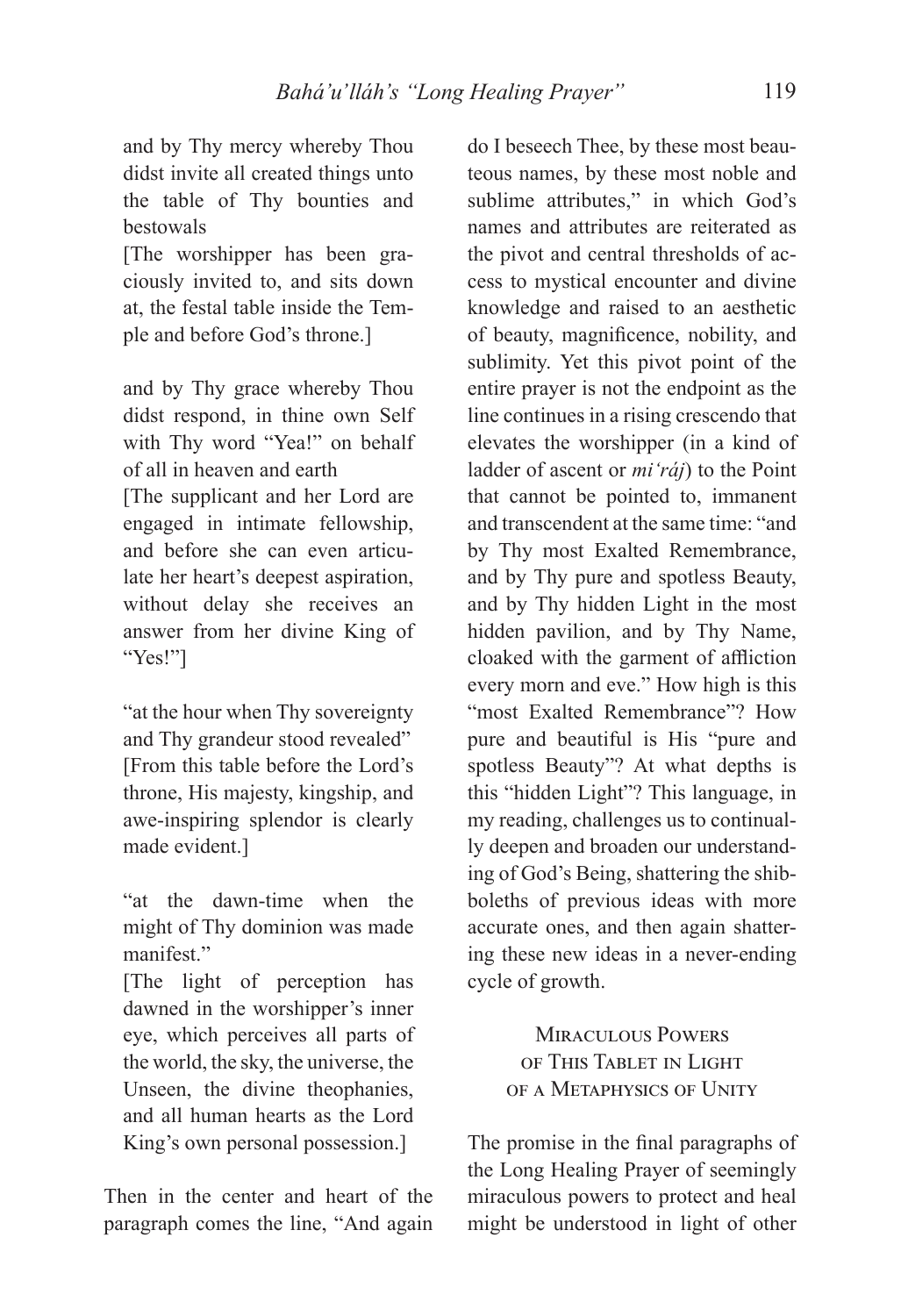concepts in Bahá'u'lláh's Revelation that break down and challenge present-day dichotomies and tensions between the traditional and the modern. Many intellectuals, especially in Europe and North America, consider medicine the exclusive province of science, while religion—if it has any function—is exclusively for the social, "spiritual," and possibly ethical and existential domains of life (Ernst 90; Arbab 185–86). The Bahá'í Faith, rejecting atomization, isolation, and separation, encourages a worldview that recognizes the deep interweaving, interdependence, interpenetration, and wholeness of the physical, psychological, and spiritual within an individual, in our social relationships, and in our connection with the earth itself. 'Abdu'l-Bahá explains, "in the same way that the parts, members, and organs of the human body are interconnected, and that they mutually assist, reinforce, and influence each other, so too are the parts and members of this endless universe connected with, and spiritually and materially influenced by, one another" (*Some Answered Questions*  285). Likewise, Shoghi Effendi, in a letter written on his behalf, states:

We cannot segregate the human heart from the environment outside us and say that once one of these is reformed everything will be improved. Man is organic with the world. His inner life moulds the environment and is itself also deeply affected by it. The one acts upon the other and every abiding change in the life of man is the result of these mutual reactions. (qtd. in *Compilation* 84)

Just as each part of our body is deeply connected with every other part, we are inextricably connected with our environment, and all parts of the universe are materially and spiritually influenced by one another. For example, we know that the material, environmental conditions of air quality or potable water purity can have a great impact on human health. Likewise, as an example of the importance of social context to human physical health, a substantial body of research has identified positive outcomes for in-patients when family and friends are able to visit them in the hospital (Trogen). Although further empirical studies are needed, scientific research over the last thirty years has confirmed the strong positive impact of mind-body therapies (including relaxation, meditation, imagery, hypnosis, and biofeedback) on bodily function and symptoms pertaining to diverse conditions (Mahmoudi and Teckie 58; Bialkowska, Juranek, and Wojtkiewicz). Shoghi Effendi encouraged Bahá'ís seeking healing to both pray and work with competent physicians (qtd. in *Compilation* 476).<sup>41</sup> In His "Tablet to the Physician" (*Lawḥi-Ṭibb*), Bahá'u'lláh not only recommends well-proven or "established

<sup>41 &</sup>quot;The prayers which were revealed to ask for healing apply both to physical and spiritual healing. Recite them, then, to heal both the soul and the body" ('Abdu'l-Bahá, *Selections* 161).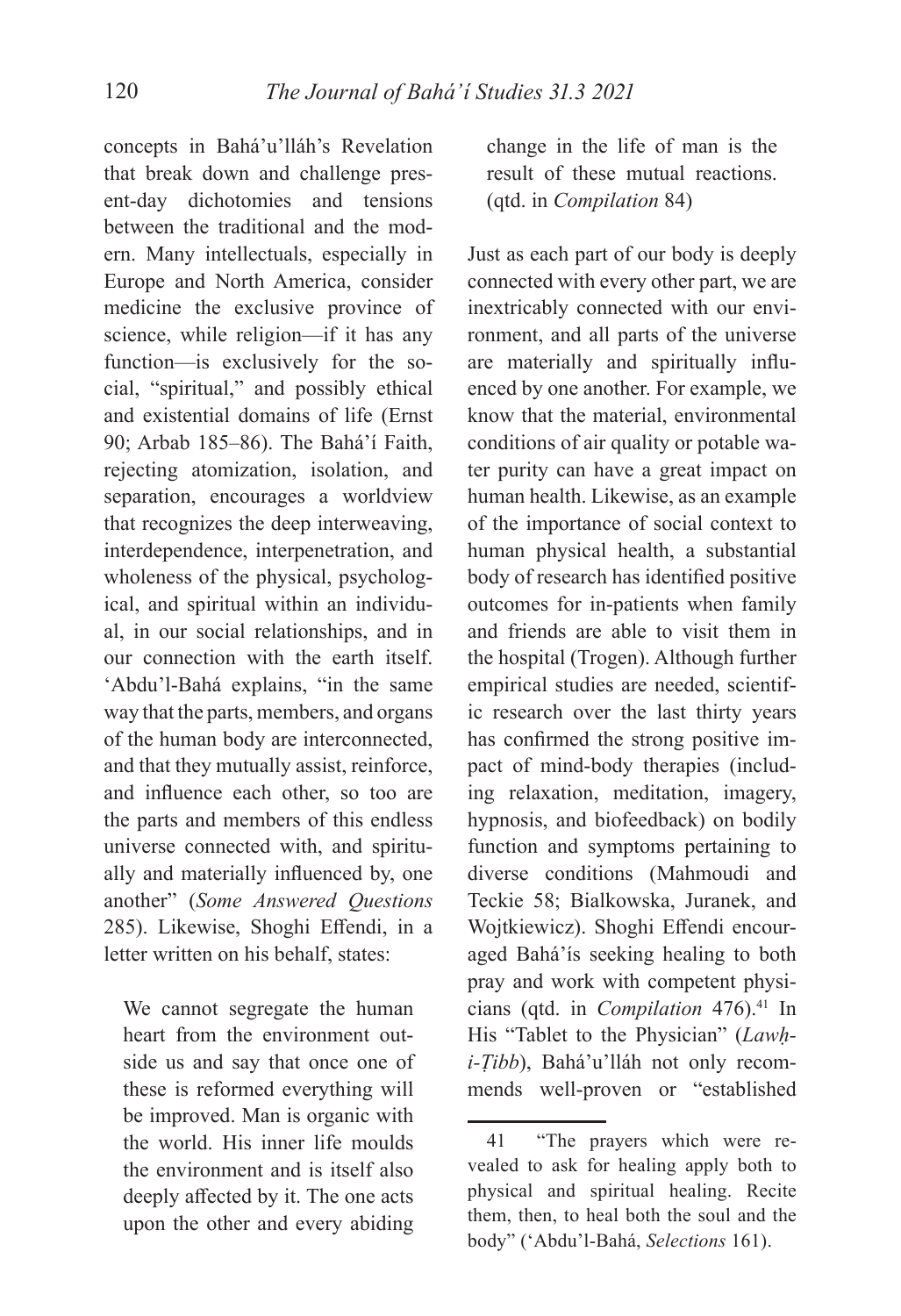means" to heal, but also prayer, and states that the very presence of the physician filled with God's "Love"bringing "mercy and hope"—heals the patient (Ziaei 74). Also, Bahá'u'lláh recommends care in diet, some exercise, and emotional wellness as (preventative) measures to promote wellbeing (Ziaei 76–78; Taherzadeh, vol. 3, 358). More generally, knowing that one's social relationships and physical environment tremendously impact one's state of being, the Bahá'í attempts to have a positive impact on social and ecological relationships in their homelife, neighborhood, community, workplace, and natural environment. In this metaphysics of unity, the greater the wellbeing of each, the more the others can flourish, and each must flourish if any entity is to actualize its potential to the fullest.

I offer that it is in this light of wholeness that we might read those final paragraphs of the Long Healing Prayer in which the supplicant beseeches God by His "generosity, whereby the portals of" His "bounty and grace were opened wide" and "by these most beauteous names to"

protect [*taḥfiẓ*] the bearer [*ḥámil*] of this blessed Tablet, and whoso reciteth it, and whoso cometh upon it, and whoso passeth around the house wherein it is. Heal Thou, then, by it every sick, diseased and poor one, from every tribulation and distress, from every loathsome affliction and sorrow, and guide Thou by it whosoever desireth to enter upon the paths of Thy guidance, and the ways of Thy forgiveness and grace.

This passage may bring to mind the practice in many cultures influenced by Abrahamic traditions of writing prayers as talismans, physical artifacts that are believed to draw upon spiritual forces to heal and protect. However, a metaphysics of unity in Bahá'u'lláh's Revelation modifies, deepens, and widens the significance of the talisman. In Merriam-Webster's definition, a talisman is "an object held to act as a charm to avert evil and bring good fortune." Some examples of talismans include: in Catholic folk traditions, the use of the crucifix, holy water, or the physical book of the Bible itself as agents of protection or healing; the *mezuzah* which adorns many Jewish homes; and shirts or pendants or necklaces (often called *ta'wíth*) adorned with or containing Qur'anic verses or holy names worn by some Muslims.<sup>42</sup> Such practices are not without controversy; religious leaders within these Abrahamic traditions have sometimes denounced the use of talismans altogether and, at other times, have reminded followers that the object itself does not have protective or healing power but is merely a symbol or reminder of God in whom one trusts as having all power to heal and protect (Collins 257–58, 275).

Bahá'u'lláh's Long Healing Prayer

<sup>42</sup> Not all talismans have overtly religious origins; consider the American folk tradition of carrying a rabbit's foot for protection and good luck.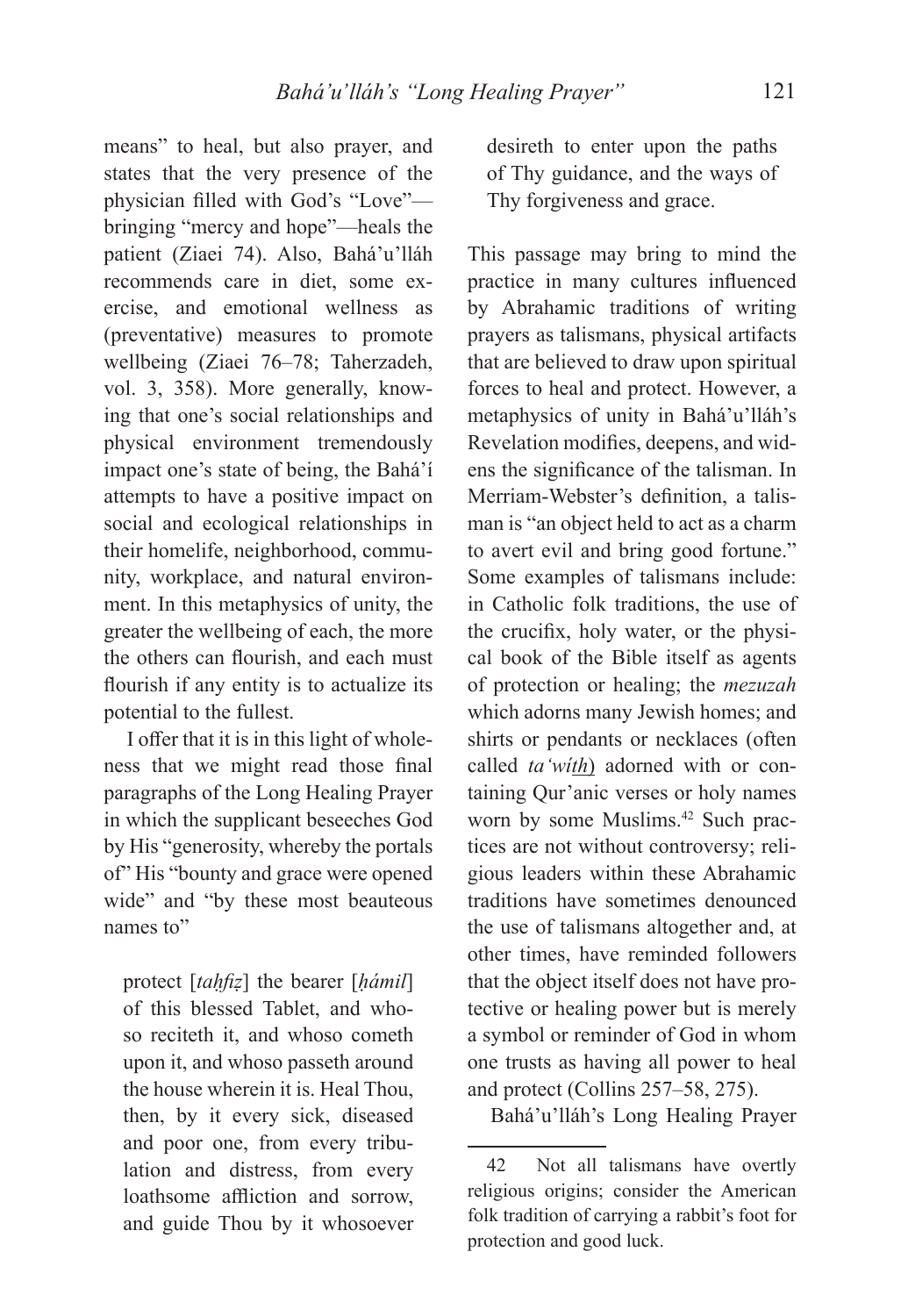is similar in some ways to talismans of the Abrahamic traditions. Peter Smith noted the talismanic nature of the prayer's finale but does not discuss his reasoning for such a description (333– 34). Fodor discusses a prayer containing similar language concerning its potential to cure and protect all, composed by a Muslim for a Christian woman: "O my God, I ask you by your name which you have preferred to all names to heal, cure and cleanse the bearer [*ḥámilah*] of this book . . . guard [*bi-ḥ'fiẓ*] this human body from all malice . . . from every evil and from the mischief and injury of all things created by God" (134).43 Like some popular Islamic talismans that use the same approach of a consistent meter (for example: *fatáḥ*, *waháb*, *jabár*) to reinforce their potency and incantation-like character, even if they do not necessarily rhyme (Fodor 136), the Long Healing Prayer typically has a consistent cadence, as discussed above. Those steeped in such a background would notice these similarities to talismans and magical spells in this prayer, and this may be its main significance for those who do not believe it to also be the revealed Word of God.<sup>44</sup> Furthermore, central

to theories of magical spells in Islamic and other religious milieus has been the necessity to call upon the actual names of the figures or spiritual forces one wishes to summon (Fodor 107–8, 110; Collins 253), and calling God by His actual names is the central motif of the Long Healing Prayer. Indeed, as discussed above, this prayer prominently invokes God by names that the Islamic tradition alludes to as God's "greatest name"—held to have miraculous powers, including that of healing—amongst them those names affirmed in the Bábí and Bahá'í revelations such as *Káfi* (Sufficing), *'Ali* (Exalted), and *Bahí* (a form of *Bahá*). Additionally, this prayer—like other talismans—ostensibly promises that its power can be accessed merely by possessing it, carrying it, or vocalizing it. It may be perfectly legitimate, within a metaphysics of unity, to understand these final paragraphs of the prayer as promising to transform health in these ways; God is the One who "doeth what He willeth" (Bahá'u'lláh, *Prayers and Meditations* 164). The Bahá'í openly "trusts" that the "All-Merciful Lord" can "heal a hundred thousand incurable ills" with a mere "glance," if He so pleases ('Abdu'l-Bahá, *Selections* 51). However, from the language above, I would conclude that this trust in healing is primarily centered on God rather than on the mere possession of one of

<sup>43</sup> Interestingly, this talisman healing prayer, like the Long Healing Prayer, begins by invoking the names of *Sháfí*  [Healer] and *Káfi* [Sufficer]. However, Fodor does not disclose the date or location of composition of this prayer.

<sup>44</sup> On the other hand, while for Bahá'ís the Long Healing Prayer—like each of Bahá'u'lláh's Writings—may share some cultural, religious, literary, or musical

elements of other works of its social milieu, it is not a product of the Author's own cultural learnings but, rather, an act of direct Revelation from God. Its preeminent merits lie in its being the Word of God.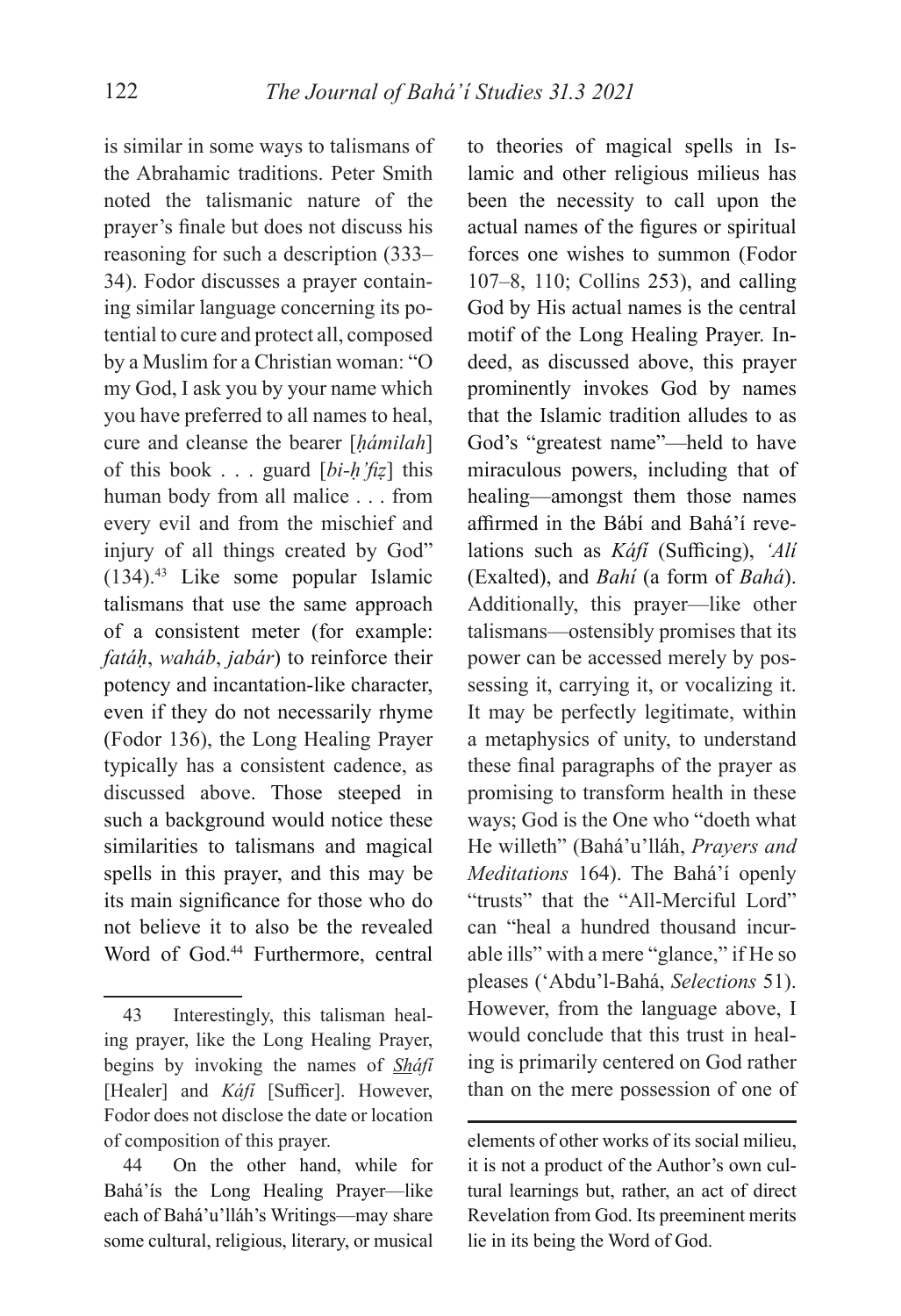His prayers, even if the revealed prayer itself is very potent.

In various places in His Writings, Bahá'u'lláh makes reference to what have traditionally been regarded as magical objects in order to metaphorically illustrate the tremendous potency of God's revealed Word in developing and transforming the extraordinary potential of human beings. For example, an elixir (from the Arabic *al-iksír*) has been traditionally considered a medicinal mixture for specific diseases, while the elusive "elixir of life" was a cure-all that might also be able to confer eternal life upon its drinker; it was sometimes used interchangeably with the "philosopher's stone" that could convert copper into gold (Coudert and White, "Elixir"). In His Writings, Bahá'u'lláh metaphorically describes God's Revelation as the "Elixir" but states that its greatest "task" is not turning less valuable elements of matter into "purest gold," but reviving "the vitality of men's belief in God" and "converting satanic strength into heavenly power" (*Gleanings* 199)—that is, replacing human vices with virtues.<sup>45</sup> To consider the Long Healing Prayer as an instance of the "Elixir" of Bahá'u'lláh's Revelation, one that "converts satanic strength into heavenly power," is consistent with Islamic and Bahá'í teachings that a fundamental purpose

of engaging the Divine Names is to improve and transform one's ethical character. Abú Ḥámid al-Ghazálí states that the perfection and happiness of the human consists in acquiring these divine attributes and "in this way man becomes 'lordly'—close to the Lord most high . . . and . . . a companion to the heavenly hosts of angels" (30, 32, 51–52). Similarly, Bahá'u'lláh asks rhetorically, "is not the object of every Revelation to effect a transformation in the whole character of mankind . . . ?" (Kitáb-i-Íqan 240). And again:

The purpose of the one true God in manifesting Himself is to summon all mankind to truthfulness and sincerity, to piety and trustworthiness, to resignation and submissiveness to the Will of God, to forbearance and kindliness, to uprightness and wisdom. His object is to array every man with the mantle of a saintly character, and to adorn him with the ornament of holy and goodly deeds. (*Gleanings* 298)

The worshipper is invited and attracted to become a mirror, ambassador, or channel—on a human level—of the very divine names meditated upon. In this way, not only is the Long Healing Prayer itself metaphorically an elixir or a talisman, but so too becomes the believer who prays with it and whose consciousness and ethical character are transformed by it. This goal of dynamic, relational transformation is then summarized in the last line of the prayer

<sup>45</sup> Bahá'u'lláh also uses the term for His Teachings that provide the "infallible remedy for all the ills that afflict the children of men" (*Gleanings* 183), and this is how 'Abdu'l-Bahá uses it as well (*Selections* 59).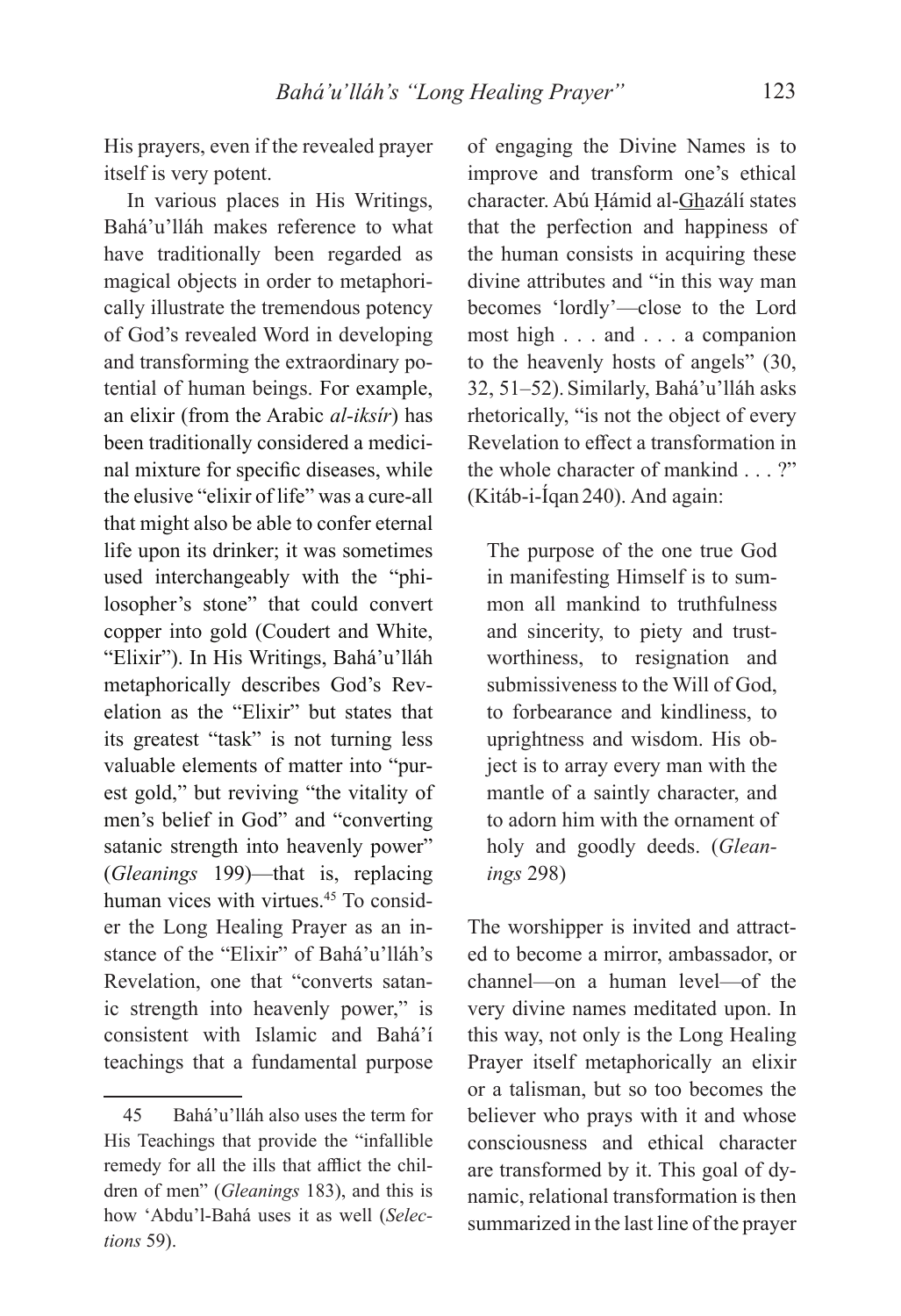which recalls eight of the divine names emphasized previously in the prayer: the Powerful (*al-'Aziz*), the All-Sufficing (*al-Káfí*), the Healing (*ash-Sháfí*), the Protector (*al-Ḥáfiẓ*), the Giving (*al-Mu'ṭí*), the Compassionate (*ar-Raú'úf*), the All-Generous (*al-Karím*), the All-Merciful *(ar-Raḥím*).

It is the Elixir of God's Revelation that educates and empowers the "Talisman" of the human being to manifest wondrous, beneficial influences on society. Bahá'u'lláh says in the *Lawḥ-i-Maqsúd*, "Man is the supreme Talisman . . . Education can, alone, cause it to reveal its treasures, and enable mankind to benefit therefrom" (*Tablets* 161). This enormous power of the Revelation of God to develop the sublime capacities of the human being to contribute to the "betterment of the world" may sometimes be released instantaneously through sheer exposure to Bahá'u'lláh's Teachings. More often, this transformation occurs through the individual's systematic efforts, assisted by God's grace, to meditate upon and discover the "pearls of wisdom" in Bahá'u'lláh's Writings, to "translate that which hath been written into action" in their daily lives, and bring themselves "to account each day," reflecting upon their efforts, learning from them and from those of others, and improving day by day (*Gleanings* 184, 136, 250, 236) that "each morn be better than its eve and each morrow richer than its yesterday" (*Tablets* 138).

Through these uses of terms such as "elixir" and "talisman" elsewhere in Bahá'u'lláh's writings, we might also

understand the Long Healing Prayer's promise to protect not just the "bearer of this blessed Tablet, and whoso reciteth it," but "whoso cometh upon it and whoso passeth around the house wherein it is." Will this Tablet even protect the person who happens to walk by a house in which this prayer is kept? While His followers are confident in Bahá'u'lláh's promise that when someone recites God's verses "as intoned by them that have drawn nigh unto Him," "the scattering angels of the Almighty shall scatter abroad the fragrance of the words uttered by his mouth, and shall cause the heart of every righteous man to throb" (qtd. in *Bahá'í Prayers* 3), they also know that they have the opportunity to take concrete actions: to develop friendships with their neighbors, be "worthy" of their "trust," be "charitable," and "look upon" them "with a bright and friendly face," manifesting "clearly the signs of the one true God" (Bahá'u'lláh, *Gleanings* 295, 278, 285, 316). As friendships, built on trust and kindness, are developed with neighbors—often in the context of coming together for meaningful conversations and prayer—they become partners as conscientious, intentional agents working for the wellbeing of the neighborhood and community, reflecting together on action, and consulting on each other's insights and wisdom in progressively improving systematic lines of action.<sup>46</sup> Complementary, then,

<sup>46</sup> This is an attempt to briefly describe the global efforts of Bahá'ís to learn about frameworks of action for spiritual and social transformation on local levels.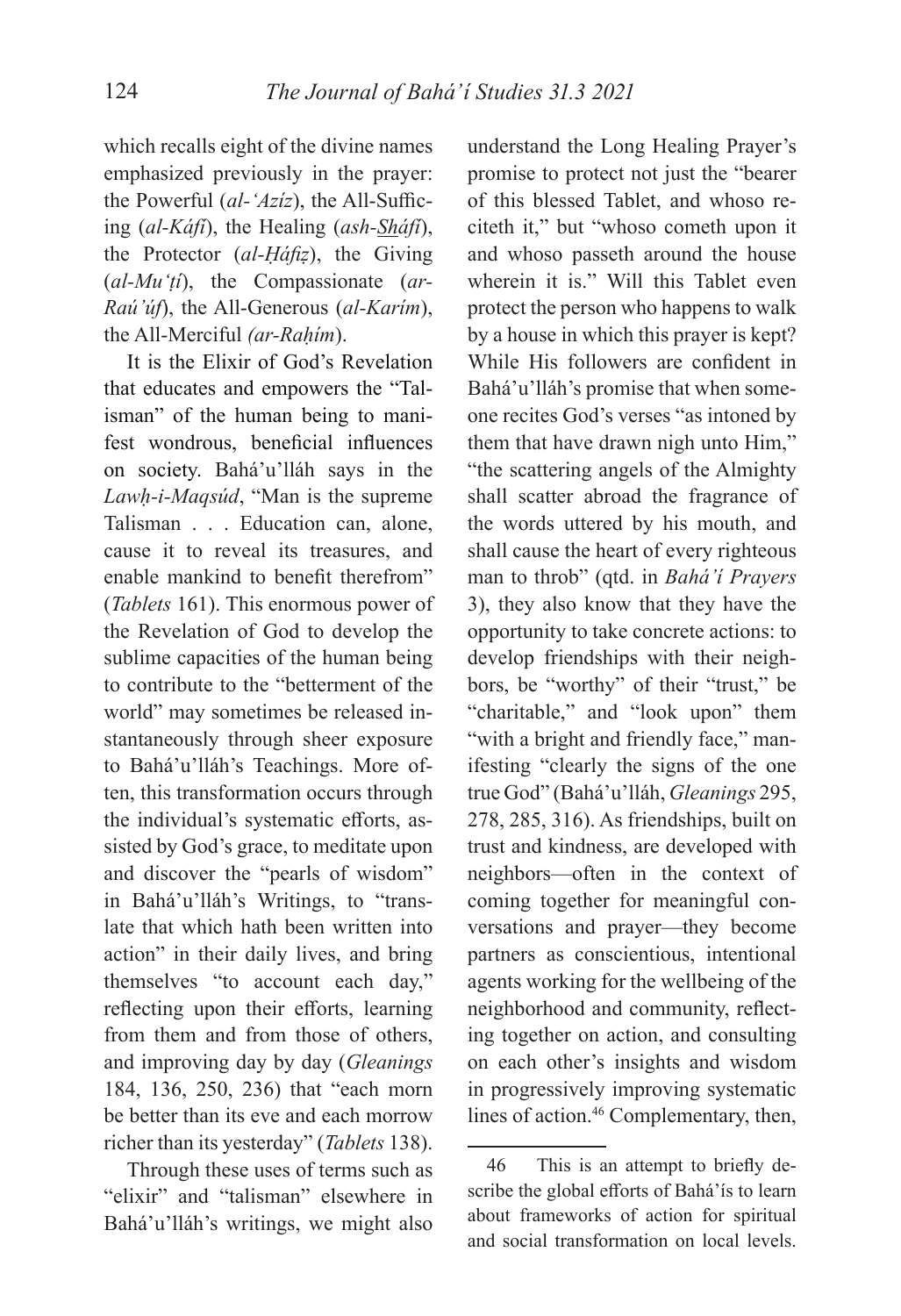to the essentially mystical dynamics of prayer, in this concrete, pragmatic, and systematic way the Long Healing Prayer becomes an elixir and talisman for the protection, healing, and guidance of not only individuals and families but entire neighborhoods.

I propose, in short, that those deeply engaged—in thought, attitude, word, and practical action—with the concepts and truths of the Long Healing Prayer can catalyze protective, healing, and guiding influences in their natural and social environment. In other words, in this metaphysics of unity, the human being's way of life—in collaborative teamwork with others—becomes integrated into, and integral to, those various spiritual forces at work to bring good to the world. This helps us make sense of the language that follows, listing typologies of ailments ("from every tribulation and distress, from every loathsome affliction and sorrow"), as highlighting the Tablet's aim to heal not only illnesses that are biological in nature but also those that are psychological, emotional, existential, economic, political, social, ecological, or ethical.

### CONCLUSION

The metaphysics of unity and wholeness offered by the Long Healing

Prayer invites a transformation in our perception, whereby the diverse phenomena of life will be related to their truest Source and Reality in the Divine Names. For example, washing one's face in the morning, one may be reminded of God's Name "Sanctified One" (*Nuzzúh*). In a blade of grass shooting up from the ground or a basketball player giving a fallen competitor a hand to get back up, one may see an "Upraiser" (*Raf'*án). Listening to an engaging lecture or witnessing a gorgeously choreographed dance, one may recall God's Name "O Captivating One" (*Jadhíb*). Thinking through how to write this paragraph, I may be reminded of God's Names "the Knower," "the Wise," "Thou Who penetratest all things," or "Lord of Utterance." While its list of divine perfections is not exhaustive, the Long Healing Prayer provides a deep and wide spectrum of Divine Names through which the lover of God's beauty may perceive traces of the Best Beloved everywhere.

The wholeness achieved through supplication, worship, and meditation upon these divine Names of the Healing Prayer, culminating in the finale's metaphorically rich journey of ascent towards the Majestic King, is one that includes heavenly realities as expressions of God's own Countenance. Another momentous prayer, the Long Obligatory Prayer, "invested by Bahá'u'lláh with a special potency and significance," begins with the address "O Thou Who art the Lord of all names and the Maker of the heavens."

As an example of guidance for such frameworks of action, see pages 7–8 of the letter of the Universal House of Justice to the Continental Board of Counsellors, dated 29 December 2015. Also, see Jalalizadeh, 90–91.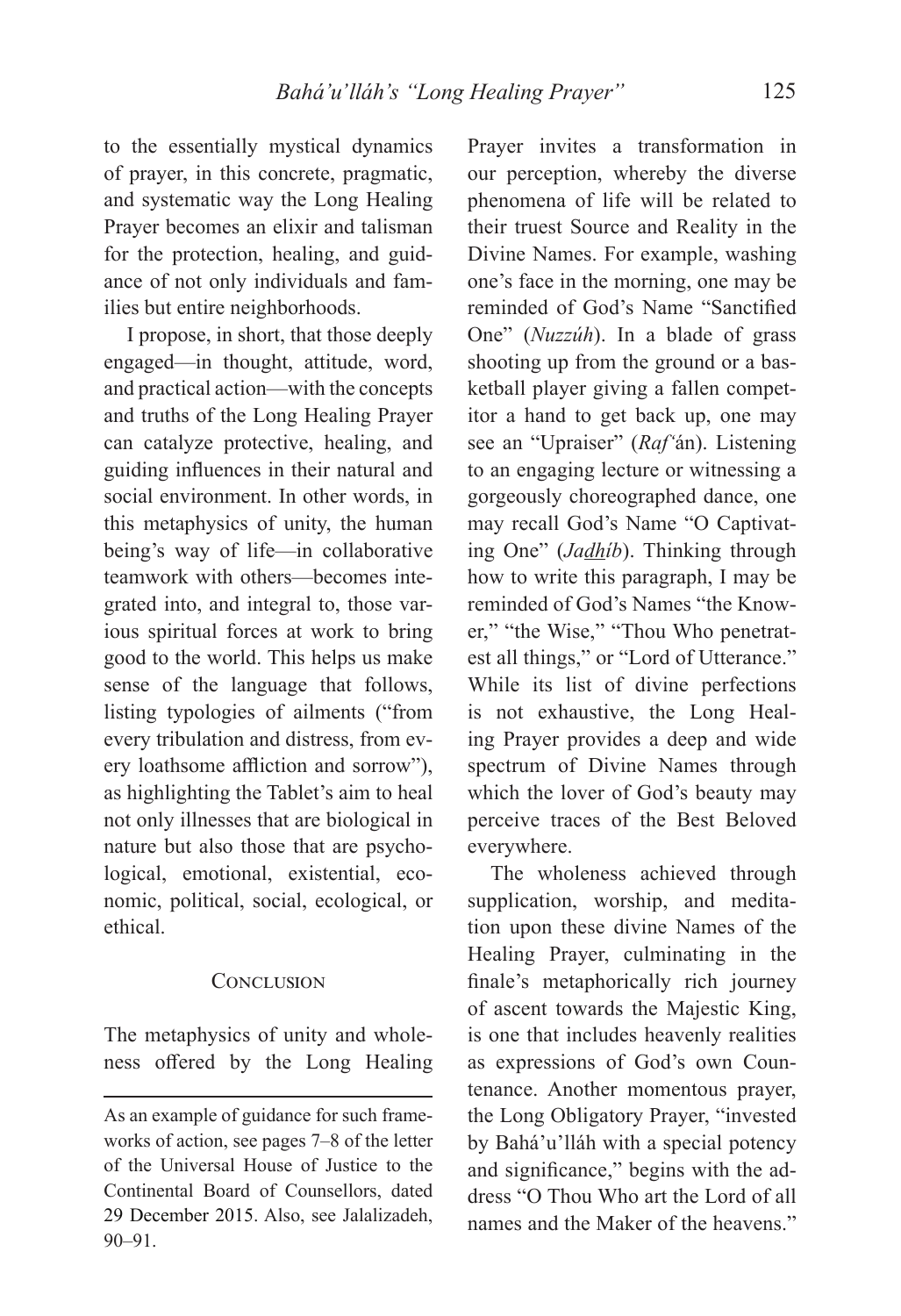(*Bahá'í Prayers* 8).47 In a kind of play on words, the Arabic as spoken *Yá Illaha'l-Asmá'i wa Fáṭira's-samá'i* creates a close link between "names" (*Asmá'i*) and "heavens" (*samá'i*) in which the divine names may be experienced as portals of the heaven of the Divine Reality. Thus, contemplating "the Lord of all names" can lead to consciousness, not only of the intimate relationships between the perfections of the One and those conferred upon His many creations on earth, but also of the intimate relationship between heaven and earth. With the human being defined in the Bahá'í Writings as the focal point of the "radiance of all [God's] names and attributes" (*Gleanings* 65), we learn more about such names through the Long Healing Prayer. This healing prayer cultivates our understanding of those spiritual names, and in correspondence to the measure we fulfill our human purpose to actualize these names—individually and in partnership with others—the earth itself becomes in tangible ways "heaven on earth."

In the *Lawḥ -i-Anta'l-Káfí* Bahá'u'lláh engages in creative ways with Arabic poetical forms, Islamic literature, prayer, and *dhikr* that may be familiar to someone with a Muslim background, while—when read with a metaphysics of unity in mind—the Tablet refashions our conception of talismans, elixirs, and mysticism to

embrace theological, social, ethical, and ecological dimensions. As the prayer enumerates God's names with a completeness reminiscent of the Islamic *ḥadíth* of God's ninety-nine names, each one a distinguishing characteristic of the One, a dynamic, high-definition picture of the spectrum of the Divine Personality is painted in the heart of the person praying. This Divinity is at once transcendent and intimately connected with self, others, unseen spiritual realities, and one's natural and social ecology, and it calls one to dignifying and unifying relationships with each. In this evolving awareness of a metaphysics of unity, health is nurtured as one continually grows—in a journey that knows no bounds—in perceiving and experiencing the wholeness of the self as whole with the whole, single organism of existence, fashioned and cared for by its Creator and Lord—the all-sufficing Whole itself.

### **WORKS CITED**

- 'Abdu'l-Bahá. *Memorials of the Faithful*, Translated and Annotated by Marzieh Gail. US Bahá'í Publishing Trust, 1975.
- ———. *Paris Talks*. UK Bahá'í Publishing Trust, 1972.
- ———. *Selections from the Writings of 'Abdu'l-Bahá*. US Bahá'í Publishing Trust, 1978.
- ———. *Some Answered Questions*. US Bahá'í Publishing Trust, 2014.

<sup>47</sup> This Obligatory Prayer is called "Long" as Bahá'u'lláh also revealed a "Medium" and a "Short" Obligatory Prayer.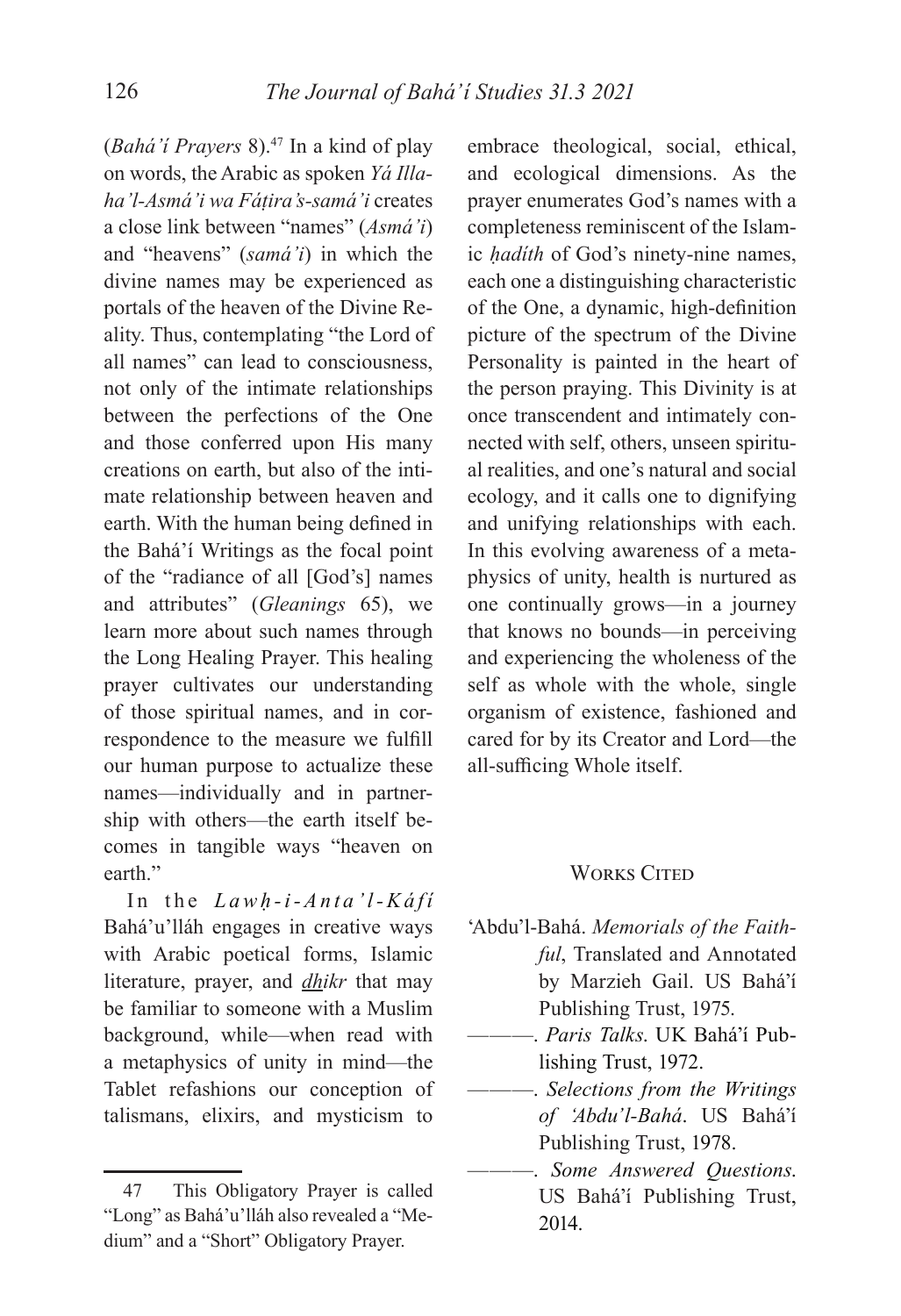- 'Alí, 'Abdullah Yúsuf, translated and commentary. *The Meaning of the Holy Qur'án*. Amana Publications, 2006.
- Arbab, Farzam. "Promoting a Discourse on Science, Religion, and Development." *The Lab, the Temple, and the Market*, edited by Sharon M. P. Harper. International Development Research Centre, 2000.
- *Bahá'í Prayers*, *A Selection of Prayers Revealed by Bahá'u'lláh, The Báb, and 'Abdu'l-Bahá*. US Bahá'í Publishing Trust, 1991.
- Bahá'u'lláh. *Gleanings from the Writings of Bah*á*'u'll*á*h*. US Bahá'í Publishing Trust, 1976.
- ———. *Kitáb-i-Aqdas: Most Holy Book*. Bahá'í Publications Australia, 1993.
- ———. *Kitáb-i-Íqan*. US Bahá'í Publishing Trust, 1983.
- ———. *Prayers and Meditations by Bahá'u'lláh*. US Bahá'í Publishing Trust, 1939.
- ———. *Tablets of Bah*á*'u'll*á*h Revealed after the Kitáb-i-Aqdas*. US Bahá'í Publishing Trust, 1988.
- ———. *Additional Tablets and Extracts from Tablets Revealed by Bahá'u'lláh*. *Bahá'í Reference Library*. www.bahai.org/r/313265404. Accessed 26 Feb, 2022.
- Balyuzi, Hasan M. *Eminent Bahá'ís in the Time of Bahá'u'lláh*. George Ronald, 1985.
- al-Báqir, Muhamamad. "Du'á' Saḥar (Dawn Prayer)." Translated by Stephen Lambden. hurqalya.ucmerced.edu/sites/hurqalya.ucmerced.edu/files/ page/documents/sdp-dua\_al-baha\_wi.pdf. Accessed 12 Aug. 2019.
- Białkowska, Joanna, Jakub Juranek, and Joanna Wojtkiewicz. "Behavioral Medicine Methods in Treatment of Somatic Conditions." *BioMed Research International*, Nov. 2020, pp. 1–12.
- Braun, Eunice*. Know Your Bahá'í Literature: A Study Course*. US Bahá'í Publishing Trust, 1968.
- al-Bukhari, Muhammad. *Sahih al-Bukhari.* sunnah.com/bukhari. Accessed 6 Dec. 2020.
- Bohak, Gideon. "Jewish Magic in the Middle Ages." Collins, 268–299.
- Collins, David J., editor. *The Cambridge History of Magic and Witchcraft in the West*. Cambridge UP, 2015.
	- ———. *The Compilation of Compilations,* vol. 1. Bahá'í Publications Australia, 1991.
- Coudert, Allison, and Charles S. J. White. "Elixir." *Encyclopedia of Religion*, edited by Lindsay Jones, 2nd ed., vol. 4, Macmillan Reference USA, 2005, 2770–2773.
- Ernst, Carl. *Sufism: Introduction to the Mystical Tradition of Islam*. Shambhala Publications, 1997.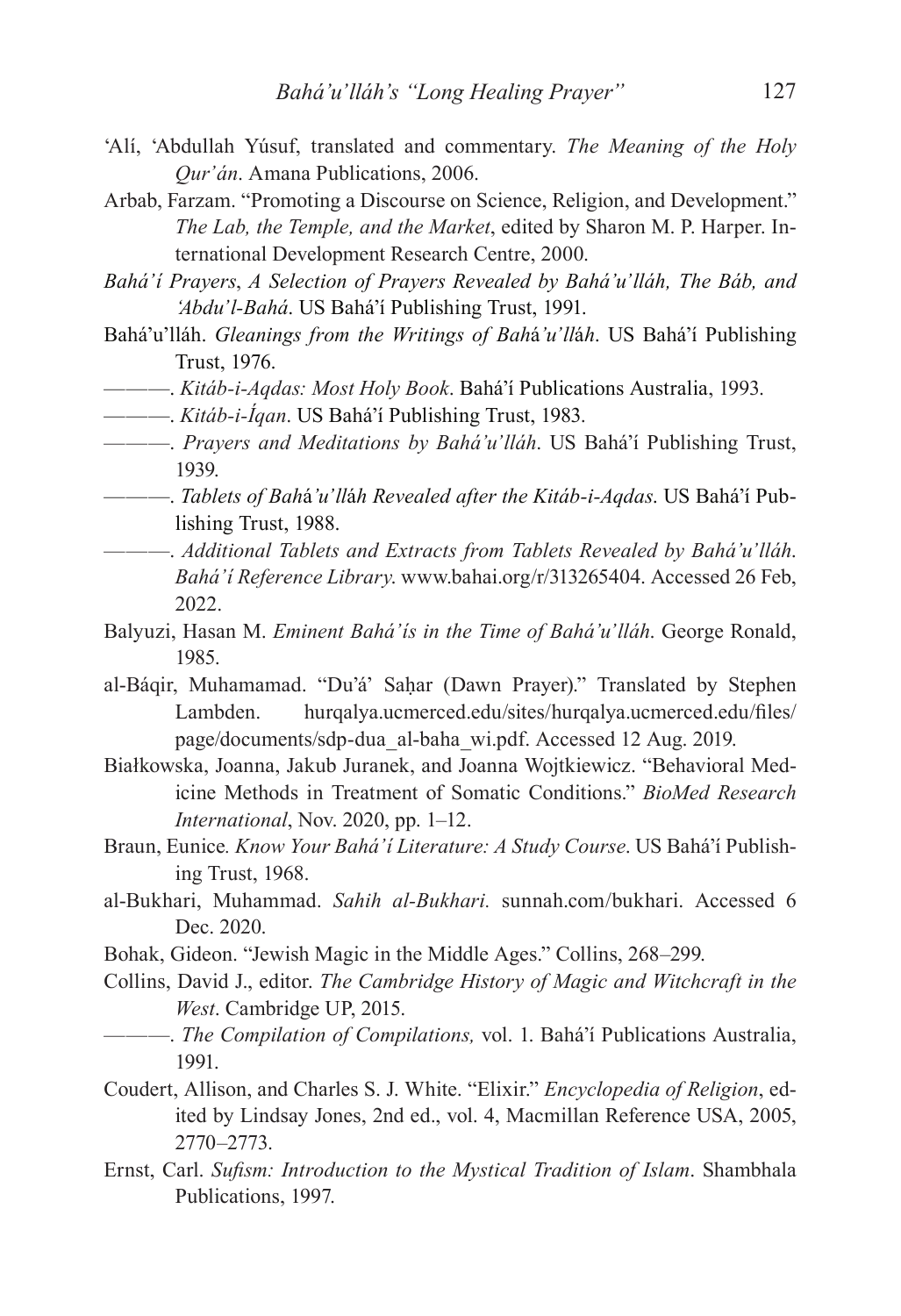- Faizi, Abu'l-Qasim. "Explanation of the Symbol of the Greatest Name." *U.S. Bahá'í News*, 1968.
- Fodor, Alexander. "The Rod of Moses in Arabic Magic," *Magic and Divination in Early Islam*, edited by Emilie Savage-Smith. Ashgate Publishing, 2004.
- Gail, Marzieh. *Summon Up Remembrance*. George Ronald, 1987.
- Gardet, Louis. "al-Asmáʾ al-Ḥusná," *Encyclopedia of Islam*, 2nd edition, edited by P. Bearman, Th. Bianquis, et al. doi: 10.1163/1573-3912\_islam\_COM\_0070. Accessed 13 Aug. 2019.
- al-Ghazálí, Abu Ḥámid. *The Ninety-Nine Beautiful Names of God* / *al-Maqsad al-asná fí sharḥ asmá' Alláh al-ḥusná*. Translated with Notes by David B. Burrell and Nazih Daher. The Islamic Texts Society, 1990.
- Hany S. Personal message to author. Facebook Messenger. 7 Aug. 2019.
- ul Hassan, Haleem. "Salat-ul Tasbih: Method and Rewards." *Islamic Finder*, March 21, 2018. www.islamicfinder.org/news/salat-ul-tasbih-method-andrewards/. Accessed 31 Jan. 2022.
- Hatcher, John S. *The Ocean of His Words*. US Bahá'í Publishing Trust, 1997.
- Hatcher, John S., Amrollah Hemmat, and Ehsanollah Hemmat. "Bahá'u'lláh's Symbolic Use of the Veiled Ḥúríyyih." *The Journal of Bahá'í Studies*, vol. 29, no. 3, 2019, 9–41. doi: 10.31581/jbs-29.3.2(2019).
- Alhalwachi, Abather. "du'a al-baha," June 4, 2017, youtube.com/ watch?v=qcNB9sqA4Ks.
- "Healing Prayer." Bahá'í Library Online. bahai-library.com/forum/viewtopic. php?f=10&t=2014. Accessed 31 Jan. 2022.
- "Health." *Merriam Webster Collegiate Dictionary*, 10<sup>th</sup> ed., 1993.
- Hornby, Helen Bassett, comp. *Lights of Guidance*. India Bahá'í Publishing Trust, 1994.
- Jalalizadeh, Bayan. "The Need for an Integrative Conceptual Framework for Addressing Mental Health Challenges During the COVID-19 Pandemic." *The Journal of Bahá'í Studies*, vol. 31, no. 1/2, 2021, 75-100. doi: 10.31581/ jbs-31.1-2.297(2021).
- al-Jibouri, Yasin T. "The Ninety Nine Attributes of Alláh." *Ahlul Bayt Digital Islamic Library Project* (Qum: Ansariyan Publications). al-islam.org/allah-yasin-t-al-jibouri/ninety-nine-attributes-allah. Accessed 13 Aug. 2019.
- Lambden, Stephen. "The Word Bahá: Quintessence of the Greatest Name." *Bahá'í Studies Review*, vol. 3, no. 1, 1993. doi: 10.31581/jbs-8.2.274(1998).
- Lane, Edward W. *An Arabic-English Lexicon*. Williams & Norgate, 1863. tyndalearchive.com/TABS/Lane/. Accessed 31 Jan. 2022.
- "Lawhu Anta'l-Kafi." *Internet Archive*. archive.org/details/LawhuAntal-kafi. Accessed 22 Dec. 2020.
- "Long Healing Prayer." *Bahá'í Library Online*. bahai-library.com/forum/viewtopic.php?f=10&t=3864. Accessed 31 Jan. 2022.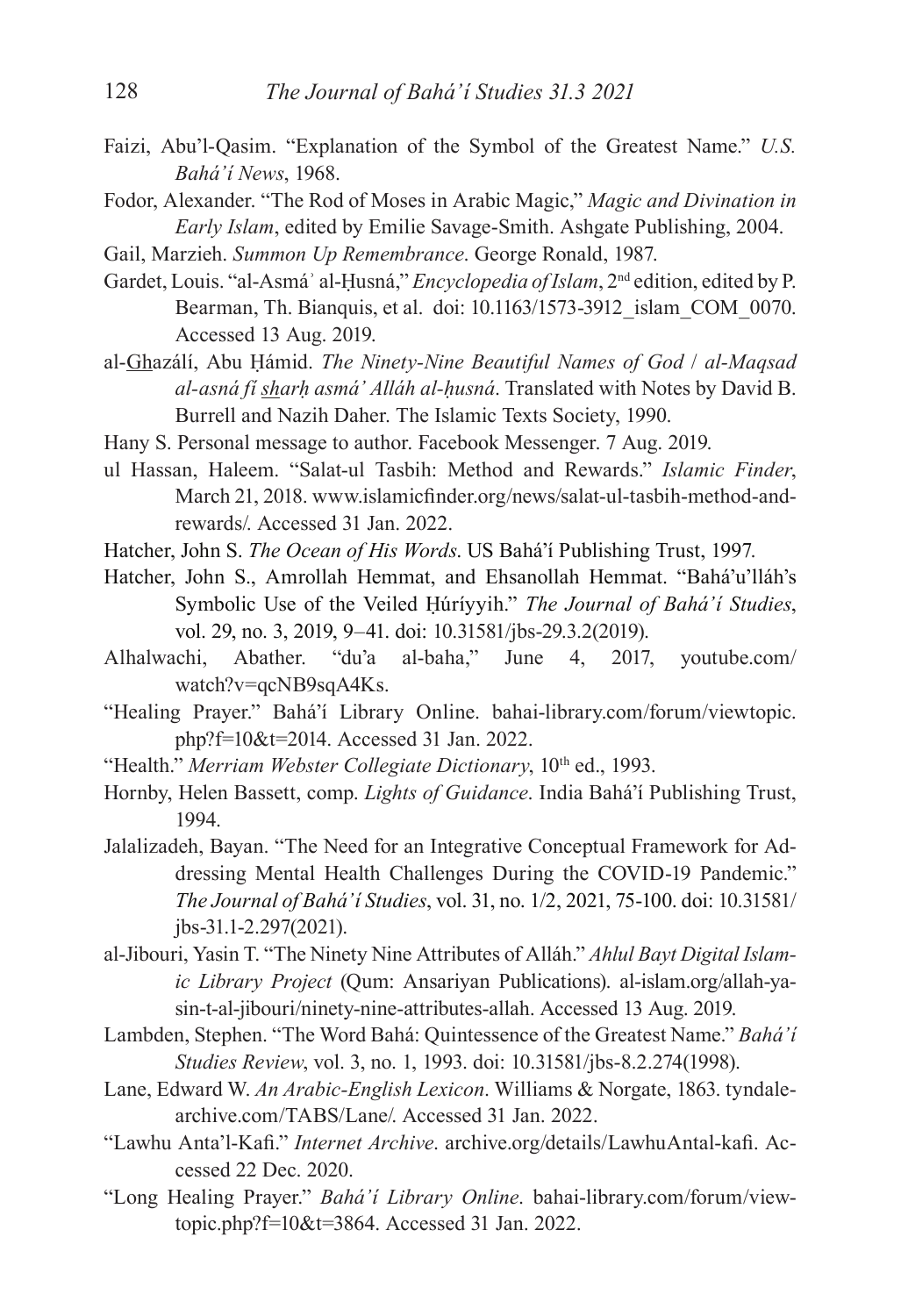- Mahmoudi, Hoda and Gloria Teckie. "Bahá'í Physicians: Emerging Roles and Responsibilities." *The Journal of Bahá'í Studies*, vol. 20, no. 2, 2010, 55–91. doi: 10.31581/jbs-20.1-4.3(2010).
- ibn Májah, Muhammad bin Yazid, compiled by. *Sunan Ibn Majah*. Vol. 5, book 34. sunnah.com/ibnmajah/34. Accessed 27 Aug. 2019.
- "Health" and "Whole." *Merriam Webster's Collegiate Dictionary*. 10<sup>th</sup> ed. 1993.
- "Miscellaneous Du-a'as for Every Illness, Ache, Fever." *Duas.org*. duas.org/misc\_ illness.htm. Accessed 31 Jan. 2022
- Muslim ibn al-Hajjaj al-Naysaburi. *Sahih Muslim*. Book 48, Hadith 5. sunnah. com/muslim/48/5. Accessed 6 Dec. 2020.
- *Nafaḥát-i-Faḍl* (Fragrances of Divine Favors). *Bahá'í Reference Library*. reference.bahai.org/fa/t/c/NF2/nf2-19.html. Accessed 31 Jan. 2022.
- Phelps, Steven. Personal email to author. 7 Aug. 2019.
- Pschaida, Daniel A. "Baha'u'llah's Long Healing Prayer: Parallel Translation and Notes on Iterations / Recensions." *Bahá'í Library Online*. bahai-library. com/pschaida\_healing\_prayer\_notes. Accessed 31 Jan. 2022.
- Research Department of the Universal House of Justice, "Additional References Regarding Repetition of the Greatest Name Ninety-five Times a Day." Memorandum, 15 September 2003. *Bahá'í Library Online.* bahai-library. com/uhj\_obligatory\_greatest\_name#memorandum.
- al-Ṣaduq, al-Shaykh. *Kitab al-Tawhid (The Book of Divine Unity)*, translated by Sayyid Ali Raza Rizvi. *Jaffari Books*. jaffaribooks.com/books/ Tawhid%20sadooq%20english%20final.pdf. Accessed 12 Jun. 2020.
- Saiedi, Nader. *Gate of the Heart: Understanding the Writings of the Báb*. Wilfrid Laurier UP and Association for Bahá'í Studies, 2008.
- Schimmel, Annemarie. *Deciphering the Signs of God: A Phenomenological Approach to Islam*. State U of New York P, 1994.
- ———. *The Mystery of Numbers*. Oxford UP, 1993.
- ———. *Mystical Dimensions of Islam*. U of North Carolina P, 1975.
- Smith, Peter. *A Concise Encyclopedia of the Bahá'í Faith. Oneworld Publications, 1990.*

Steingass, Francis J. *A Comprehensive Persian-English Dictionary*. Allen, 1892. dsal.uchicago.edu/dictionaries/steingass/ Accessed 15 Jan. 2022.

- Taherzadeh, Adib. *The Covenant of Bahá'u'lláh*. George Ronald, 2000.
- ———. *The Revelation of Bahá'u'lláh, vol. 1*. George Ronald, 1976.
- ———. *The Revelation of Bahá'u'lláh, vol. 3*. George Ronald, 1983.
- ———. *The Revelation of Bahá'u'lláh, vol. 4*. George Ronald, 1987.
- ibn Ṭálib, Imam 'Alí. *Du'a Kumayl, A Translation & Commentary*. Translation and Commentary by Hussein A. Rahim. *Al-Islam.org*. al-islam.org/dua-kumayl-translation-commentary-husein-rahim. Accessed 6 Dec. 2020.